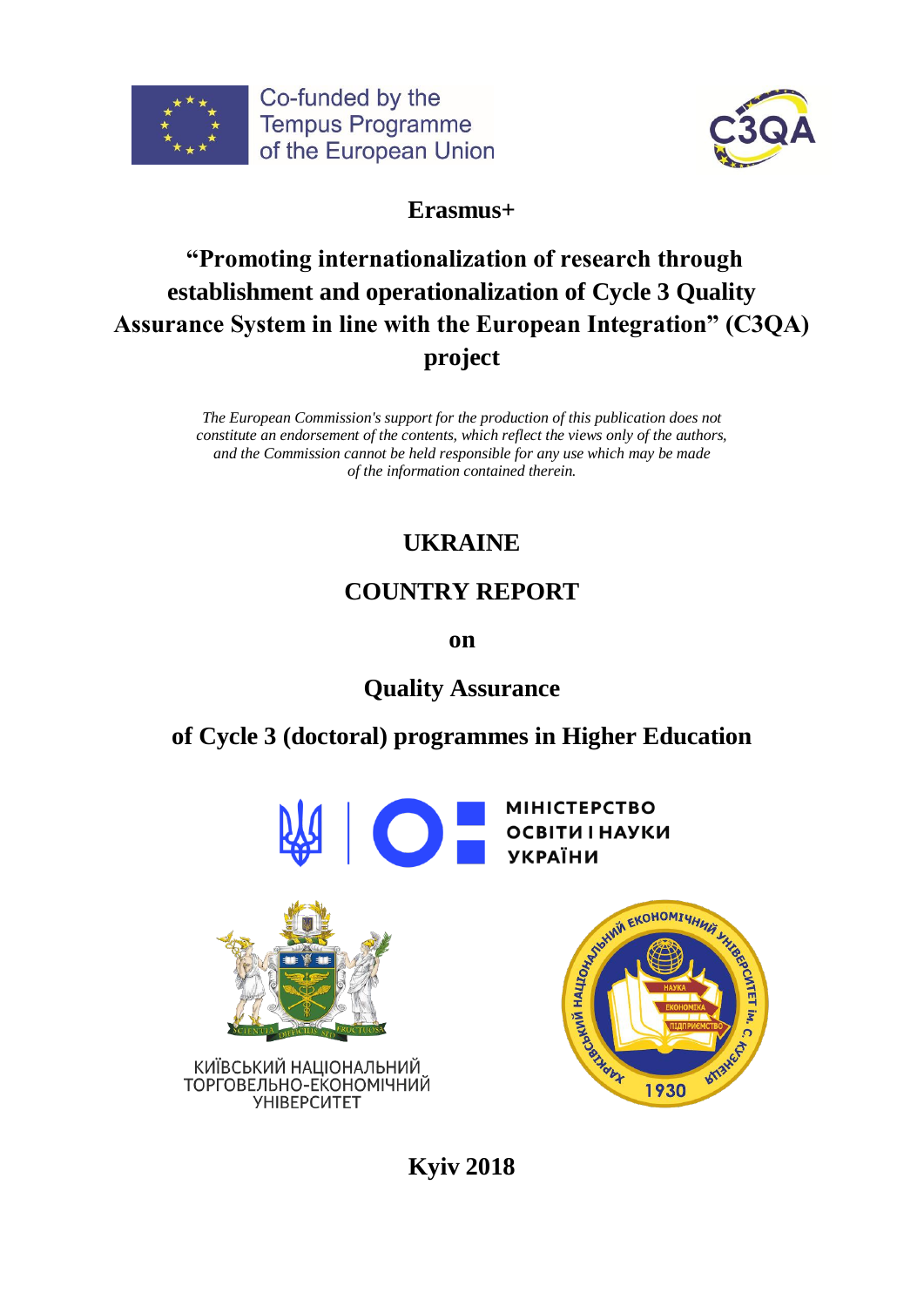**CHAPTER 1: Overall landscape –National Higher Education (HE), research and QA context (with focus on Doctorate level)**

#### **1.1 Brief presentation of the HE and research system**

#### **1.1.1 Country size, number of HE students, number of HEIs, type of HEIs (public/private, general or very specific), missions of the HEIs…**

**Ukraine** is a state in Eastern Europe and partly in Central Europe located in the southwestern part of the East European Plain. Its area is 603, 628 sq. km.

Ukraine ranks eighth in Europe in terms of population. According to the latest census of population, over 48.4 million people live in Ukraine, including 77.8% of Ukrainians and 17.3% of Russians. A share of the urban population is 67.2%. The official language in Ukraine is Ukrainian.

According to the Constitution, all citizens are provided with an access to free education. Complete general secondary education is compulsory in public schools, which constitute the overwhelming majority. Free higher education in public and municipal educational institutions is implemented on a competitive basis.

There are 288 higher educational institutions of higher accreditation levels in Ukraine. They include 196 institutions of state ownership, 80 institutions of private ownership and 12 institutions of municipal ownership.

A mission of higher educational institutions (academic institutions) of Ukraine is as follows: to create, systematize, store and disseminate modern scientific knowledge in order to improve the quality of life of people; to train specialists of European and world level in terms of intellectual and personal development. Higher education institutions of Ukraine realize their mission through main areas for development, which include social & pedagogic, international educative & training, scientific & research, innovative productive & business activities and others. These areas are put into practice through particular steps of development.

**The Ministry of Education and Science of Ukraine** is the main body in the system of central executive bodies that ensures the formation and implementation of the state policy in the spheres of education and science; academic, scientific, technical and innovative activities; transfer of technologies as well as ensures the formation and implementation of the state policy in the sphere of state control over the activity of educational institutions, enterprises, agencies and organizations that provide services in the field of education or carry out other activities related to the provision of such services regardless of their subordination and form of ownership.

**The National Agency for Higher Education Quality Assurance (NAHEQA)** is one of the governing bodies in the sphere of higher education, the creation of which is provided for in the Law of Ukraine on Higher Education. The agency is a permanent collegial body authorized to implement the state policy in the field of higher education quality assurance.

**Special academic boards** are the main link in the system of certification of academic personnel of the highest qualification, which operate at scientific & research and scientific & technical institutions, higher educational institutions and other organizations and conduct fundamental and applied scientific research and have sufficient level of staffing, financial and logistical support for the training of highly qualified academic personnel.

As of the beginning of 2017, there are 994 special academic boards (727 doctoral boards and 267 candidate boards) involving 572 academic specialties in Ukraine. 763 special academic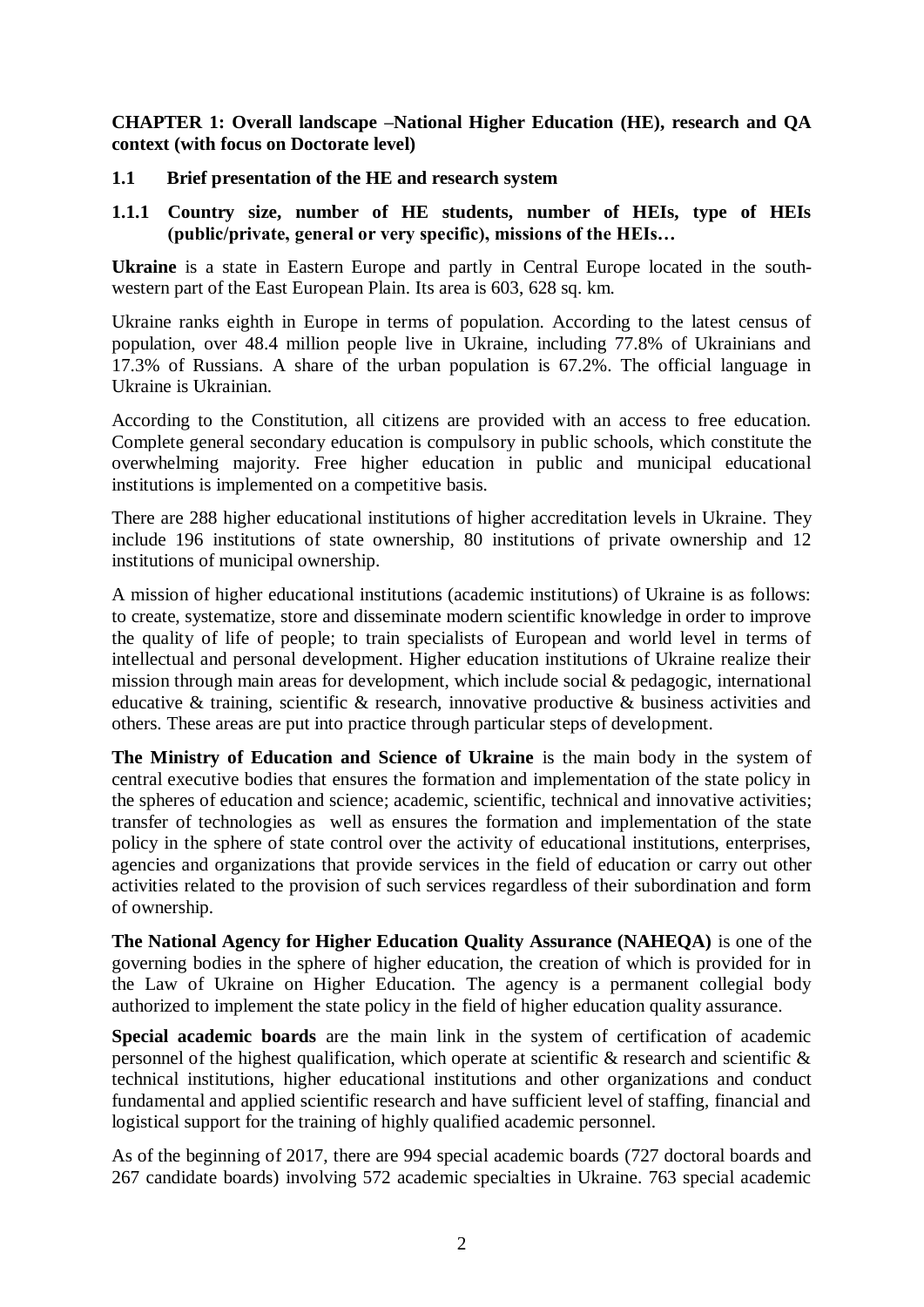boards operate at higher education institutions and, accordingly, 231 operate at research institutions.

#### *- Description of the general architecture of training programs provision and of Degrees awarded*

Training of higher education Ph.D. candidates is carried out as follows:

- Postgraduate education program at a higher education institution (an academic institution) involving intramural (day, evening) and extramural forms of study
- Outside the postgraduate education program (for individuals who professionally conduct academic, scientific & technical and scientific & pedagogical activities at the main place of work in the respective higher educational institution (academic institution)
- Self-guided preparation of academic achievements to be presented.

Postgraduate and doctoral educational programs are implemented as follows:

- At the expense of **the state budget** (government contract)
- At the expense of **legal or natural persons** (under the terms of a contract, in particular, **by means of grants** received by a higher educational institution (academic institution) to conduct scientific researches, which provide for the training of higher education Doctor of Philosophy or Doctor of Science candidates).

The Ph.D. training curriculum should contain information on the list and scope of the academic disciplines (30-60 ECTS credits), the sequence of their study, the forms of training sessions and their scope, the schedule of the educational process, the forms of current and final control.

#### *- Articulation between Master and Doctorate level, statistics per level of study and field of study, students /graduates statistics*

**The Master's degree** is an educational degree obtained at the second level of higher education and awarded by a higher educational institution as a result of successful completion of a corresponding educational program by the higher education candidate. Master's degree is obtained on the basis of educational & professional or educational & scientific program. The volume of the educational & professional master's program is 90-120 ECTS credits, and the volume of the educational  $\&$  scientific program is 120 ECTS credits. The educational  $\&$ scientific master's program must include a research (scientific) component amounting to at least 30 percent of the whole volume.

**The Doctor of Philosophy** is an educational degree and, at the same time, the first academic degree obtained at the third level of higher education on the basis of a master's degree. The degree of the Doctor of Philosophy is awarded by a special academic board functioning at the higher educational institution or academic institution as a result of successful completion of the relevant educational & academic program by a higher education candidate and the public defence of the thesis work (doctoral dissertation) against a special academic board.

#### **Graduation of master's and postgraduate students from higher educational institutions of the Ministry of Education and Science of Ukraine for the period of 2012 to 2016**

| <b>Vear</b>              | 2012   | <b>2013</b>         | 2014   | <b>2015</b> | 2016               |
|--------------------------|--------|---------------------|--------|-------------|--------------------|
| <b>Master's students</b> | 51,689 | ,260<br><u>J / </u> | 58,006 | 310<br>50.  | $ -$<br>1.123<br>ັ |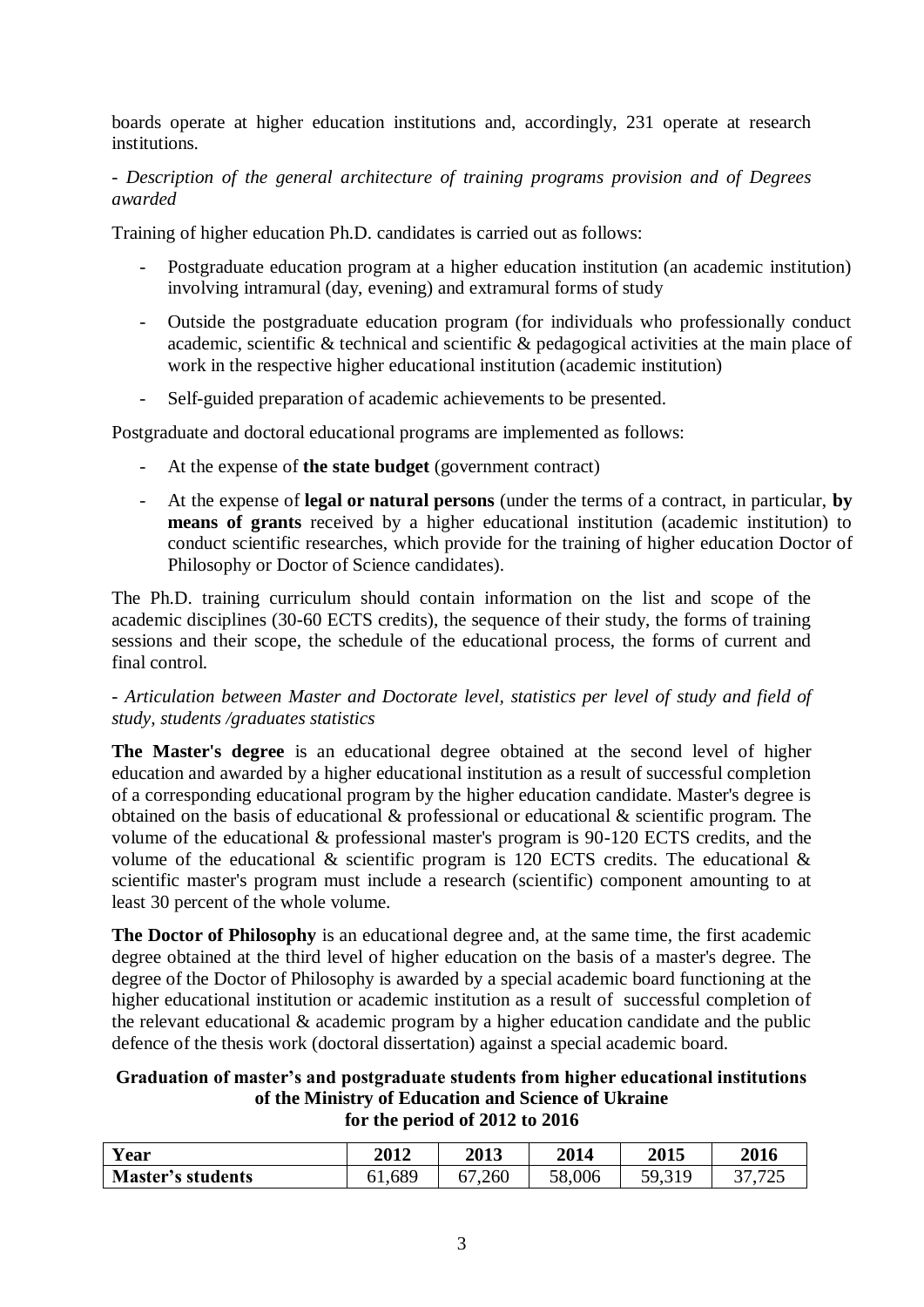### **Number of persons entered the postgraduate education program in 2016 by fields of study (at the costs of state budget)**

| <b>TOTAL, persons</b>                                       | 3,000          |
|-------------------------------------------------------------|----------------|
| Education                                                   | 305            |
| Culture and Art                                             | 49             |
| <b>Humanities Courses</b>                                   | 299            |
| Theology                                                    | $\overline{0}$ |
| Social and Behavioural Sciences                             | 445            |
| Journalism                                                  | 29             |
| Management and Administration                               | 153            |
| Law                                                         | 170            |
| <b>Biology</b>                                              | 81             |
| <b>Natural Sciences</b>                                     | 182            |
| <b>Mathematics and Statistics</b>                           | 99             |
| <b>Information Technology</b>                               | 150            |
| <b>Mechanical Engineering</b>                               | 125            |
| <b>Electrical Engineering</b>                               | 71             |
| <b>Automation and Instrument Making</b>                     | 99             |
| Chemical and Bioengineering                                 | 66             |
| Electronics and Telecommunications                          | 65             |
| Production and Technology                                   | 117            |
| <b>Architecture and Construction</b>                        | 117            |
| <b>Agrarian Sciences and Foodstuffs</b>                     | 155            |
| Veterinary Medicine                                         | 68             |
| <b>Health Care</b>                                          | 50             |
| Social Work                                                 | 9              |
| <b>Service Sector</b>                                       | $\overline{0}$ |
| Military Sciences, National Security, State Border Security | 9              |
| Civil Security                                              | 10             |
| Transport                                                   | 77             |

#### *References to the national qualifications frameworks*

In accordance with the Law of Ukraine on Higher Education the National Qualifications Framework is interpreted as a description of qualification levels that are systemized and structured on the basis of competences.

The third (scientific and research) cycle of higher education corresponds to the ninth level of the National qualification framework.

Scientific and research cycle of higher education allows students to acquire theoretical knowledge, skills, experience and other competences that are sufficient for development of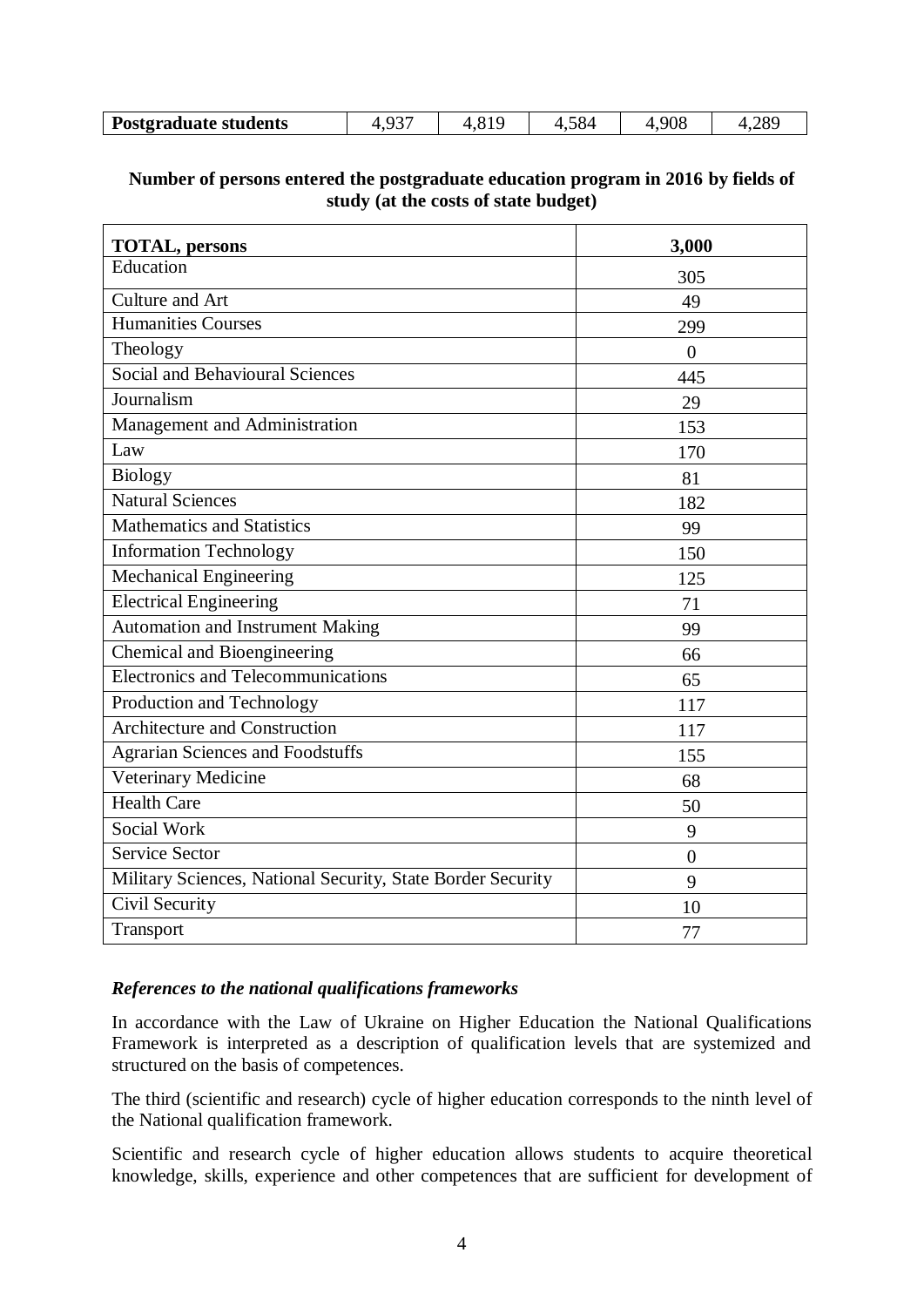new ideas, solution of complex problems in profession, research and innovation, to acquire scientific and pedagogic methodology, and also to conduct independent academic research which results include scientific novelty, academic value and practical impact.

#### **1.1.2 National statistics on research and role of the HEIs within the research system (if some), research priorities (at national level or at HEI level)? Role of other actors (if some)**

The scientific researches in Ukraine are carried out in accordance with the following principles:

- Priority areas for development of science and technology for the period until 2020 (Law of Ukraine on Priority Directions for Development of Science and Technology № 2623-III dated 11.07.2001 (as amended on 16.01.2016)
- Priority thematic areas of scientific research and scientific & technological developments for the period until 2020 (resolution of the Cabinet of Ministers of Ukraine No. 942 dated 07.09.2011)
- Medium-term priority directions of innovative activity at the national level for the period 2017-2021 (resolution of the Cabinet of Ministers of Ukraine No. 1056 dated 28.12.2016).

Doctors of philosophy are involved in work related to scientific & research topics of higher educational institutions (academic institutions); the research results are further used in their thesis research.

# **EMPLOYMENT**

|                                                                                                                                            | <b>Graduates</b> |      |      |      |      |  |
|--------------------------------------------------------------------------------------------------------------------------------------------|------------------|------|------|------|------|--|
| Years                                                                                                                                      | 2012             | 2013 | 2014 | 2015 | 2016 |  |
| Number of graduates – total                                                                                                                | 3462             | 3400 | 3275 | 3474 | 2967 |  |
| Employment in their own universities<br>and higher educational establishments of<br>the system of the Ministry of Education<br>and Science | 2449             | 2446 | 2433 | 2656 | 2049 |  |
| Employment in other institutions<br>and<br>enterprises                                                                                     | 879              | 826  | 776  | 678  | 713  |  |
| No data on employment                                                                                                                      | 134              | 128  | 66   | 140  | 205  |  |

# **Full-time graduates in 2012-2016 studied under the government contract**

# **1.2. Brief presentation of the doctorate level**

### **1.2.1 How is doctorate level organized in the country?**

The new Regulation on study of doctors of philosophy and doctors of science which determines the procedures of study at the third educational and scientific cycle of higher education in higher education institutions and research institutes in Ukraine (the Regulation), was approved by the resolution of the Cabinet of Ministers of Ukraine No.261 dated 23.03.2016.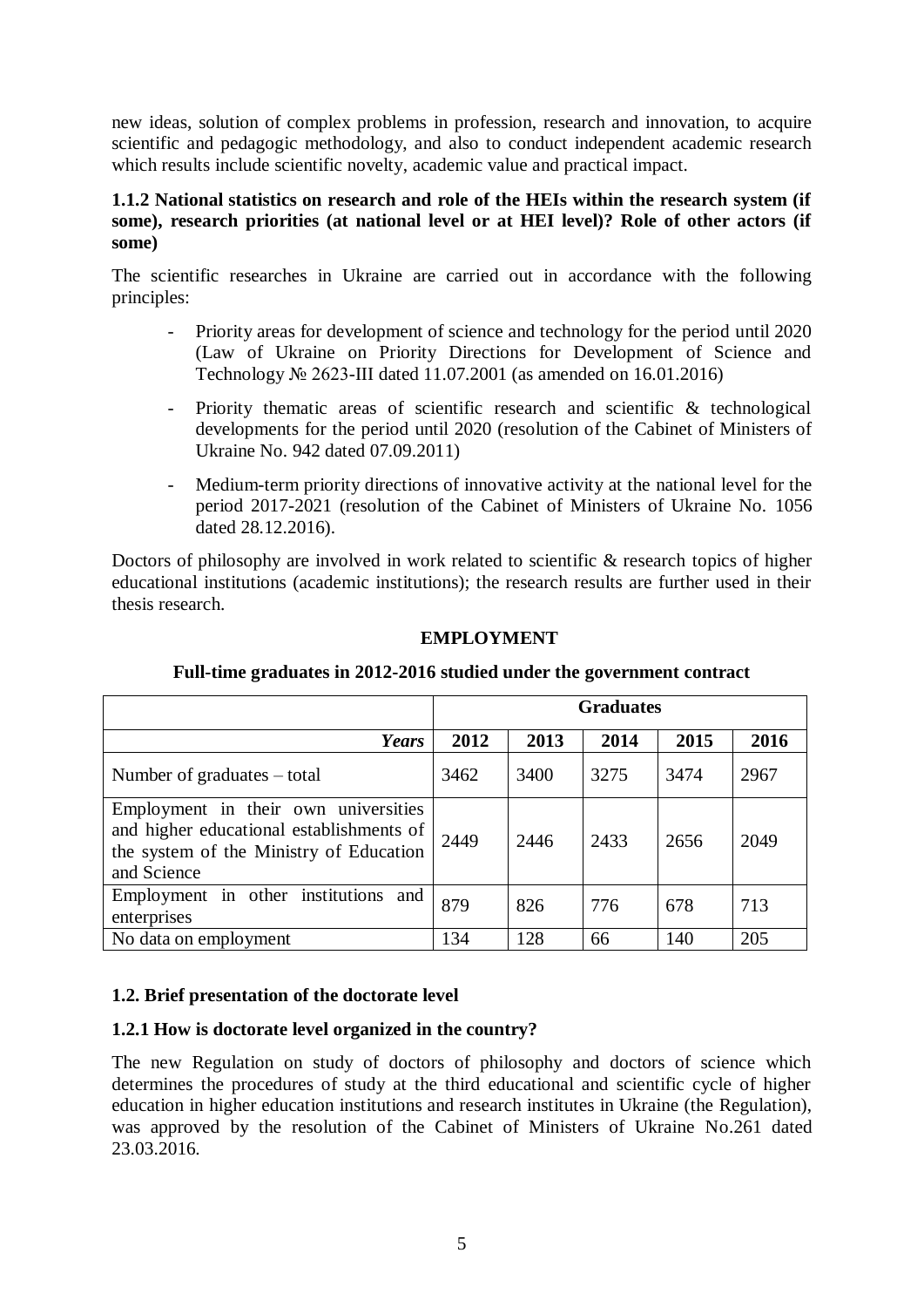The study of postgraduate students in higher education institutions (research institutes) that commenced before the Regulation on study of philosophy and doctors of science will continue in accordance with the resolution of the Cabinet of Ministers of Ukraine No. 300 dated 01 March 1999.

Accordingly, postgraduate students who applied for degrees of candidate of science and doctor of science will finish their study under respective programs in 2019.

#### **1.2.2 Number of HEIs providing Cycle 3, Fields of interest at national level, Role of HEI in research and delivery of doctoral programs, award of qualifications, (and if necessary, role of other bodies in charge for the award of doctoral qualifications)**

Information about number of HEIs and research institutes (RIs) providing Cycle 3 by fields of study is listed below:

| <b>Field of study</b>                     | <b>Number of HEIs</b> | <b>Number of RIs</b> |
|-------------------------------------------|-----------------------|----------------------|
| Education                                 | 142                   | 9                    |
| Culture and Art                           | 32                    | $\theta$             |
| <b>Humanities Courses</b>                 | 154                   | 15                   |
| Theology                                  | $\overline{3}$        | $\theta$             |
| <b>Social and Behavioural Sciences</b>    | 226                   | 23                   |
| Journalism                                | 14                    | $\overline{0}$       |
| Management and Administration             | 231                   | 11                   |
| Law                                       | 60                    | 8                    |
| <b>Biology</b>                            | 36                    | 24                   |
| <b>Natural Sciences</b>                   | 112                   | 35                   |
| <b>Mathematics and Statistics</b>         | 46                    | 11                   |
| <b>Information Technology</b>             | 118                   | 9                    |
| <b>Mechanical Engineering</b>             | $\overline{126}$      | 10                   |
| <b>Electrical Engineering</b>             | 46                    | 8                    |
| <b>Automation and Instrument Making</b>   | 49                    | 3                    |
| Chemical and Bioengineering               | 29                    | $\mathbf{1}$         |
| <b>Electronics and Telecommunications</b> | 30                    | $\overline{2}$       |
| Production and Technology                 | 46                    | $\overline{2}$       |
| Architecture and Construction             | 35                    | $\mathbf{1}$         |
| <b>Agrarian Sciences and Foodstuffs</b>   | 48                    | 31                   |
| Veterinary Medicine                       | 17                    | $\overline{4}$       |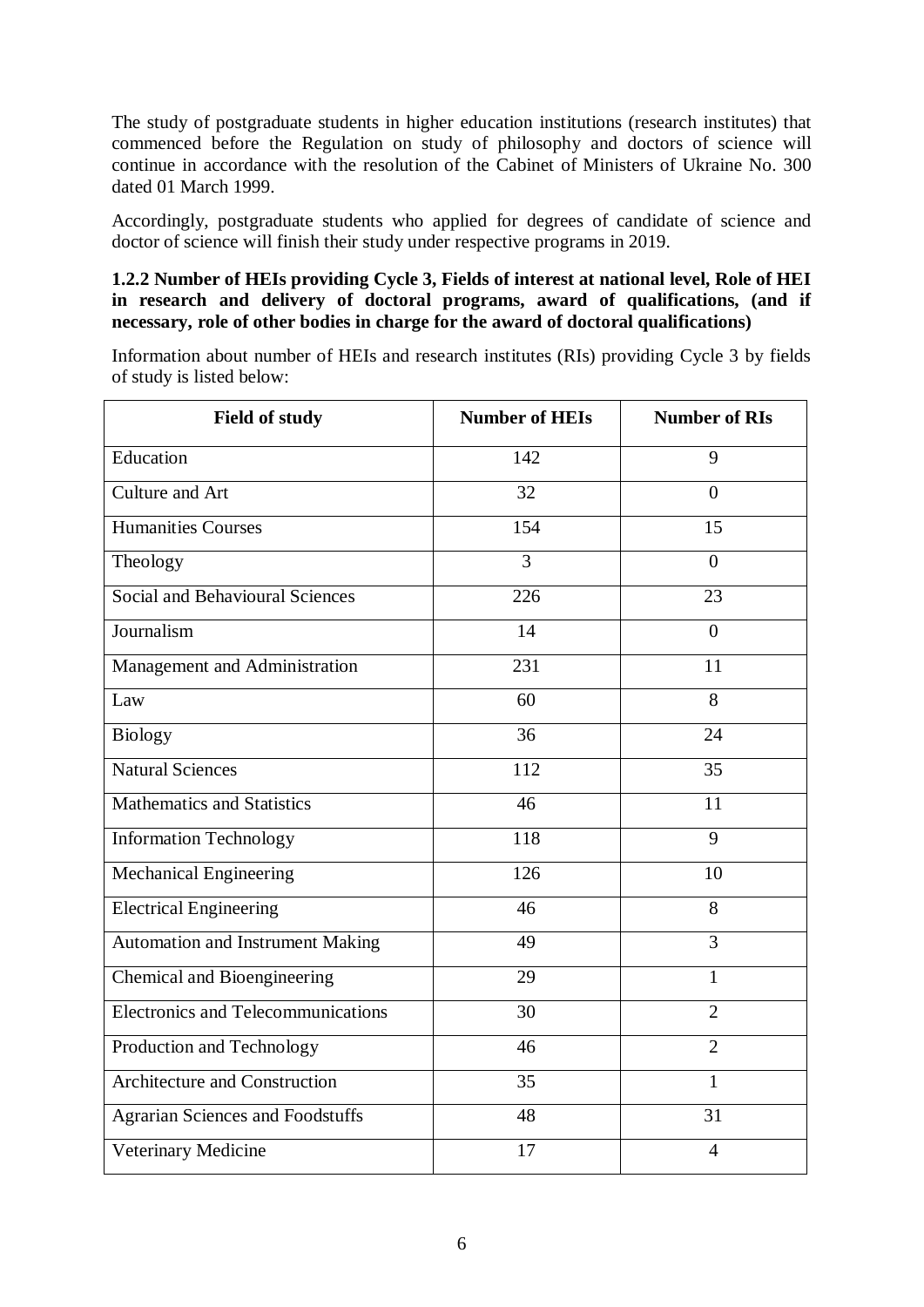| <b>Health Care</b>                    | 83 | 29                          |
|---------------------------------------|----|-----------------------------|
| Social Work                           | 18 |                             |
| <b>Service Sector</b>                 | 7  | $\left($                    |
| Military Sciences, National Security, |    |                             |
| <b>State Border Security</b>          | 16 | 3                           |
| Civil Security                        | 11 |                             |
| Transport                             | 31 | 0                           |
| Public management and administration  | 39 | っ                           |
| <b>International relations</b>        | 28 | $\mathcal{D}_{\mathcal{L}}$ |

### **1.2.3 National statistics on Doctorate studies (Give your source)**

| <b>Years</b>                                                                                   | 2010  | 2011  | 2012  | 2013  | 2014  | 2015  | 2016  | 2017  |
|------------------------------------------------------------------------------------------------|-------|-------|-------|-------|-------|-------|-------|-------|
| PhD students in full-<br>time study                                                            | 19560 | 19522 | 19444 | 18366 | 16263 | 17350 | 15757 | 15486 |
| Including<br><b>PhD</b><br>students at the cost of<br>budget<br>state<br>(government contract) | 18488 | 18399 | 18272 | 17287 | 15032 | 13799 | 12513 | 12263 |

Statistics on doctorate students in Ukraine:

### **CHAPTER 2: Nature and characteristics of doctorate studies**

### *KYIV NATIONAL UNIVERSITY OF TRADE AND ECONOMICS (KNUTE)*

#### **2.1 Information on Doctorate program design (methodology, ECTS…)**

Cycle 3 Programs in KNUTE has been opened since 1966 and trains over 200 postgraduate students per year: candidates of science (equal to PhD). Training of candidates for PhD degree has been started in 2016 to response the changes in the Ukrainian Law "On Higher Education". The KNUTE Regulations on the Procedure for Studding Candidates for a Degree of Doctor of Philosophy and Doctor of Science No. 1324 of 12.05.2016<sup>1</sup> has been adopted that year. There are 15 Cycle 3 programs in KNUTE now. There is no professional doctorate in Ukraine.

#### *Nature of the doctoral programs.*

1

There are two components of every Cycle 3 program: educational and research ones. The *educational component* involves gaining theoretical knowledge, skills and other

<sup>&</sup>lt;sup>1</sup> KNUTE Regulations on the Procedure for Studding Candidates for a Degree of Doctor of Philosophy and Doctor of Science #1324 of 12.05.2016. Available in Ukrainian at: <https://knteu.kiev.ua/file/MTc=/d90a6c58922d38c20a080ad6d6b10325.pdf>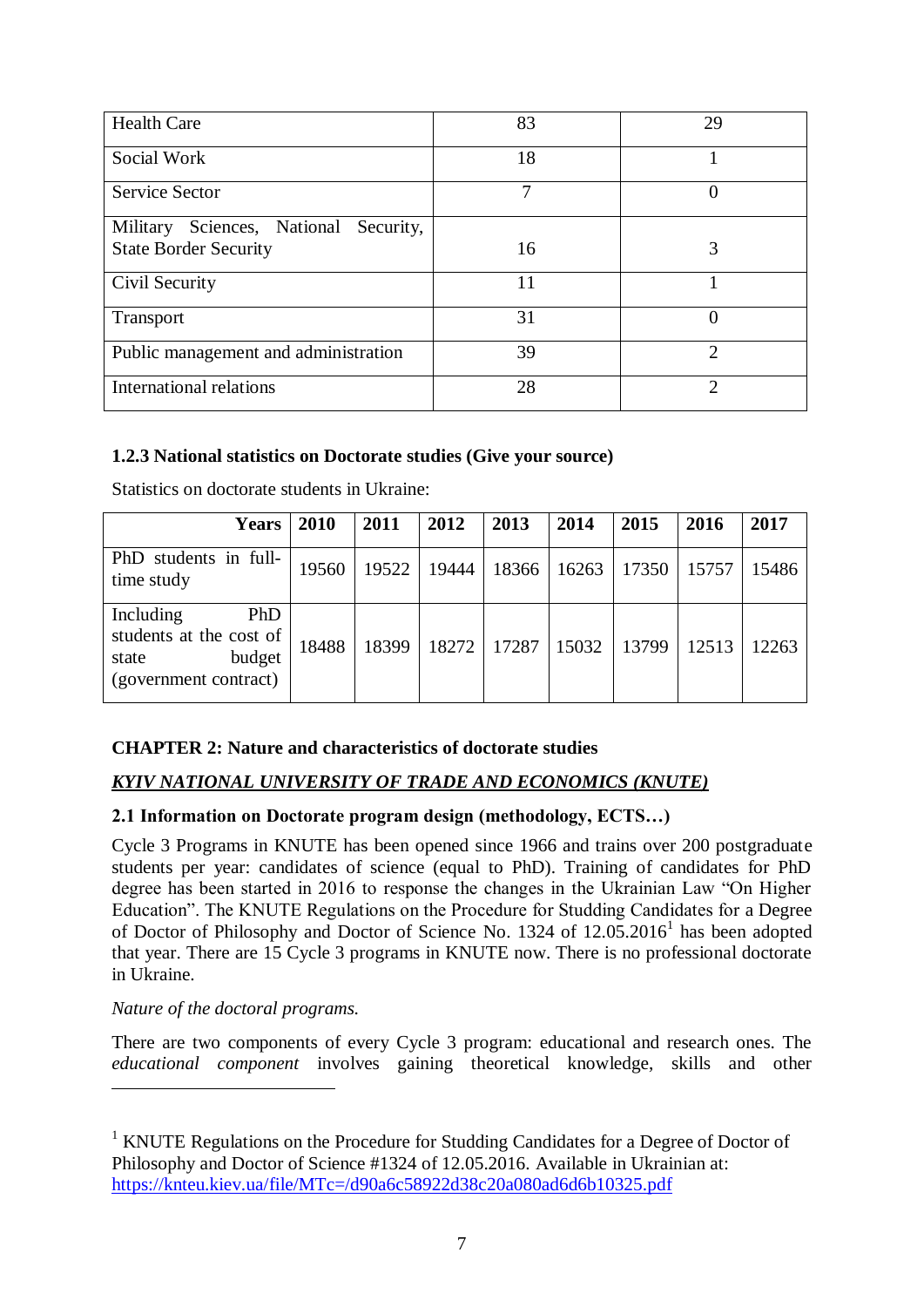competencies sufficient to produce new ideas, to solve complex problems in professional, researching and innovation activity as well as to master the methodology of scientific and teaching activities.

Some educational elements of doctoral programs are broadly defined by the Law "On Higher Education" and the national regulations (e.g. the higher education standards, the guidelines on PhD studies, regulation on academic mobility, etc.). For example, the curriculum for PhD studies must include an educational component lasting from 30 to 60 ECTS credits. KNUTE are autonomous in the creation and content of their respective educational curricula. However, there are some general rules regarding the curricula prescribed by MESU. KNUTE indicates the lists of obligatory courses, which ensures development of the compulsory (transferable and specific/subject) competencies / learning outcomes, and optional courses (at least 25% of the total amount of ECTS credits) in every curriculum.

The *research component* involves prosecution of own research led by one or two supervisors and presentation of the results in a thesis. Doctoral thesis is an independent detailed study that offers a solution to current scientific challenges in a particular area of knowledge or on the verge of some branches, the results of which are original contribution to the body of science and they are published in the relevant publications.

### **2.2 Characteristics of the Cycle 3 study:**

### *- Describe the way Cycle 3 study is organized*

(Selection of candidates and procedures for recruitment? research activities? Thesis to write and defend? National/local Commission to grant the diploma? National or universities regulation regarding minimum and maximum length of a thesis? Etc.)

Cycle 3 programs are well organized at KNUTE and last four years. To enrol in a doctoral programme, the student must have completed a Master course. The general admission requirements are: an exam in line with program subject area and foreign language proficiency at B2 (Common European Framework of Reference for Languages: Learning, Teaching, and Assessment). Candidates are also assessed on the basis of their average grades from the previous levels of studies, their professional skills and previous accomplishments.

PhD programs involve an educational component (up to 60 ECTS), extensive scientific research activities and publication of papers in the scientific journals. A PhD thesis is the final part of a doctoral program. The preparation, procedure and conditions for the defence of the PhD thesis are defined by the general act of KNUTE in line with the regulations of MESU. KNUTE has the obligation to make the thesis and the abstract (synopsis) available to the public on its web site [\(https://www.knteu.kiev.ua/blog/read/?pid=6802&uk\)](https://www.knteu.kiev.ua/blog/read/?pid=6802&uk), alongside a printed version of the thesis, which needs to be available in the KNUTE's library, at least 10 days prior to the defence of the thesis. Each HEI is obliged to establish a digital repository containing electronic versions of all defended thesis, abstracts (Ukrainian – Autoreferat, short description of Thesis' content), along with the Thesis Expertise Reports submitted by the relevant expert commissions and reviewers, the data about the respective relevant expert commissions and reviewers, the data about the mentors/supervisors, reviewers and commission members. All of the foregoing documentation must be available to the public. A copy of each thesis has to be sent to the Central Repository of MESU.

### *- Status, competencies and role of the supervisor*

Each student of Cycle 3 programs is assigned by a supervisor along with its admission to KNUTE with the relevant order of the rector. Usually, a supervisor has a degree of Doctor of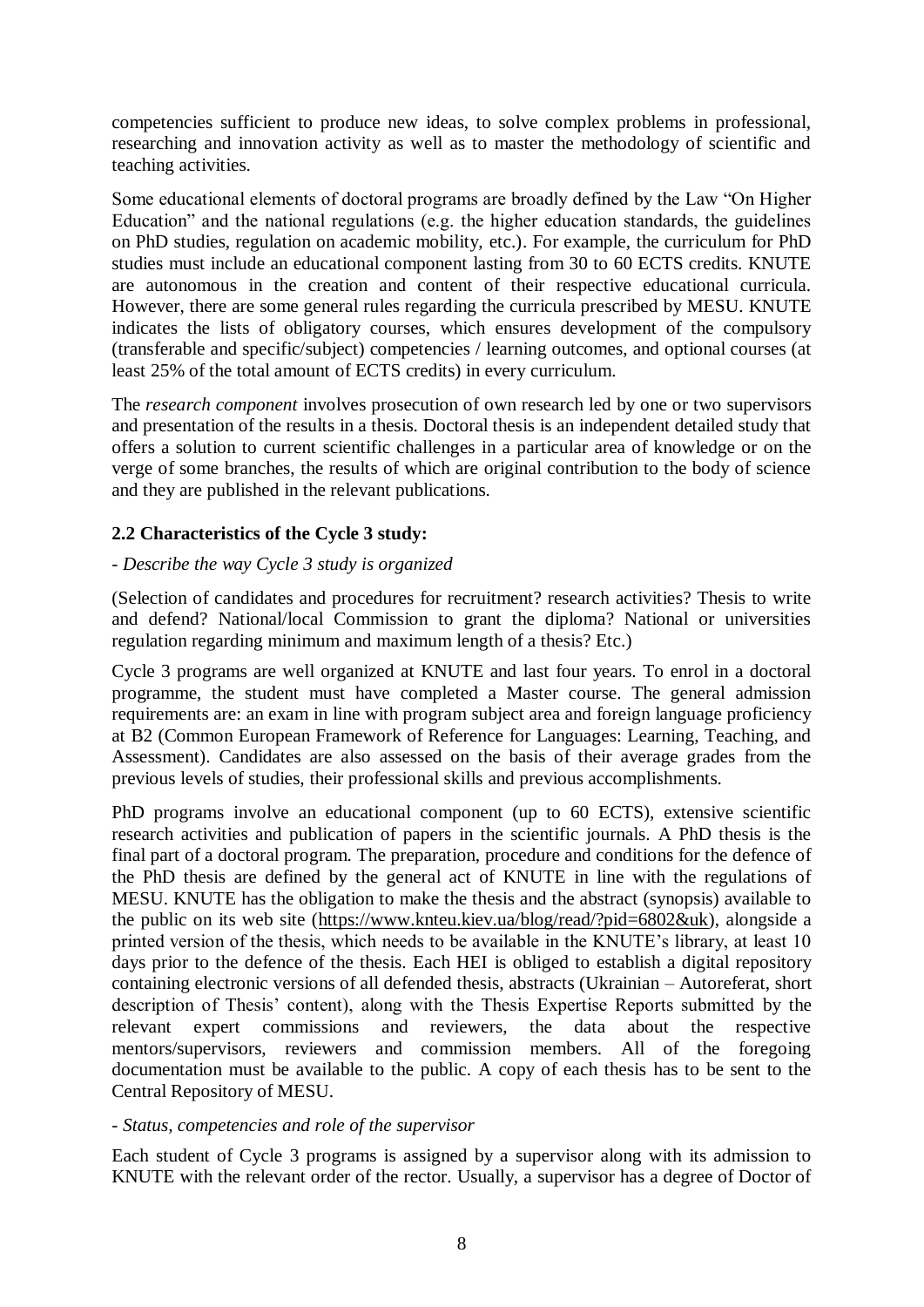Science (9 level of National Qualification Framework (hereinafter – NQF), which is higher that the  $8<sup>th</sup>$  level of European Qualification Framework (hereinafter – EQF)). As an exception, the candidate of science (PhD) can also be a supervisor by the decision of KNUTE Academic Council. Supervisor, who is a Doctor of science (9 level of NQF), can perform simultaneous scientific management, not more than 5 degree applicants, including those who acquires academic degree of Doctor of Science (9 level of NQF). Doctor of Philosophy, who received permission from Academic Council of KNUTE, may supervise theses usually no more than 3 candidates of PhD degree.

There are no specific requirements to be met to get the opportunity to supervise the PhD students, but it is preferable to be a Doctor of Science (9 level of NQF) to do that.

In order to receive the academic degree of Doctor of Science (9 level of NQF) is necessary to have:

- defended doctorate thesis (another than PhD one). The thesis, which contains scientific and practice results, need to be accompanied documents of confirming the practice of using research results – implementation in production, production test, obtaining new quantitative and qualitative indicators, significant advantages offered by technology, product samples, materials, etc. The thesis must also contain theoretical scientific results and recommendations of their use. The thesis should have basic text volume about 300 pages, which meets the requirements established by MESU;
- *published monograph*. The monograph is need to be printed without co-authors and contains summary results of author's research, published earlier in scientific professional editions of Ukraine or other countries;
- *at least 15 publications*. Among them: at least 5 publications in foreign journals or Ukrainian journals included into the international scientometric databases, like Scopus or Web of Science; no more than 5 publications in electronic scientific professional publications; scientific articles in national and international peerreviewed professional journals, which is recommended by MESU.

Since Cycle 3 programs for PhD degree at KNUTE have been operating just only a year there is no practice when PhD is a supervisor. Anyway, to get the permission for supervising the applicants of Cycle 3 programs Doctor of Philosophy has to meet the following criteria:

- at least 10 articles in national and / or foreign (international) peer-reviewed professional journals, published after defending the PhD thesis;
- at least 3 articles in periodicals included into scientometric databases Scopus or Web of Science;
- experience of guiding a scientific research or participation in its implementation.

In the case of meeting these requirements the Academic Council of KNUTE can authorizes a Doctor of Philosophy (PhD) to supervise PhD students for a period of 5 years.

*- Describe thesis defense mechanisms and regulations (including criteria for the award of doctoral degrees)* 

Thesis must be publically defended at the session of Specialized Academic Council (hereinafter SAC) that is accredited by National Agency for Quality Assurance in Higher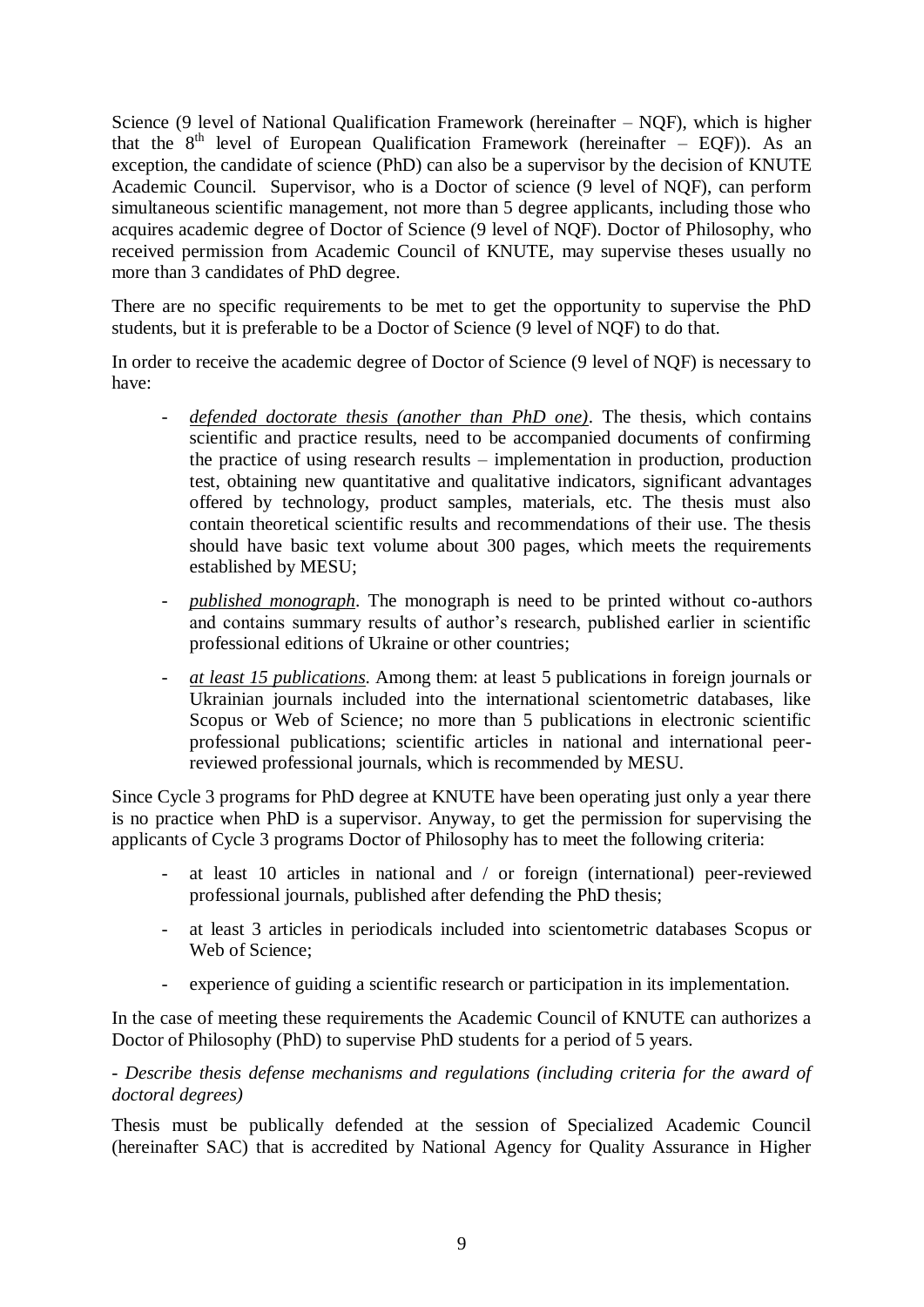Education (hereinafter NAQAHE) (by MESU up to the moment of NAQAHE establishment). There are 6 SACs in the KNUTE.

Thesis defences in a SAC involve the following steps: 1) submission of documents to the SAC; 2) previous examination of the documents, provided; 3) 1st Council meeting. Accepting documents by the SAC; 4) examination of the thesis by experts; 5) 2nd Council meeting. Recommendation the thesis for defence; 6) submission of the advertisement about the thesis' defence; 7) issue of the abstract of the thesis; 8) mailing the abstract to professionals and the libraries; 9) allocation of the thesis and the abstract at the KNUTE website: 10) collection of the responses to the abstract and the thesis; 11) 3d Council meeting. Thesis defence.

Mechanisms of academic management of Cycle 3 programs at KNUTE are determined by:

- Regulations on the Procedure for Studding Candidates for a Degree of Doctor of Philosophy and Doctor of Science  $(12.05.2016 \text{ No. } 1324)^2$ ;
- Regulations on the Organization of the Educational Process of PhD Students at KNUTE (12.05.2016 №1323)<sup>3</sup>;
- Regulations on the Certification of Postgraduate and Doctoral Students at KNUTE (07.09.2016 No. 2526)<sup>4</sup>;
- Regulations on the Assessment of Learning Outcomes of Students and Postgraduate Students  $(05.09.2016 \text{ N}$ <sup>5</sup>;
- Regulations on Individual Work of Students and Postgraduate Students of KNUTE (04.10.2016 No. 2962)<sup>6</sup>;
- Regulations on Distant Learning at KNUTE  $(30.05.2013)^7$ ;

<u>.</u>

- Regulations on the Procedure for Realizing the Right to Academic Mobility at KNUTE (01.12.2015 No. 3141)<sup>8</sup>.

<https://www.knteu.kiev.ua/file/Mg==/ac56d423c4cd43f20f16a644e1b4c4ec.pdf>

<https://knteu.kiev.ua/file/NzU4MQ==/2e9c68cbe2d8f9a56ecdc32a73eefd29.pdf>

<sup>&</sup>lt;sup>2</sup>KNUTE Regulations on the Procedure for Studding Candidates for a Degree of Doctor of Philosophy and Doctor of Science #1324 of 12.05.2016. Available in Ukrainian at: <https://knteu.kiev.ua/file/MTc=/d90a6c58922d38c20a080ad6d6b10325.pdf>

<sup>&</sup>lt;sup>3</sup>Regulations on the Organization of the Educational Process of PhD Students at KNUTE #1323 of 12.05.2016. Available in Ukrainian at:

<sup>&</sup>lt;sup>4</sup>Regulations on the Certification of Postgraduate and Doctoral Students at KNUTE #2526 of 07.09.2016. Available in Ukrainian at:

<https://www.knteu.kiev.ua/file/NzM1OQ==/96add50ab525837bdae8b0302ec96ff5.pdf>

<sup>&</sup>lt;sup>5</sup>KNUTE Regulations on the Assessment of Learning Outcomes of Students and Postgraduate Students #2439 of 05.09.2016. Available in Ukrainian at:

 ${}^{6}$ Regulations on Individual Work of Students and Postgraduate Students of KNUTE #2962 of 04.10.2016. Available in Ukrainian at:

<https://www.knteu.kiev.ua/file/MTc=/031cf20c4bc86b02a8ec3ad3659e5345.pdf> <sup>7</sup>Regulations on Distant Learning at KNUTE of 30.05.2013. Available in Ukrainian at:

[http://dist.knteu.kiev.ua/files/pl\\_dist\\_30\\_05\\_2013.pdf](http://dist.knteu.kiev.ua/files/pl_dist_30_05_2013.pdf)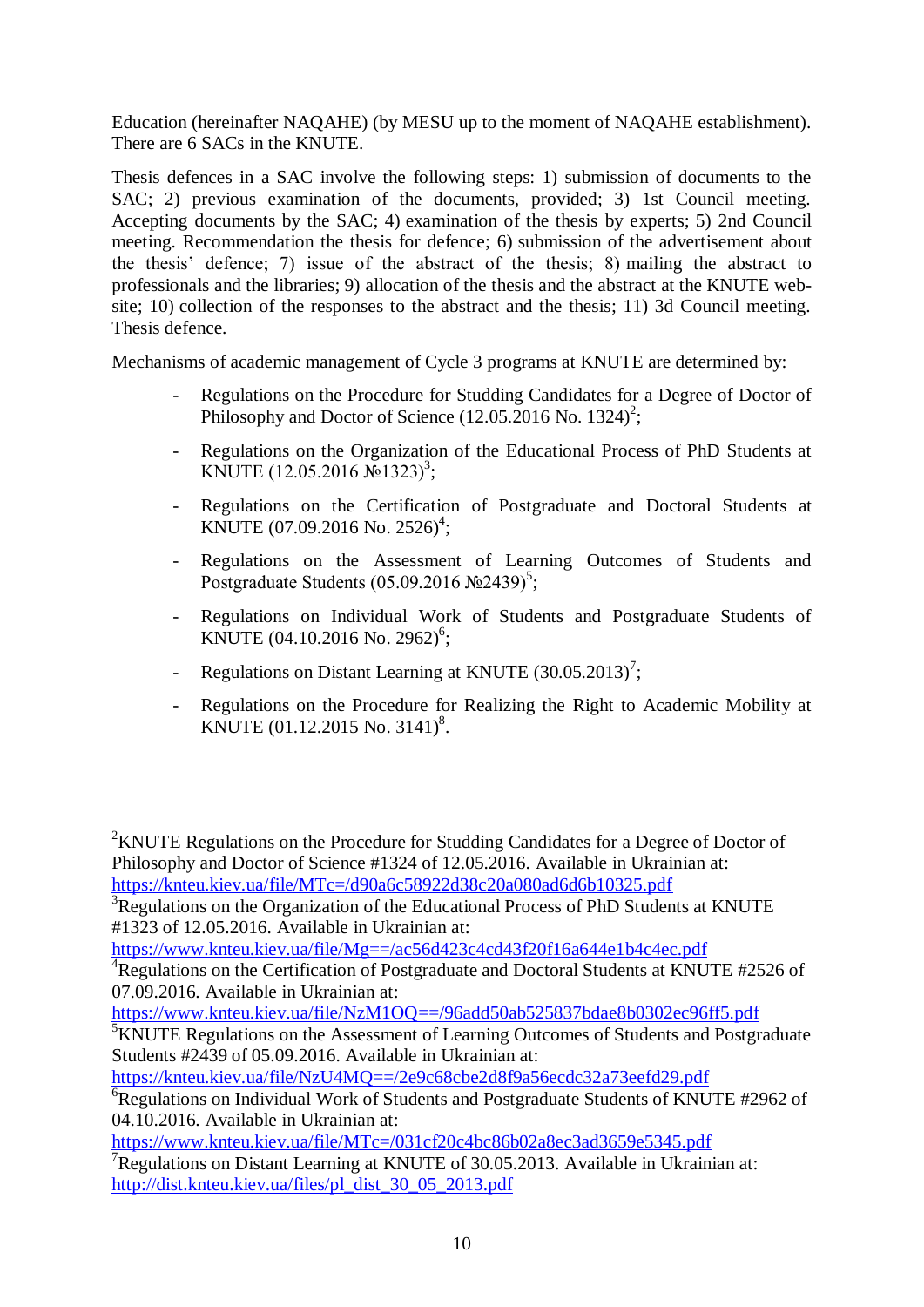Specific criteria to defend a thesis in KNUTE relates to the process of preliminary thesis' review (Regulations on the Certification of Postgraduate and Doctoral Students at KNUTE<sup>9</sup>). The purpose of preliminary thesis' review is to make expert analyses of the thesis' readiness for the defence in a SAC. Preliminary review includes thesis discussion on the interdepartmental and departmental seminars.

PhD students (no later than 6 months before the expiry of postgraduate studying) have to submit fully completed and duly executed thesis for discussion at the department, where it was done. The next step is a submission of a thesis for discussion at the interdepartmental seminar. The decision of the interdepartmental board, which is set up for every PhD student on an individual basis, about the readiness of the thesis for defence is one of the documents must be submitted to the SAC. Student, supervisor, and Head of the relevant Department should ensure the passing of these steps up to the end of the studding period.

Head of Department assigns at least 3 reviewers – Candidates of Science (PhD) and doctors of Science (9 NQF level), and determines the date of the departmental seminar. Thesis review is provided no later than 30 days prior to the meeting. PhD student makes a report about main results of the research, focusing on its relevance, methods of research, the differences from prior researches (Ukrainian and worldwide), scientific novelty, practical value, the reliability of the data and the level of testing. If all the reviewers confirm the completeness of the research the thesis refers to the interdepartmental seminar.

Regarding the decision of the departmental seminar the rector set up the interdepartmental board and set a date of interdepartmental seminar. The members of interdepartmental board are highly qualified experts - professors, doctors from departments of the relevant scientific profile. In the case of reviewing the thesis in Economic Science there is a mandatory requirement to include the professor from the Department of Economics and Competition Policy into the composition of interdepartmental board. The thesis must be submitted to the members of interdepartmental board in 30 days before the date of the interdepartmental seminar.

The aim of the interdepartmental seminar is to come up with a considered opinion on the relevance, scientific novelty and practical value of the thesis compared with the existing achievements of national and world science. The list of participants at interdepartmental seminar includes members of departments, PhD students, heads of scientific research, member of the SAC. If it is necessary to involve other professionals, they must be invited.

The scenario of an interdepartmental seminar is similar to the scenario of thesis' defence at SAC. The main results of the thesis must be presented using visual material. Discussion of specific provisions and features of the thesis is made in the form of questions and answers. Reviewers must reveal positive and negative aspects of work and make a clear conclusion about its compliance with the requirements imposed by the Regulation on the Awarding of Academic Degrees<sup>10</sup>. PhD candidate must provide thorough answers to reasoned criticism.

<u>.</u>

 ${}^{8}$ Regulations on the Procedure for Realizing the Right to Academic Mobility at KNUTE #3141 of 01.12.2015<https://www.knteu.kiev.ua/file/MTc=/e24af5ebf7aeb2799f6c45b1f20a12f3.pdf>  $^{9}$ Regulations on the Certification of Postgraduate and Doctoral Students at KNUTE #2526 of 07.09.2016. Available in Ukrainian at:

<https://www.knteu.kiev.ua/file/NzM1OQ==/96add50ab525837bdae8b0302ec96ff5.pdf>

<sup>&</sup>lt;sup>10</sup>Regulation on the Awarding of Academic Degrees #567 of 24.07.2013. Available in Ukrainian at: <http://zakon2.rada.gov.ua/laws/show/567-2013-%D0%BF>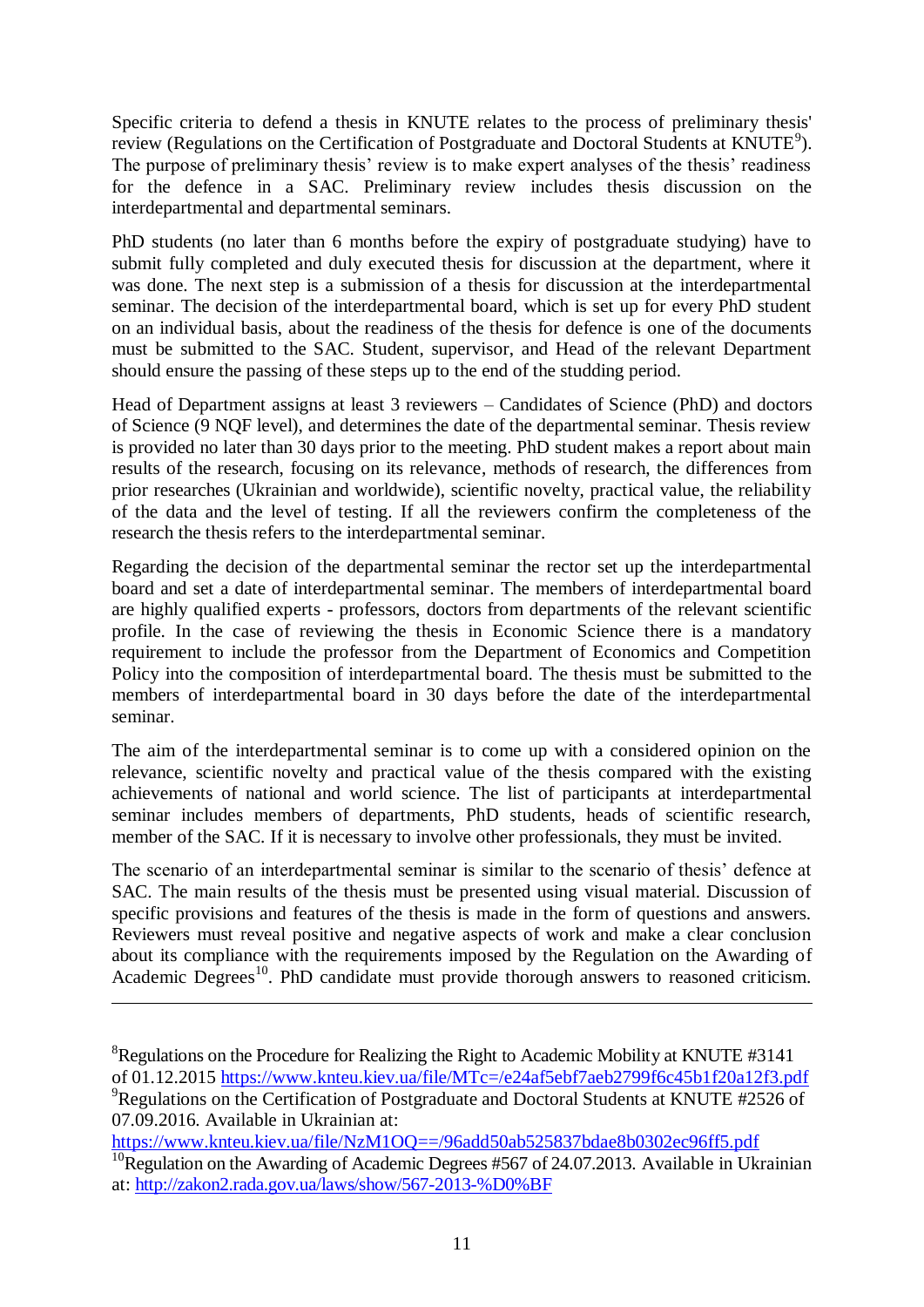The Chairman of the interdepartmental board shall ensure a thorough discussion of the thesis. The discussion / debate is open to all the participants.

There are two options of the decision made by the interdepartmental board with regard to the results of the seminar: to recommend the submission of the thesis to a SAC; to recommend the rework of the thesis. In the latter case the break must be announced for a fixed term. At the end of this term the thesis must be discussed again.

This procedure works in KNUTE for years. It is passed by all the PhD students, who defends thesis in KNUTE (more than 60% of Cycle 3 programs graduates).

Jury consists of 15-25 people. Among the members of the jury are, at least, 5 specialists in each specialty of the SAC profile; among the latter are at least 4 Doctors of Science (9 NQF level), who actively carry out scientific work and have publications in the relevant field of science, while others are professionals with scientific articles, monographs in this specialty which are published in the last five years. Supervisor may be a member of the jury.

Defence is a public event, which takes place in the accordance with the procedure prescribed by Regulations on SAC.<sup>11</sup> Meeting of a SAC for thesis defence is conducted in the state language by the following ceremonial presentation: 1) members of a SAC must be acquainted with the draft opinion about the thesis prepared by SAC before the opening session; 2) a chairman according to the members presence from the registration card informs the SAC about legitimateness of meeting and quorum for opening the session; 3) a chairman informs the agreed language of thesis defence; 4) a chairman announces the agenda, thesis title, details about official reviewers; 5) a secretary of the SAC reports about submitted documents and their compliance with the requirements established by law; 6) PhD candidate presents the main provisions of the thesis and answer the questions submitted orally or in writing; 7) the scientific supervisor make a speech; 8) a secretary of the SAC announces the conclusion of an organization where the thesis was developed, and the abstract reviews; 9) the PhD candidate meets the comments contained in the reviews; 10) the official reviewers make speeches; 11) the PhD candidate answers to reviewers' comments; 12) after each answer a secretary of the SAC asks the reviewers about the compliance of the comment of the PhD candidate to the criticism, which is announced in the review; 13) public discussion of the thesis; 14) final word of the PhD candidate; 15) election of Counting Commission to conduct a secret ballot; 16) secret ballot of Council members on awarding scientific degrees to the applicant; 17) announcement of the ballot; 18) approval of minutes of the Counting Commission by a simple majority votes of SAC members, which are present at the meeting; 19) discussing the draft and adoption of Council conclusions.

### *- Diversification of Doctoral studies (Are there procedures to validate a "Doctorate at work" Are there definitions of specific skills for a doctorate?)*

One of the procedures to validate a "PhD at work" and "validation on skills" is an implementation of the research results. Implementation can be confirmed by a number of certificates:

Certificate on the implementation of the research results in the activity of business and / or state bodies;

1

<sup>&</sup>lt;sup>11</sup> Regulations on Specialized Academic Council # 1059 of 14.09.2011 Available in Ukrainian at: <http://zakon3.rada.gov.ua/laws/show/z1170-11>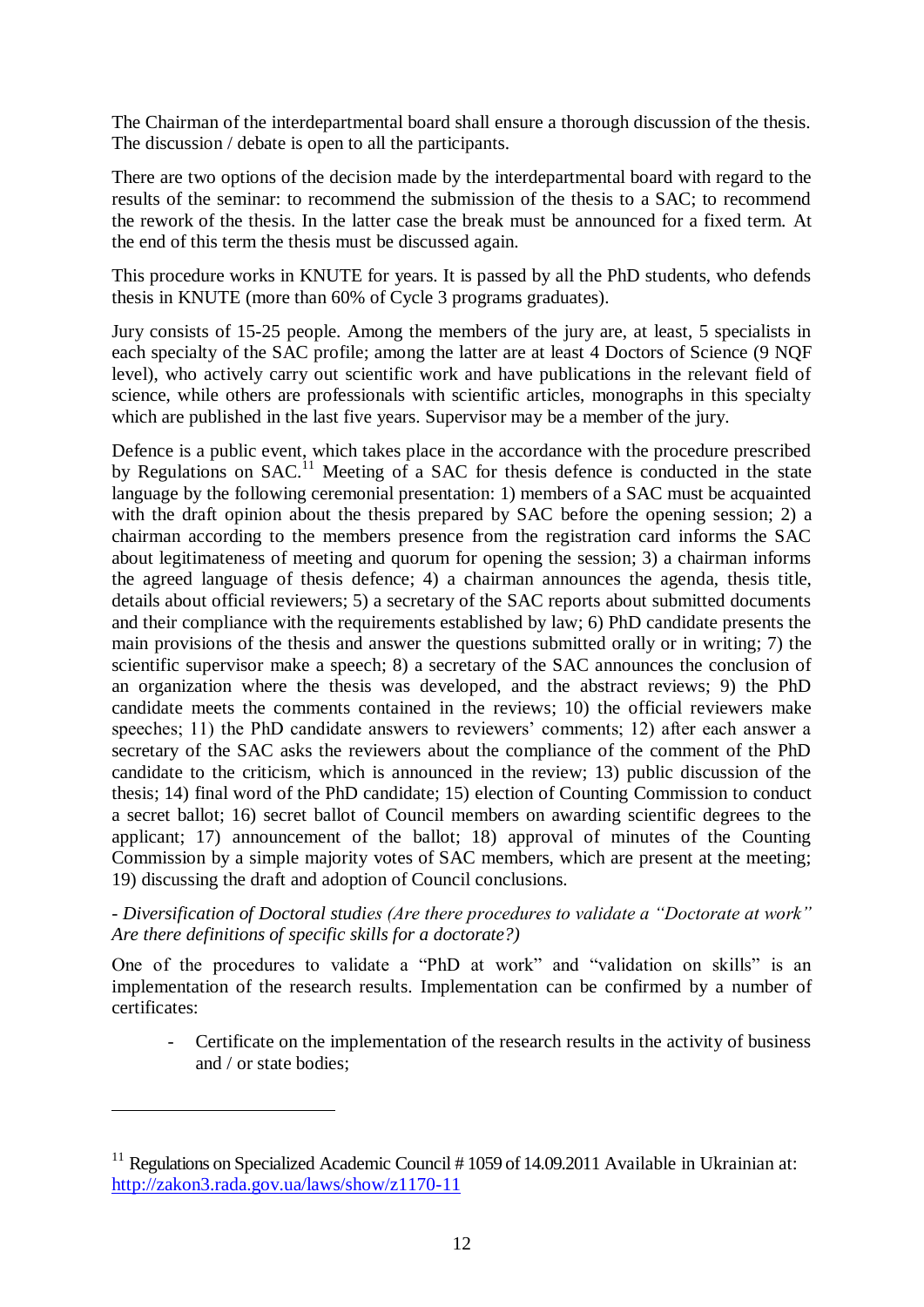- Certificate on the use of the research results within the wider scientific research of the HEI's department, registered in the State Institution "Ukrainian Institute of Scientific. Technical and Economic Information" (UkrISTEI) [\(http://www.uintei.kiev.ua/main.php\)](http://www.uintei.kiev.ua/main.php);
- Certificate on the implementation of the results of the thesis in the educational process

### *- Internationalization of Doctoral studies (international mention, cothesis, grants mobility, use of foreign language….)*

The PhD students of KNUTE are involved into the Erasmus+, Erasmus Mundus, Jean Monnet programs of academic mobility, as well as programs of academic mobility based on bilateral or multilateral agreements between KNUTE and other universities. However, it is not widespread.

The PhD thesis must be written in the official language (Ukrainian). At the request of the applicant the thesis may be translated into English or other language related to the subject of the study.<sup>12</sup> KNUTE has not such experiences yet.

# *- Authentication procedures of the Degree and if applicable recognition mechanisms outside the country.*

The authentication procedures of the Degree depend on other countries' legal frameworks. Some of them asks for a nostrification, some does not. It is not depend on KNUTE. There is no need for authentication procedures if the scientists of KNUTE cooperate with foreign HEIs under the bilateral agreements between KNUTE and relevant foreign universities.

### **2.3 Positioning of Cycle 3**

1

### *- Doctoral school? Research entity in relation with the doctoral student?*

There is a doctoral school and 15 doctoral programs in KNUTE. Being specialized in economic studies KNUTE focuses the PhD studies in this field. The KNUTE admission list to the training on Cycle 3 programs in 2016 shows that the most popular specialties are: 051 Economics – 24% of PhD students, Finance, banking and insurance – 11%, Accounting and taxation  $-7\%$ , Entrepreneurship, trade and exchange activities  $-7\%$ .

KNUTE has a strong team of highly qualified teachers and researchers in the above mention fields, who can help PhD students to conduct research successfully. The share of teachers with scientific degrees of doctor and candidate of sciences (equal PhD), including honored workers of science and technology, honorary figures of higher education, academics and corresponding members of National and branch Academies of Sciences, in the total number of academic staff is more than 80%. Almost all of them are specialized in Economics, being in line with KNUTE specialization. That's why the percentage of PhD students in the above mention fields significantly prevails it in the fields of Politology, Philosophy and Psychology.

*- Are Doctoral research subjects chosen in partnership with research units and in line with the scientific local, regional and national environment? - Beyond research unities are there* 

 $12$  Ukrainian Law «On Higher Education». Available in Ukrainian at: <http://zakon2.rada.gov.ua/laws/show/1556-18>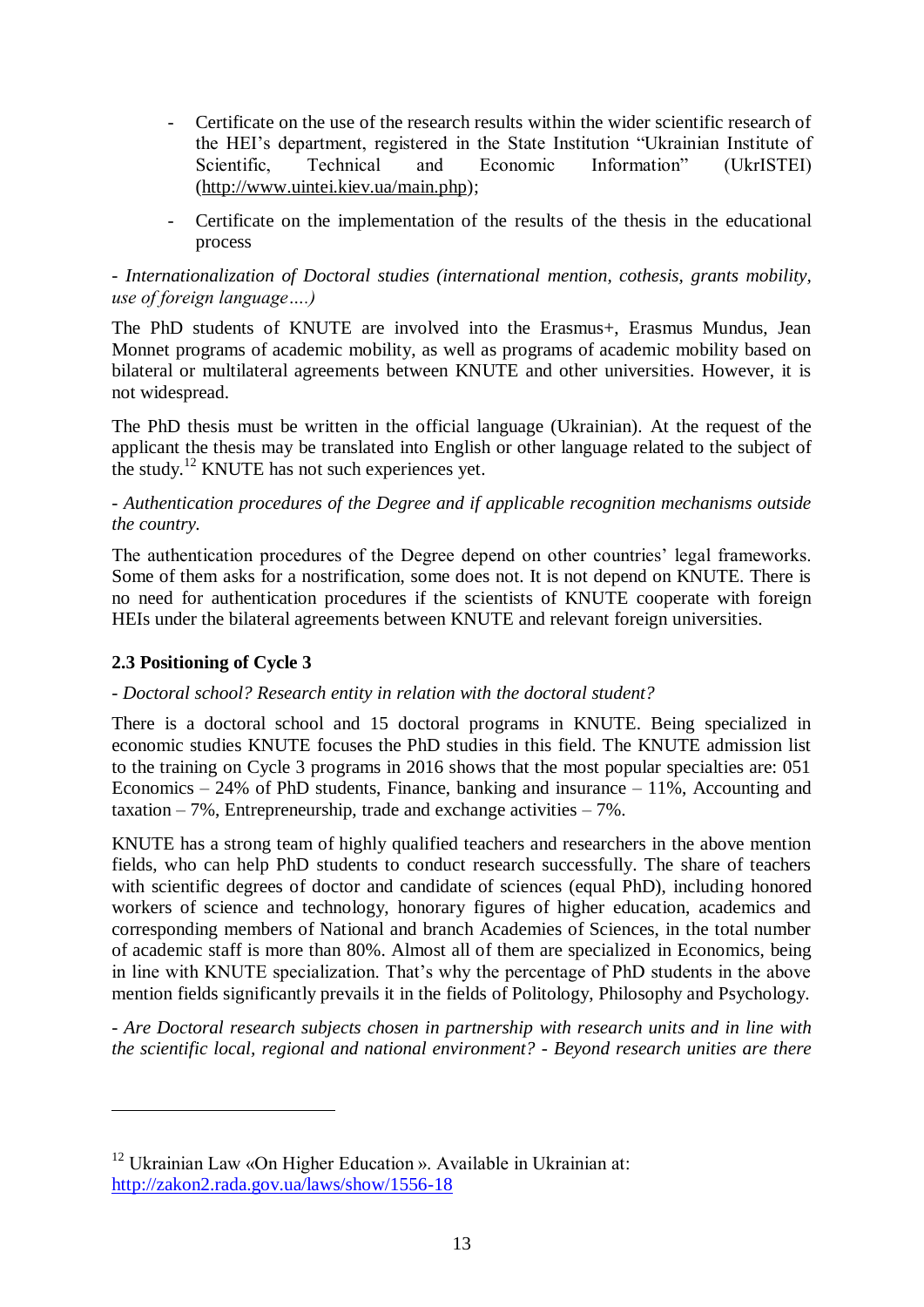#### *operational interactions with the industry sector and/or national, regional or local authorities?*

The PhD candidates must justify the relevance and problemacy of their research through critical analysis and comparison with known solutions of the scientific problem. That's why PhD research subjects are chosen according to the research interests of the department, in partnership with different research units. The cooperation with ministries and other state authorities (e.g. the National bank of Ukraine, the Ministry of Economic Development and Trade of Ukraine, the Ministry of Finance of Ukraine, Ministry of Foreign Affairs of Ukraine, the State Fiscal Service of Ukraine, the State Treasury Service of Ukraine, Antimonopoly Committee of Ukraine, the State Finance Inspection of Ukraine, the Pension Fund of Ukraine), organizations and enterprises also reflects at the topic of the PhD research.

#### *- What is the ratio of Doctoral workers in the private sector?*

KNUTE has not exact information about this ratio. However, knowing that about 60% of PhDs remain to work in the field of education (primarily in KNUTE), we can count that about 40 % of KNUTE's Cycle 3 programs graduates goes into the private sector. Also, we have taken a poll of business entities on this matter. 62.9 % of respondent point the presence of doctoral works among their staff, and 48.4% told about the need for PhD graduates in their socio economic sector.

#### *- Is there any regulation that favors the employment of Doctoral workers?*

Everything depends on the sphere of employment. KNUTE's Cycle 3 programs graduates practically do not have problems with finding a job the sphere of education, while in spheres of state administration, trade, production, etc., everything depends on the personal practical abilities.

#### *- Are there any contribution from the private sector the doctoral curriculum? or to its financing ? of regulation ?*

Sometimes, studying at Cycle 3 programs is occuring by the expense of private sector or individuals (under contract). But there is any contribution from the private sector to a PhD curriculum. The only thesis reflects the urgency, which was involved.

### **2.4 Follow-up of Doctoral Students and graduates**

#### *- Does the university follow up Doctoral students?*

Yes, Postgraduate and Doctoral Studies Department provides this coordination. Students make their scientific research according to the individual plan, which determines the content, deadlines and scope of scientific papers and the schedule of thesis's development. Violation of the individual plan terms without the convincing reason, may be the ground for making a decisions by the Academic Council about the exclusion of the student. There are Follow-up Committees for each PhD student that consist of the supervisor and two professors, whose scientific interests are familiar to the topic of PhD students' research

#### *- Are there trainings provided to Doctoral students? Are they compulsory to validate a doctorate?*

Cycle 3 programs include educational component that:

- obtaining a deep knowledge of specialty (group of specialties), on which a PhD student doing research, including mastering basic concepts, understanding of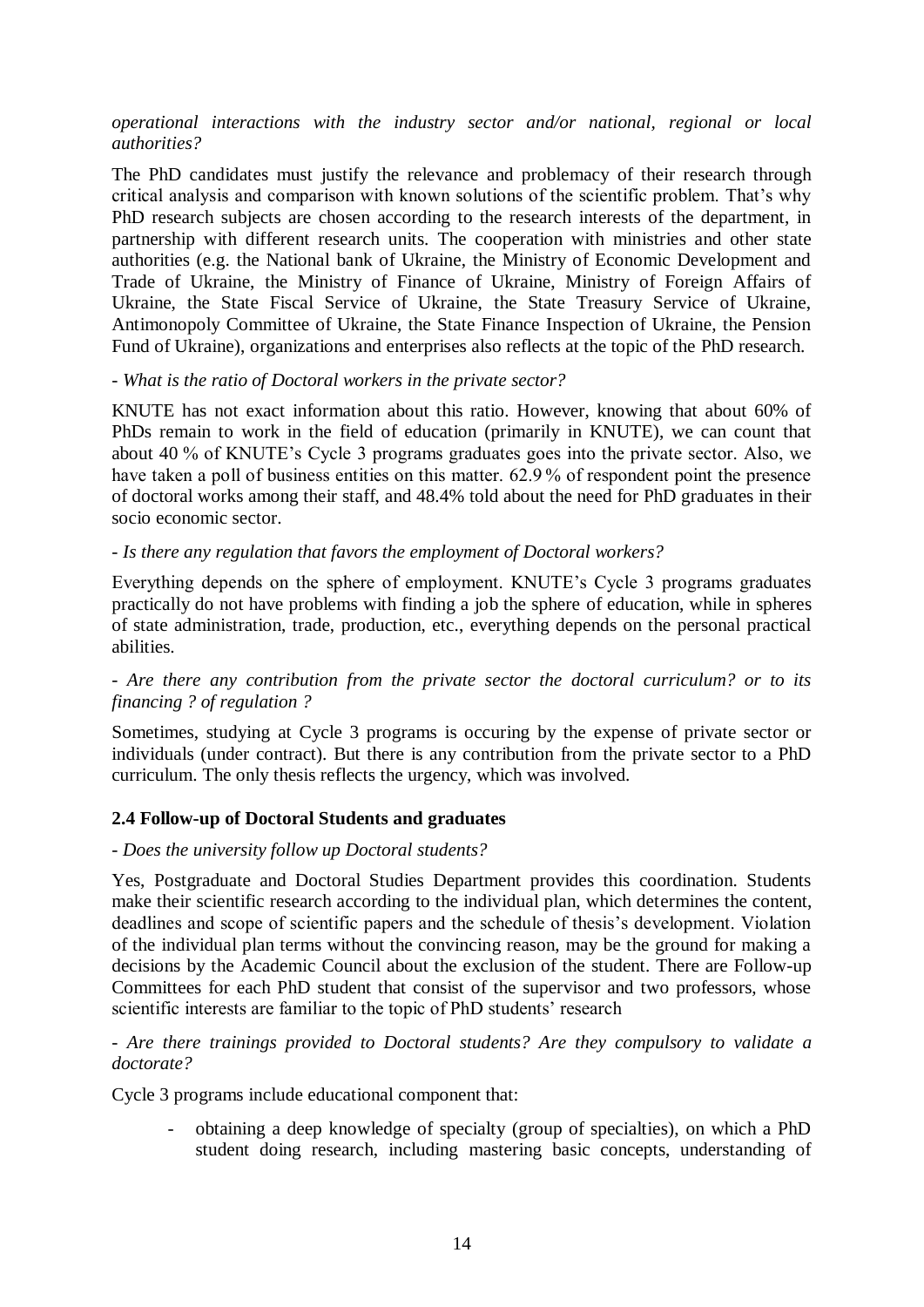theoretical and practical problems, genesis and the current state of scientific knowledge in the field of research, mastering the terminology (12 ECTS credits);

- mastery of general scientific (philosophical) competences aimed at forming a system of scientific philosophy, ethics and general cultural horizons (4-6 ECTS credits);
- the acquisition of versatile skills of researchers, including oral and written presentation of the results of its own research in Ukrainian language, the use of modern information technology in research activities, organizing and conducting training sessions, management of research projects and / or drafting proposals for research funding, registration of intellectual property rights (6 ECTS credits);
- gaining knowledge to present and discuss the results of their scientific work in a foreign language (English or another according to the specific specialty) orally and in writing, and for full understanding of foreign scientific texts of the relevant specialty (6-8 ECTS credits).

Some of these trainings are compulsory, some are elective (at least 25% ECTS credits of the full-time Cycle 3 programs). The students of Cycle 3 programs have the right to choose subjects offered by other levels of HE and linked to the subject of their research.

*- Is there a document, a "thesis charter" specifying the mutual commitments between Doctoral students and thesis supervisors?*

There is a Contract, which is concluded between KNUTE and the post-graduate student. The contract identifies rights and duties of the graduate student, but there aren't rights and duties of the supervisor. The latter are determined by the KNUTE Regulations on the Procedure for Studding Candidates for a Degree of Doctor of Philosophy and Doctor of Science<sup>13</sup>.

*- Are there rules of conduct for doctorate within universities? Are they written? How are they applied? Has the university set up methods against plagiarism? Which tools (software against plagiarism) are used?*

PhD students shall enjoy the rights and responsibilities of HE applicants determined by the Law of Ukraine "On Higher Education"<sup>14</sup>, as well as those pointed in Regulations on the Organization of the Educational Process of PhD Students at KNUTE<sup>15</sup>.

According to the code of ethics scholar KNUTE has a system of measures for compliance with scientific ethics, to prevent copyright infringement, unauthorized text loans (academic plagiarism) in the scientific literature. There is a practice of using the software "Antiplagiat".

1

 $13$ KNUTE Regulations on the Procedure for Studding Candidates for a Degree of Doctor of Philosophy and Doctor of Science #1324 of 12.05.2016. Available in Ukrainian at: <https://knteu.kiev.ua/file/MTc=/d90a6c58922d38c20a080ad6d6b10325.pdf>

 $\frac{14}{14}$  Ukrainian Law «On Higher Education». Available in Ukrainian at: <http://zakon2.rada.gov.ua/laws/show/1556-18>

<sup>&</sup>lt;sup>15</sup>Regulations on the Organization of the Educational Process of PhD Students at KNUTE #1323 of 12.05.2016. Available in Ukrainian at:

<https://www.knteu.kiev.ua/file/Mg==/ac56d423c4cd43f20f16a644e1b4c4ec.pdf>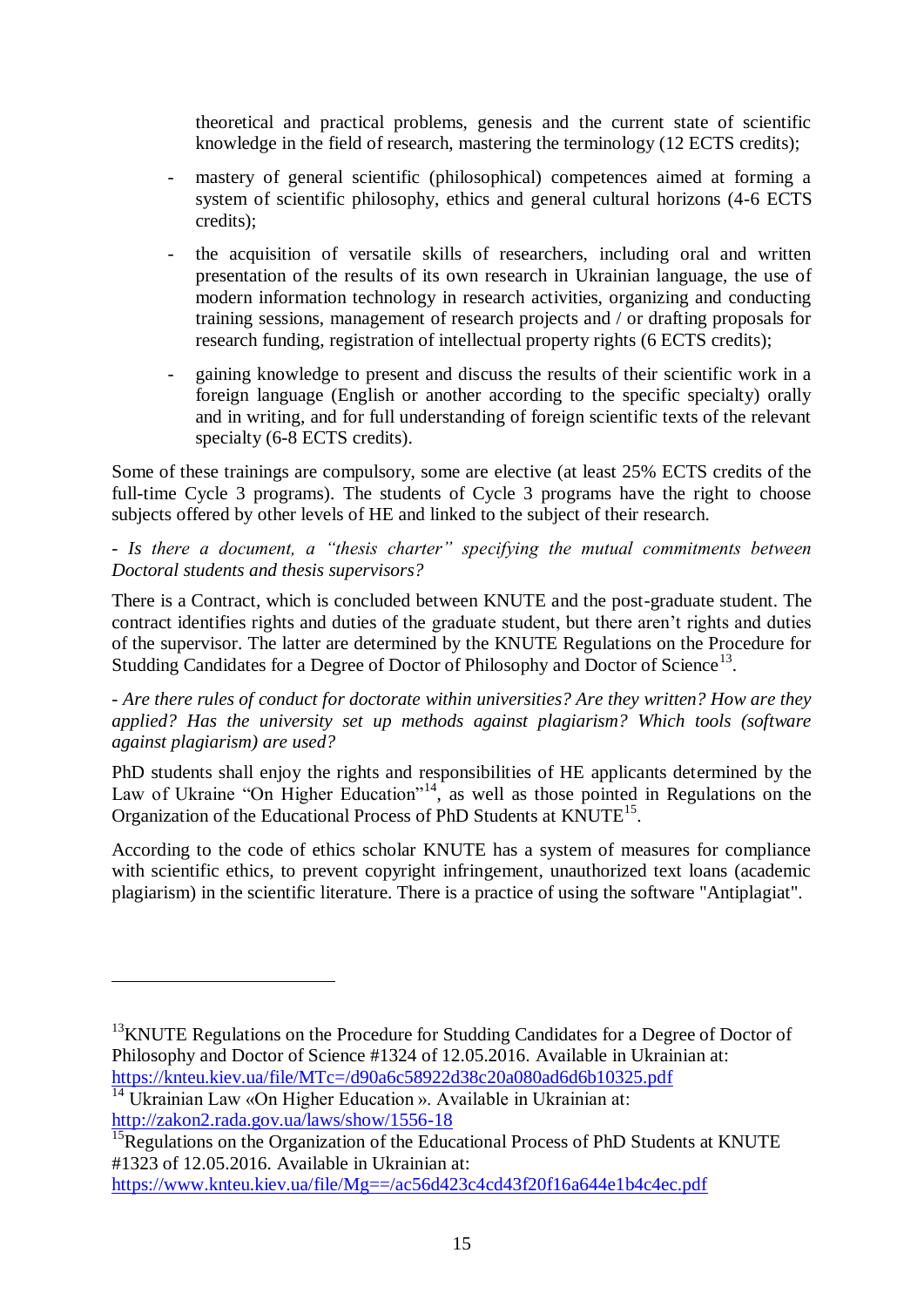*- Are plans set up by the institution to prevent and reduce situations that may lead to dropouts, for example follow-up committees for thesis, defense in the course of a thesis, tutor or referent, mediator in case of conflict, etc.?*

Each department of KNUTE sets up the follow-up committees for each PhD student, that consist of the supervisor and 2 professors, who are the specialists in the field of his research. The follow-up committee establishes at the beginning of PhD student's training. It reviews the research materials twice per year.

If there is a conflict between PhD student and the supervisor, it can be mediate by the Head of the department (with regard to the opinion of the follow-up committee's members) and the Vice-Rector for Scientific Work of KNUTE.

*- Does the institution provide its Doctoral students with theoretical and practical trainings in order to integrate into society at a level corresponding to his/her qualification, in the private or academic sector?*

The detailed information about theoretical trainings is presented above (the second para of the section 2.4). As for the practical ones, now they are absent in Cycle 3 Programs' curricula, while just 1 year ago it was obligatory for every PhD student to provide practical trainings in academic institutions. It was a part of the individual plan.

*- How many Doctoral receive a scholarship/financing to write their thesis? Where do scholarships/financing come from? - Are there theses financed by private or public firms, or by State bodies, on subjects specified by the financing bodies?*

87% of PhD students in KNUTE are studying at the expense of the state budget (for government contract) and are obtaining the academic scholarship once a month within proven university funding. Others pay by themselves. The value of an academic scholarship, the procedures of its assignment and payment are determined by the Cabinet of Ministers of Ukraine. For excellence in studying, significant scientific and public activity PhD students may be granted by personal academic scholarship of KNUTE and personalised academic scholarships of The President of Ukraine, Verkhovna Rada (Supreme Council) of Ukraine, Cabinet of Ministers of Ukraine, Kyiv City Head. In order to improve living standards and incentives for academic achievements as well as for participation in social, sports and scientific activities, the University has the right to provide financial assistance and encouragement of undergraduate and postgraduate students enrolled under government contract. The Scholarship Commission decides to provide material support and encouragement separately for each person and each payment. Appointment and payment of scholarships to postgraduate students who are foreign citizens and stateless persons shall be in accordance with international agreements of Ukraine and of the Cabinet of Ministers of Ukraine.

#### *- What is the percentage of students finding a job immediately after their thesis? Six months after? A year after? Later?*

More than a half of the graduates of KNUTE Cycle 3 programs are directly employed by the KNUTE and other HEIs. As for the data on other graduates' employment, they are not collected by KNUTE. There is only piecewise picture of their employment, created on the data from the Alumni Association and the personal contacts of graduates with KNUTE's personnel, first of all the thesis's supervisors and teachers of the relevant departments.

*- Are there Alumni associations? Are they highly active?*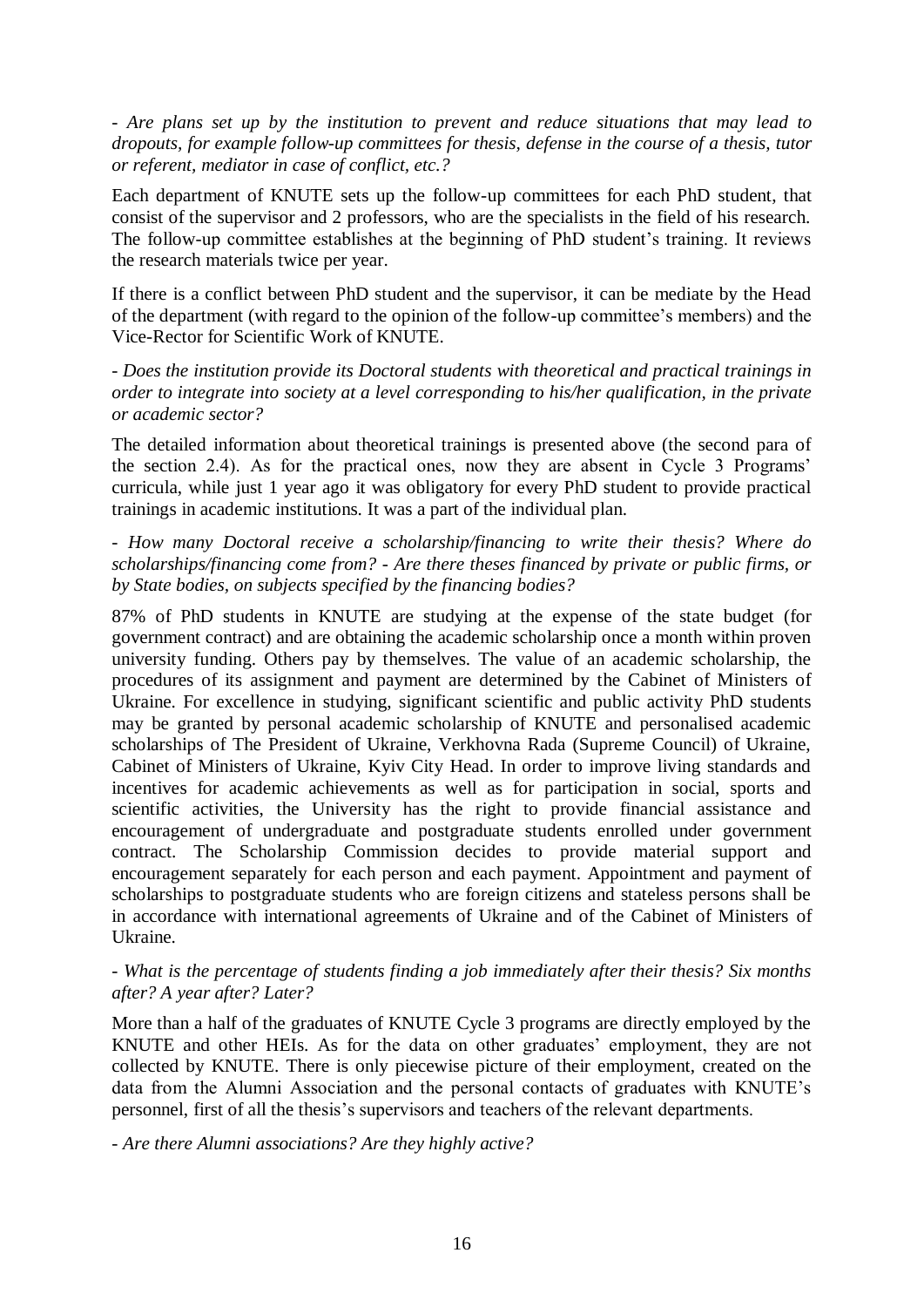There is an Alumni Association in the KNUTE, which is the active party to university life. The alumnuses participate in various activities and initiatives of KNUTE, finance some university's projects. However, KNUTE doesn't provide the regular monitoring of graduates. For those graduates, who continues their scientific career in KNUTE, the Scientific Community of Students, Postgraduate Students, Doctoral Students and Young Scientists is established. Community is a voluntary creative association that promotes science and the emergence of interest to scientific work among youth of the University. It operates independently as well as in collaboration with the University Administration, faculties and institutions, student government, labour union of the University, government agencies, public organizations of Ukraine and other countries, whose activities are not contrary to the principles of the Community. Membership in the Community is free for those who study and work at the University and is carried out on a voluntary basis.

### *SIMON KUZNETS KHARKIV NATIONAL UNIVERSITY OF ECONOMICS (KhNEU)*

# **2.1 Information on Doctorate program design (methodology, ECTS…)**

PhD programs involve an educational component (60 ECTS), extensive scientific research activities and the publication of papers in scientific journals. Some elements of the PhD programs are broadly defined by the Law on Higher Education and the national regulations (e.g. the higher education standards, the guidelines on PhD studies, regulation on academic mobility, and the percentage of elective subjects). For example, the curriculum for PhD studies needs to include an educational component lasting 30-60 ECTS credits. Higher education institutions are autonomous in the creation and content of their respective educational curricula. However, there are some general rules regarding the curricula prescribed by the Ministry of Education and Sciences and the National Agency for Quality Assurance in Higher Education. HEI should indicate the list of obligatory courses that ensure development of the compulsory (transferable and specific/subject) competencies / learning outcomes and optional courses (25% of the total number of ECTS credits) in every curriculum). A PhD thesis is the final part of the doctoral study program.

Doctoral studies (PhD) last four years and complete a research project for the award of PhD. Students also undertake further research skills training and subject to specific training during Years 2-4 of the program. To enroll in a doctoral program, the student must have completed a Master course. PhD programs involve an educational component of 12 courses (60 ECTS credits), among them 6 courses are targeted towards the development of the following transferable competences:

- mastery of generic research competences, aimed at forming a system of scientific philosophy, ethics and general cultural overview, etc. (5 ECTS credits);
- acquiring skills universal researchers, including oral and written presentation of the results of its own research in theUkrainian language, the use of modern information technology in research activities, organizing and conducting training sessions, management of research projects, etc. (16 ECTS credits);
- extensive transferable competences of a researcher, including oral and written presentation of the results of his/her own research in the Ukrainian language, the use of modern information technology in research activities, organizing and conducting training sessions, management of research projects, etc. (16 ECTS credits);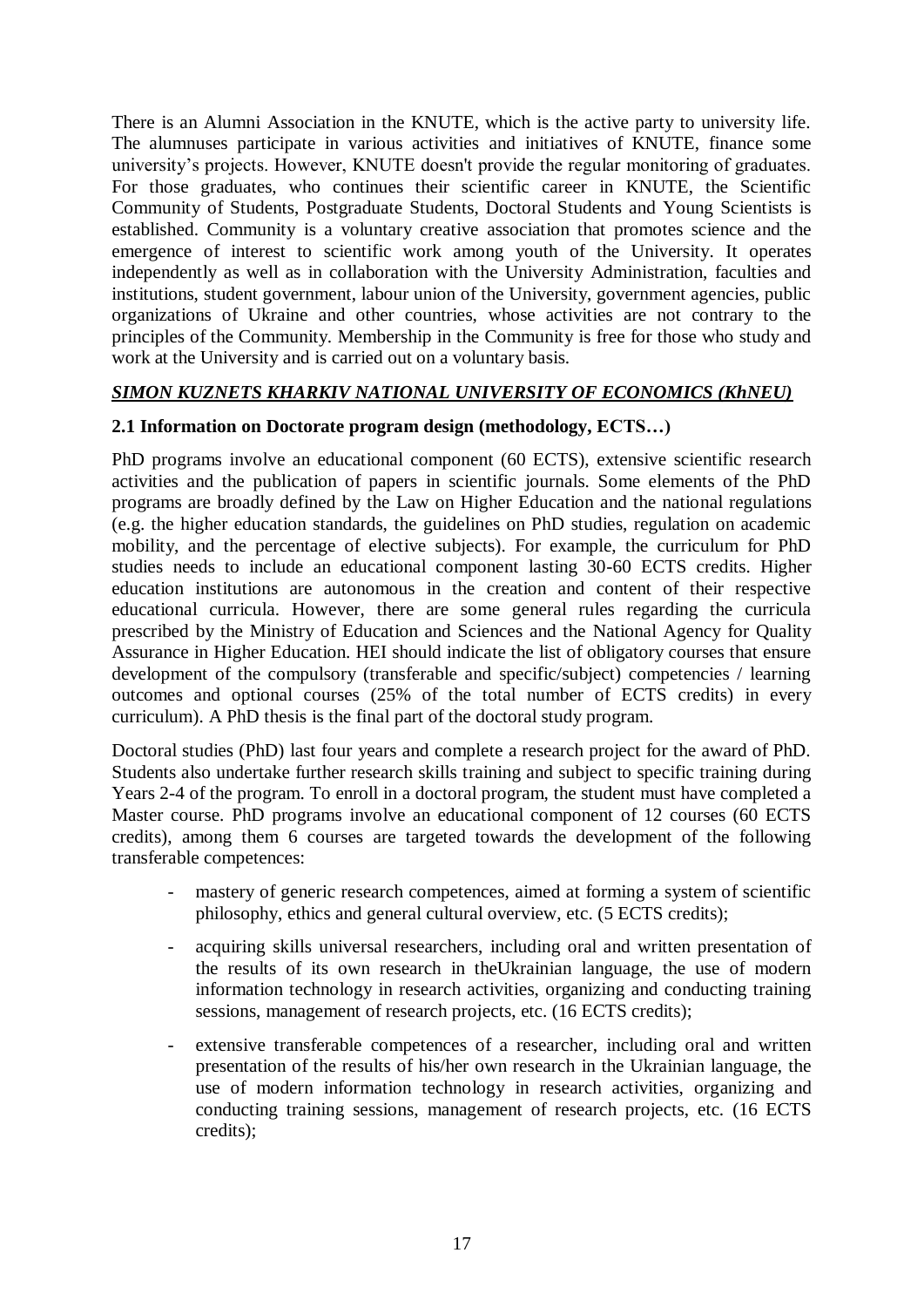- gaining language proficiency sufficient to present and discuss the results of his/her own research work in a foreign language (English or another one according to the relevant specialty) orally and in writing, as well as comprehension of foreign scientific texts of the relevant specialty (10 ECTS credits).

Ph.D. cycle curriculum also includes 2 compulsory courses (9 ECTS credits) and 4 electives (20 ECTS credits).

The assessment of students' progress is based on the tests and examinations carried out according to the requirements of ECTS.

Ph.D. cycle curriculum includes Internship programs. Students spend 50 - 200 academic hours undertaking a Professional Internship for PhD Students.

### **2.2 Characteristics of the Cycle 3 study:**

*- Describe the way Cycle 3 study is organized (Selection of candidates and procedures for recruitment? research activities? Thesis to write and defend? National/local Commission to grant the diploma? National or universities regulation regarding minimum and maximum length of a thesis? Etc.)*

For all types of doctoral degree the requirement is normally a second cycle degree of a good standard.

The preparation, procedure and conditions for the defence of the PhD thesis are defined by the general act of the KhNEU in line with the regulations of the Ministry of Education and Science. The institution where the PhD thesis is defended has the obligation to make the thesis and the abstract (synopsis) available to the public on its web site, alongside a thesis printed version is to be available in the institution's library, at least 10 days prior to the defence of the thesis. Each HEI is obliged to establish a digital repository containing electronic versions of all defended theses (dissertation), abstracts (Ukrainian – Autoreferat, short description of dissertation' content), along with the theses expertise reports submitted by the relevant experts commissions and opponents, the data about the respective mentors/supervisors, opponents and commission members. All of the foregoing documentation must be made available to the public. A copy of each thesis has to be sent to the central repository of the Ministry of Education and Science. PhD requires students to prepare a public defence of their research thesis. If successful, the defence leads to the award of a PhD degree (awarded by the Attestation Collegium of Ukraine upon the request of the corresponding defence council). The decision of defence council is validated if two thirds of its members are present at the defence, more than three Doctors of Philosophy among them.

#### *- Status, competencies and role of the supervisor*

Mentors/supervisors of applicants seeking a Doctor of Philosophy' degree and a Doctor of Sciences' degree can be members of the S. Kuznets KhNUE teaching staff of the S. Kuznets KhNUE who meet the selection criteria of the above mentioned University. The selection criteria applicable to PhD and D.Sc. teaching staff of the S. Kuznets KhNUE are in line with the recruitment requirements specified in Annex 12 to the bylaw of CMU, December 30, 2015, № 1187 "On Licensing Conditions of Implementation of Educational Activity of Education Institutions."

Supervision is normally provided by academics, research-active in the area of the candidate's research. Thesis supervisors/directors must have an academic degree. The supervisor may act joint and several, particularly when the research is interdisciplinary. Appointment is normally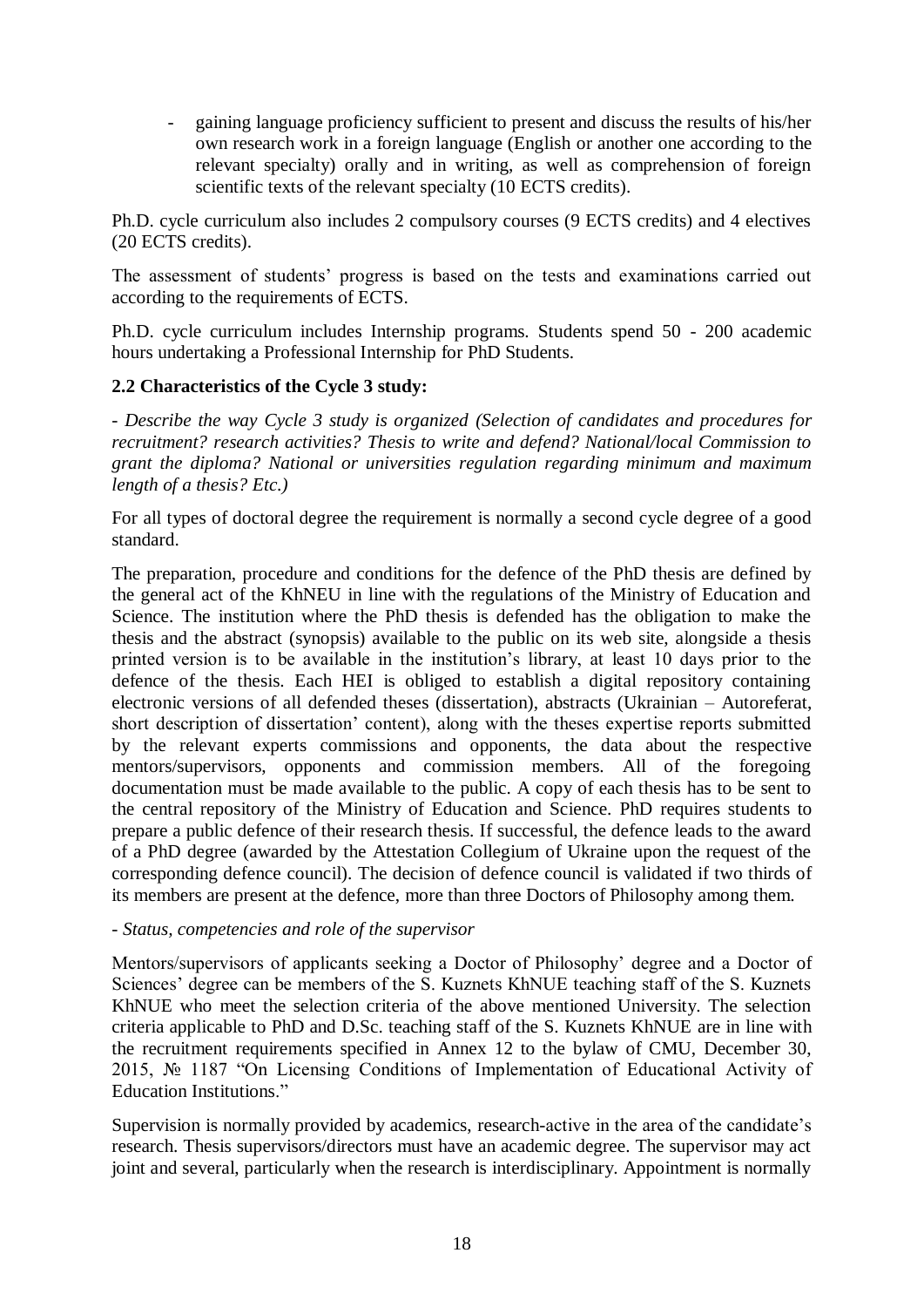approved by the S. Kuznets KhNEU Academic Council at University level. The S. Kuznets KhNEU does not a minimum number of theses each of them can supervise.

The selection criteria developed by the S. Kuznets KhNEU for theses supervisors define a minimum number of publications as well as other requirements to get competences for supervising thesis.

#### *- Describe thesis defense mechanisms and regulations (including criteria for the award of doctoral degrees)*

At the end of the fourth year of Ph.D. studies students are expected to submit their theses (dissertations) and no further write up period will be allowed. Students have to defend his/her thesis (dissertation) at the relevant department (Kafedra). If a student succeeds, he/she is permitted to defend the thesis (dissertation) at the corresponding defence council.

The preparation, procedure and conditions for the defence of the dissertations as well as positive decision on the awarding of the academic title is defined by the bylaw of CMU, July 24, 2013, № 567 "On Approval of Guidelines for Academic Degree-granting Decisions" with amendments.

The institution where the PhD thesis is defended has the obligation to make the thesis and the abstract (synopsis) available to the public on its web site, alongside a printed version of the work, which needs to be available in the institution's library, at least 10 days prior to the thesis defence. Each HEI is obliged to establish a digital repository containing electronic versions of all defended theses (dissertation), abstracts (Ukrainian – Autoreferat, short description of dissertation' content), along with the theses expertise reports submitted by the relevant experts commissions and opponents, the data about the respective mentors/supervisors, opponents and commission members. All of the foregoing documentation must be made available to the public. A copy of each thesis has to be sent to the central repository of the Ministry of Education and Science. PhD requires students to prepare a public defence of their research theses. If successful, the defence leads to the award of PhD degree (awarded by the Higher Attestation Commission of Ukraine upon the request of the corresponding defence council). The decision of the defence council is validated if two thirds of its members are present at the defence, with more than three Doctors of Philosophy among them.

Guidelines format for dissertations, abstracts (Ukrainian – Autoreferat, short description of dissertation' content), and other documentation necessary for the defence are available in scientific journals, such as the Bulletin of Higher Attestation Commission of Ukraine, № 5, 2009.

Dissertation format requirements are defined by the bylaw of the MESU January 12, 2017, № 40.

#### *- Diversification of Doctoral studies (Are there procedures to validate a "Doctorate at work" Are there definitions of specific skills for a doctorate?)*

Students' research activities are regularly assessed at the end of each semester at the relevant department (Kafedra) (research laboratory) on the basis of his/her overall research performance. At the end of the fourth year of Ph.D. studies students are expected to submit their theses (dissertations) and no further write up period will be allowed. Students have to defend his/her thesis (dissertation) at the relevant department (Kafedra), if the student succeeds, he/she is permitted to defend the thesis (dissertation) at the corresponding defence council.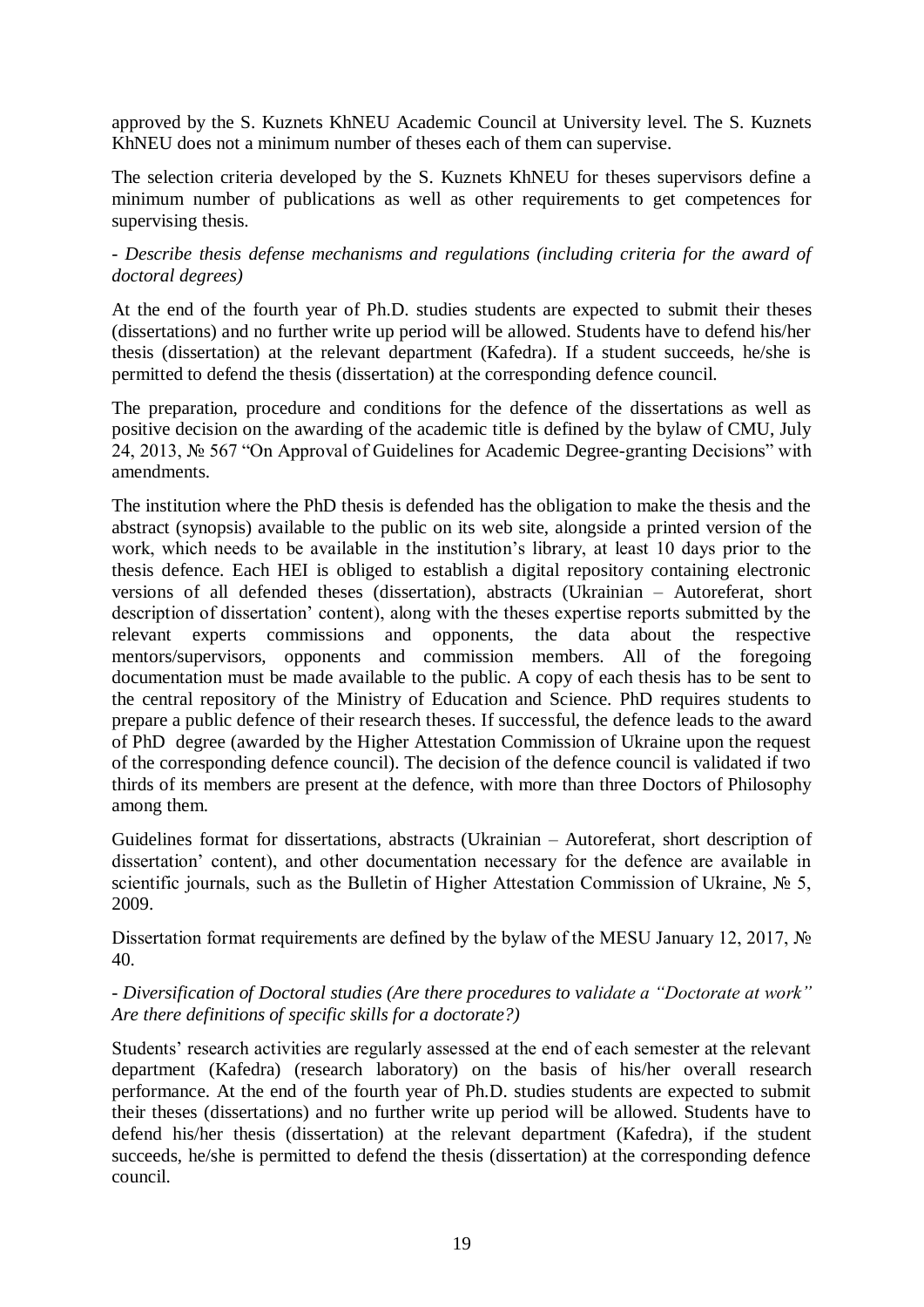General competence: the ability to solve complex problems in professional and/or research and innovative activities, providing a deep rethinking of existing and new integrated knowledge and / or professional activities)

Specific (e.g. transferable) competences:

- Mastery of generic research competences, aimed at forming a system of scientific philosophy, ethics and general cultural overview, etc. (5 ECTS credits);
- acquiring universal researchers skills , including oral and written presentation of the results of its own research Ukrainian language, the use of modern information technology in research activities, organizing and conducting training sessions, management of research projects, etc. (16 ECTS credits);
- extensive transferable competences of a researcher, including oral and written presentation of the results of his/her own research in the Ukrainian language, the use of modern information technology in research activities, organizing and conducting training sessions, management of research projects, etc. (16 ECTS credits);
- gaining language proficiency sufficient to present and discuss the results of his/her own research work in a foreign language (English or another one according to the relevant specialty) orally and in writing, as well as comprehension of foreign scientific texts of the relevant specialty (10 ECTS credits).

*- Internationalization of Doctoral studies (international mention, co-thesis, grants mobility, use of foreign language….)*

KhNUE PhD students can take part in the programmes as international thesis or co-thesis as well as can an opportunity to enter KhNEU and international HEI PhD programme. In this case, defence takes place under the terms of the inter-institutional agreements.

There are 2 examples of successful experience in writing an joint international thesis by KhNUE PhD students:

- in 2008 thesis on the topic «Business intelligence for small and middle-sized [entreprises»](https://scholar.google.com.ua/citations?view_op=view_citation&hl=en&user=Ez4W7BkAAAAJ&citation_for_view=Ez4W7BkAAAAJ:u5HHmVD_uO8C) by specialty 08.00.11 Mathematical methods, models and informational technology in economics (in collaboration with University Lyon 2 scientists):
- in 2013-2016 thesis on the topic «Evaluation of tourism potential of Ukraine» by specialty 08.00.03 Economics and management of national economy (under the terms of an individual contract for writing a joint international dissertation between KhNUE and University Lyon 2).

Academic mobility of PhD students is regulated by the Bylaw of CMU, August 12, 2015, №579 and clarified by the document "On Certain Issues of the Approval of the Procedure for Academic Mobility" by the MESU.

KhNUE PhD students can take part in Erasmus +: KA1 programs (in particular, with University Lyon 2 based on ratified a study / internship agreement aimed at facilitating international mobility of students, PhD students, faculty and staff in higher education), as well as programs of academic mobility based on bilateral inter-institutional agreements between KhNUE and other foreign HEIs (in particular, Friedrich-Alexander University Erlangen-Nürnberg (Germany).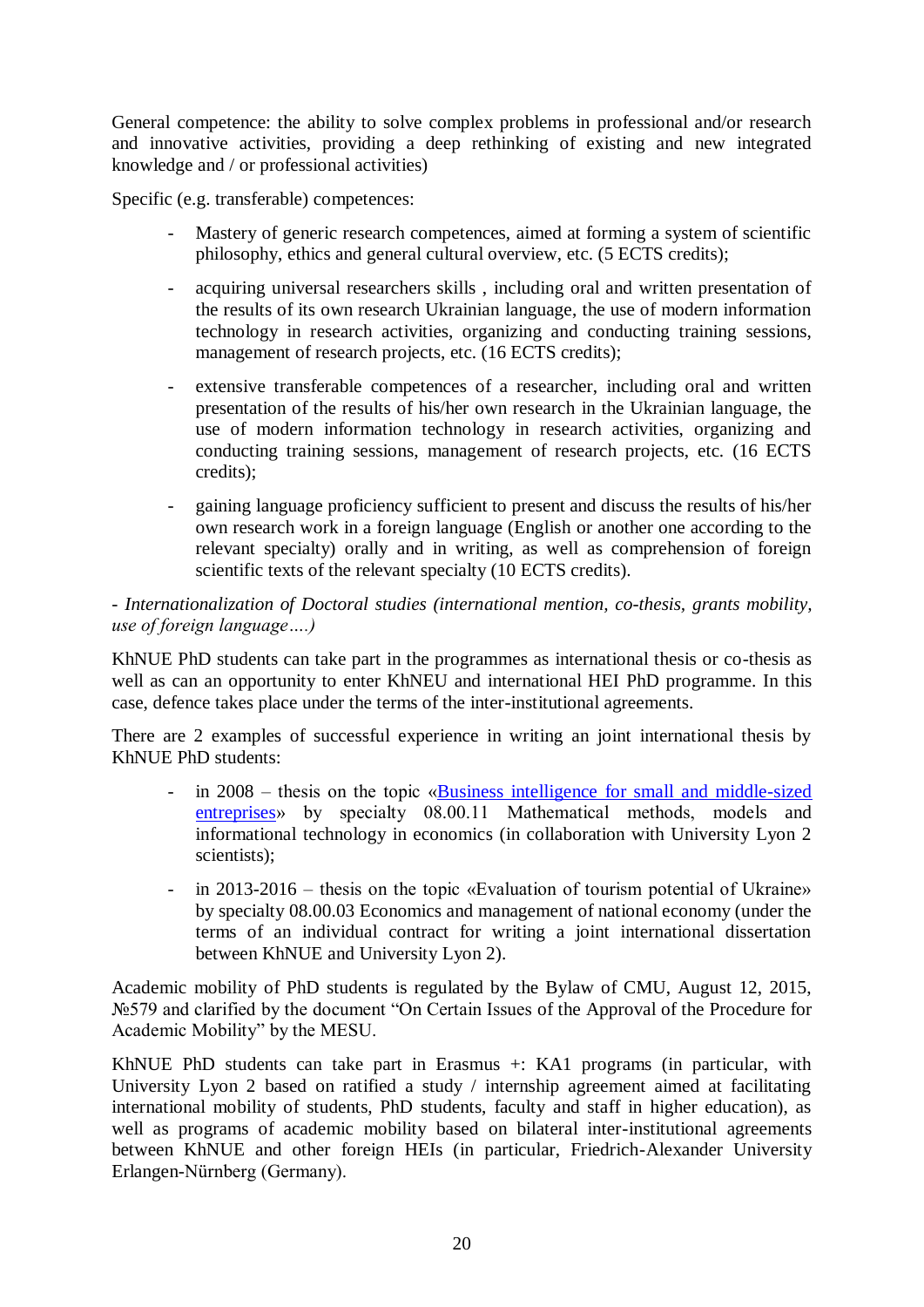In addition, KhNUE PhD students can take part in projects and programs that are opened by various funds and receive appropriate scholarships for implementation of their own research projects.

Thesis have to be written and defensed in the official Ukrainian language.

# **2.3 Positioning of Cycle 3**

#### *- Doctoral school? Research entity in relation with the doctoral student?*

Research schools play the leading role in the development of S. Kuznets KhNEU research activity, raising its status in foreign and domestic ratings and education of proficiency level staff.

The applicants of research schools carry out their thesis research; take part in fundamental and applied scientific achievements; take part in problem research teams; take regular part in international and national scientific research conferences, scientific and methodological seminars and round tables (together with the representatives of research schools of S. Kuznets KhNEU and other Kharkiv region's institutions.

#### *- Are Doctoral research subjects chosen in partnership with research units and in line with the scientific local, regional and national environment?*

KhNEU undertakes considerable range of research activities focused on certain directions of research in various fields related to the development of Ukraine.

Agreements between public and private economic entities of different forms of ownership and S.Kuznets KhNEU researchers were concluded to carry out applied research projects in 2016. The funding from economic entities have increased by almost 75% and amounted to 324, 300 UAH

In 2016 S.Kuznets KhNEU researchers worked at 4 fundamental and 4 applied research projects that were state-funded.

#### *- Beyond research unities are there operational interactions with the industry sector and/or national, regional or local authorities?*

S.Kuznets KhNEU organizes internship for students to gain experience through professional practice assignment together with a consulting project and an internship placement, both of which are conducted with private or public companies. Transferable skills training is a vital part of the intership program. Interactions with the economic entities are conducted through events, such as:

- workshops with invited guests;
- company visits;
- seminars with invited guests;
- yearly vacancy fairs;
- conferences;
- social events, and others...

*- What is the ratio of Doctoral workers in the private sector?*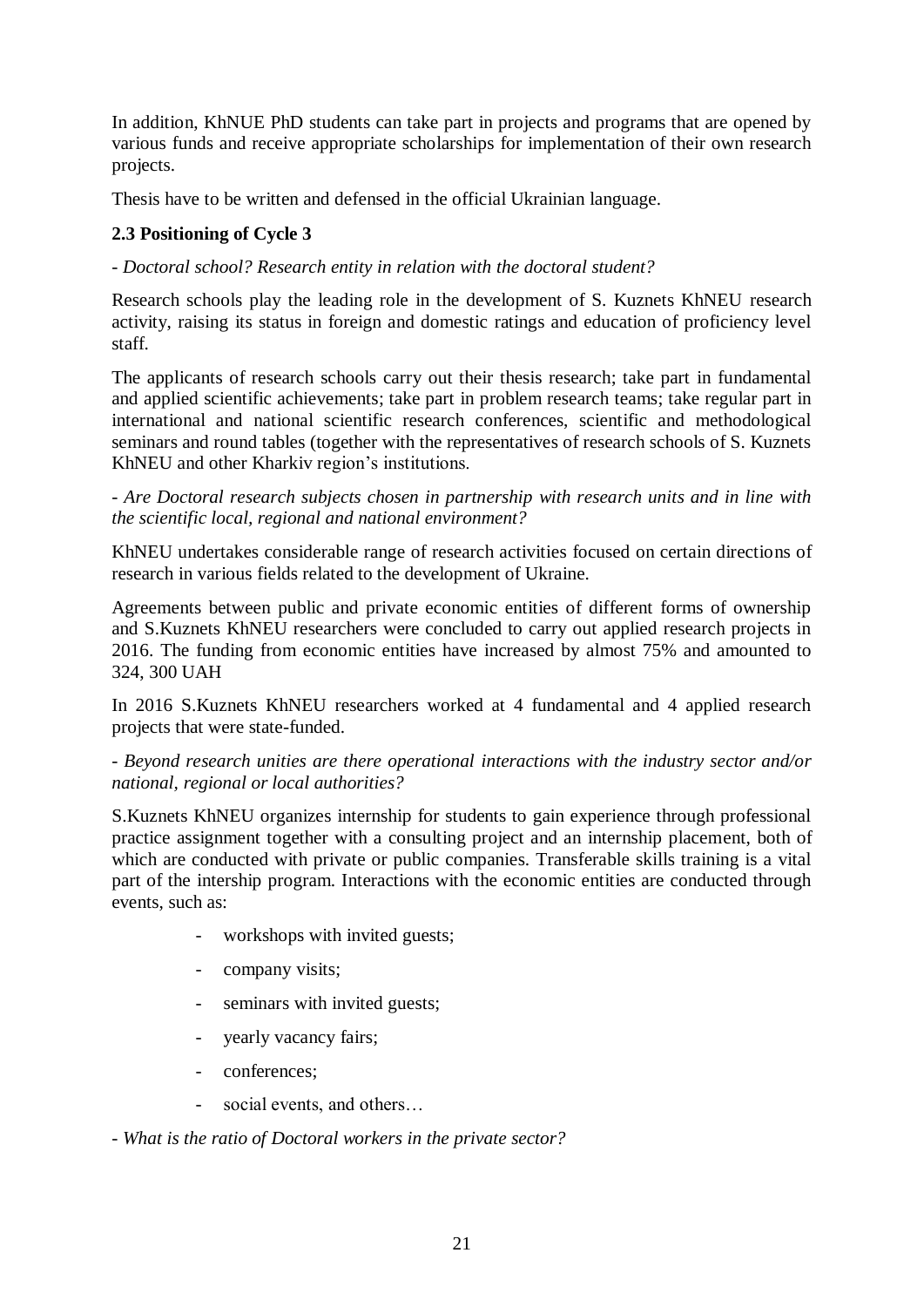The ratio of PhD researchers in private sector numbers 16% for full-time students and `100% for extra-curriculum students (the situation as of 2016-2017 academic year).

*- Is there any regulation that favors the employment of Doctoral workers?*

If PhD researchers are state-funded, they are obliged to work three years in the corresponding HEI.

*- Are there any contribution from the private sector the doctoral curriculum? or to its financing ? of regulation ?*

Private sector is interested in the relationship between theory and practice, and PhD programs improvement regarding the realities of today's labour market'.

#### **2.4 Follow-up of Doctoral Students and graduates**

*- Does the university follow up Doctoral students?*

PhD student's postgraduate studies are monitored and considered in a special case by responsible departments of KhNEU.

Besides the project chairman or tutor control, PhD student studies in the form of a sister individual plan report are monitored by the relevant department.

PhD students and their work on thesis by checking them every semester. Doctoral students and their work on thesis by checking them every year. Doctoral studies are monitored every year by doctoral candidate reports on the individual plan execution at KhNEU academic council.

Moreover postgraduate and doctoral studies department of KhNEU organizes PhD students training according to current legislation and 11 licensed special research subjects. The department also controls educational and research program execution (it has 2 components: educational and research) according to the relevant specialty and individual plan (terms and results of examination and test period, scheduled research work, assessment, in-depth training, defence, etc) and job placement during postgraduate studies.

In case of need or opportunity to study abroad (to study or carry out research) the arisen organizational issues are coordinated with KhNEU international relations department.

Information interesting for Doctoral students & graduates.

1. The best Doctoral students' are employed at the University as research and pedagogical employees with opportunity to carry out research and lecturing activity.

2. Graduates are involved in the University research work and public events.

3. Graduates are involved in PhD students' theses peer review carried out by specialized academic councils of the University.

#### *- Are there trainings provided to Doctoral students? Are they compulsory to validate a doctorate?*

PhD programs involve an educational component (60 ECTS). HEI is autonomous in the creation and content of their respective educational curricula. HEI should indicate the list of obligatory courses that ensure development of the compulsory (transferable and specific/subject) competencies / learning outcomes and optional courses (25% of the total number of ECTS credits) in every curriculum).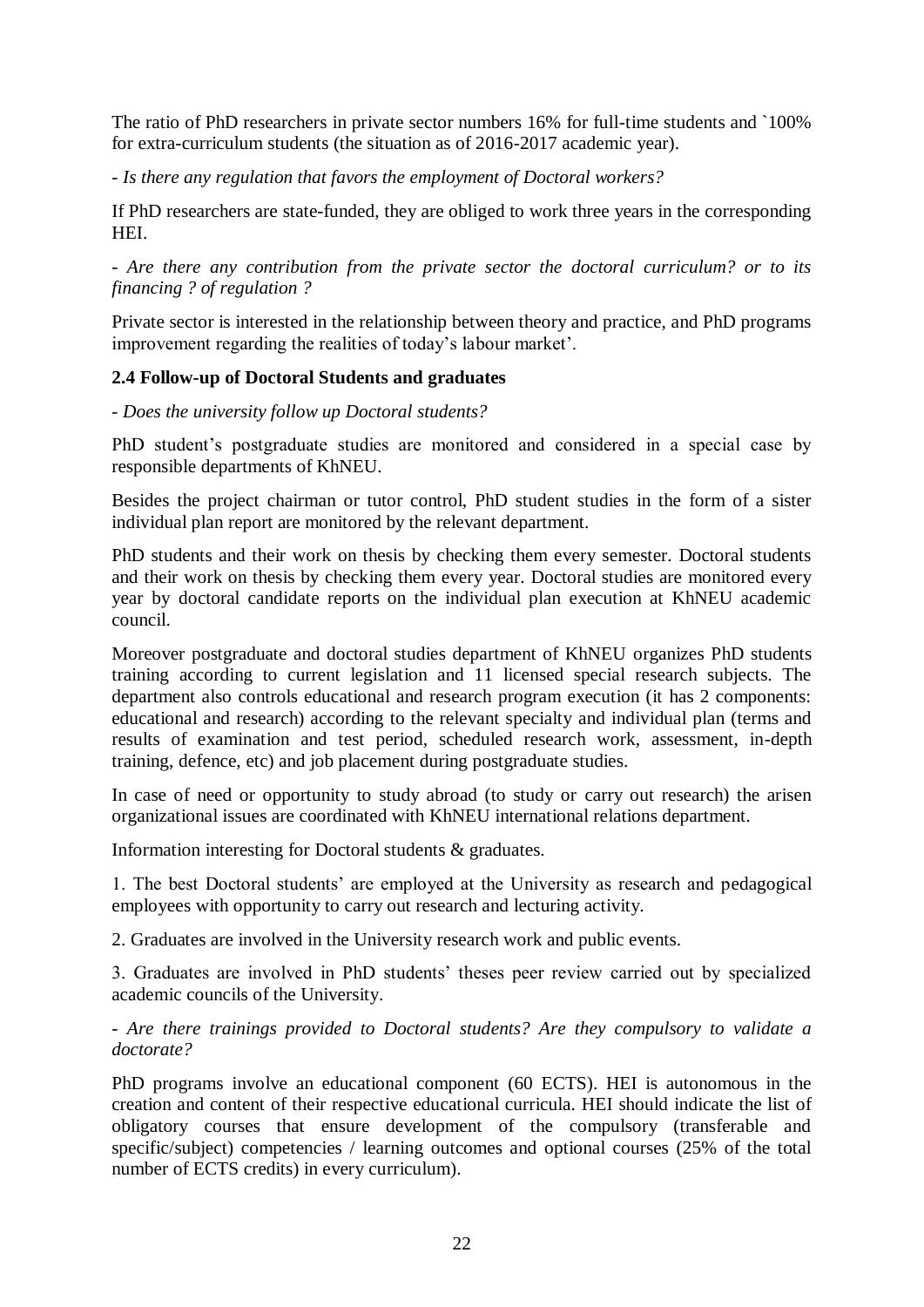#### *Data from interviews*

|          |  |  |  | 5. What would you propose to improve the training of graduate (doctoral) in your university / |
|----------|--|--|--|-----------------------------------------------------------------------------------------------|
| country? |  |  |  |                                                                                               |

| Responses                                                                                                                                                   | percentage of responses, % |
|-------------------------------------------------------------------------------------------------------------------------------------------------------------|----------------------------|
| The introduction of foreign practices to learn from the experience<br>of research in developed countries                                                    | 20                         |
| Redistribution of academic hours in the curriculum, by reducing<br>the number of hours related to courses and increase number of<br>hours for research work | 50                         |
| Increase the number of academic hours related to in methodology<br>and organization of research                                                             | 20                         |
| Accessibility to various statistical data needed for the research  <br>analysis                                                                             | -10                        |

*- Is there a document, a "thesis charter" specifying the mutual commitments between Doctoral students and thesis supervisors?*

There is no specific document, which presents "thesis charter" pointing out PhD students and their advisers mutual obligations.

But the majority of duties and responsibilities of every party (graduate, scientific adviser/ tutor) about graduate/ doctoral candidate training are clarified in postgraduate and doctoral studies department agreement which is signed between the applicant and the University.

*- Are there rules of conduct for doctorate within universities? Are they written? How are they applied? Has the university set up methods against plagiarism? Which tools (software against plagiarism) are used?*

KhNEU graduate training agreement is executed with each applicant who obeys University behaviour rules. The behaviour rules are detailed in each graduate individual plan, which a graduate receives just after being enrolled in the graduate school.

KhNEU regularly verifies the uniqueness of all university graduates' yearly essays and project works (including PhD thesis copies submitted to KhNEU specialized academic councils), scientific papers (collected scientific articles, monographs) published teaching and methodological support (textbooks, educational supplies, teaching aids to conduct different studies), etc.

Verification aims to prevent plagiarism, to improve educational, methodological and scientific issues, favours to activate independence and individualization of scientific and pedagogic employees' works. It stimulates honest competition, which is directed to forming the respect for intellectual property and conscientious academic ethic compliance. To follow academic moral principals at the University means that in the process of training or research work teachers and scientists use principals of honest work first of all. Plagiarisms, unlawful writing off, borrow ideas and writing under an assumed name is not recognized at our University. Since 2014 unified electronic vault of bachelors', specialists and masters diploma papers (project works) has been carried out. Its aim is to provide the possibility of all papers preliminary (before the defence) plagiarism control. The electronic vault is every year replenished. A number of replenished diploma papers (project works) is 5 838 on 13.12.2016.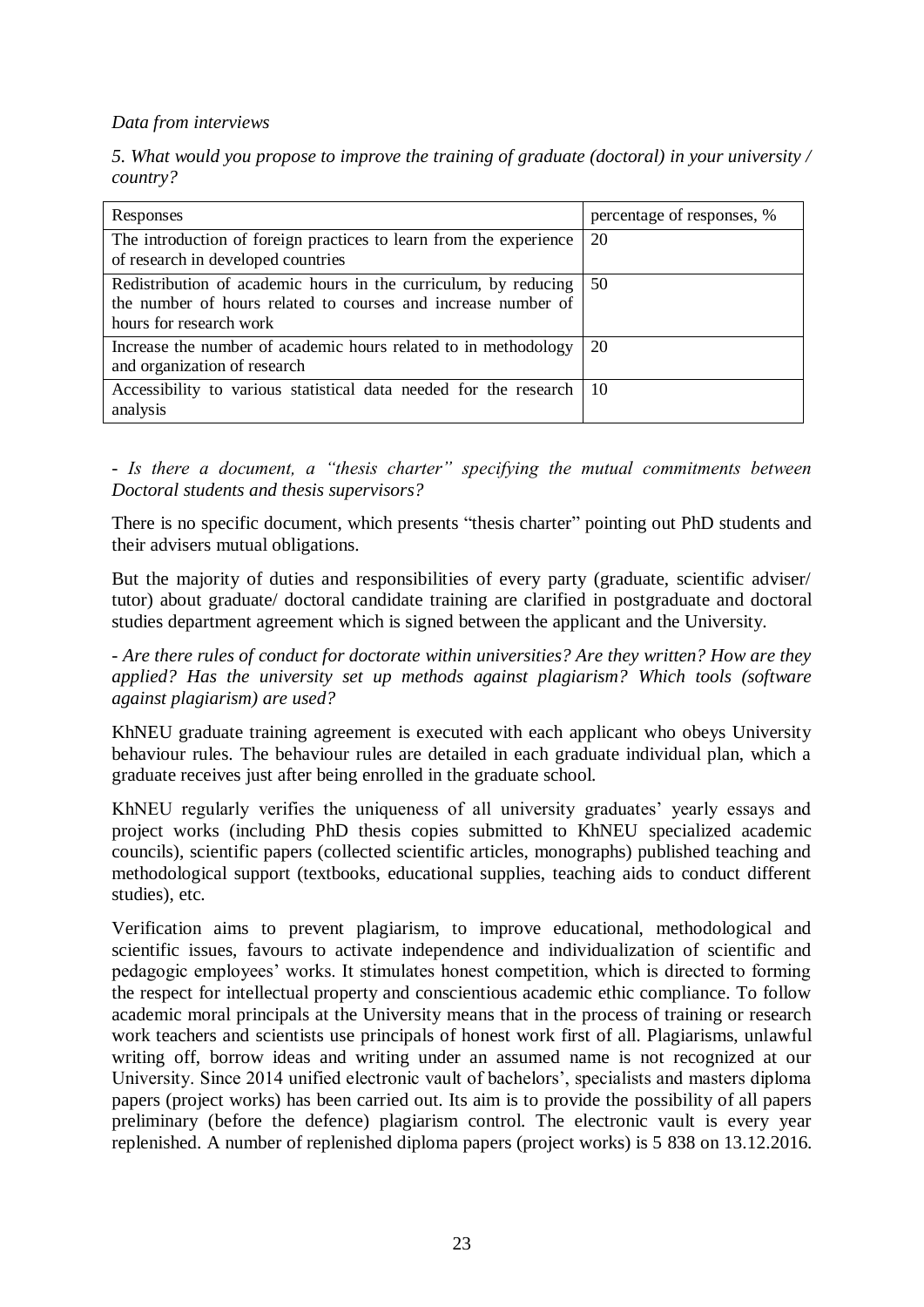Electronic vault of textbooks, educational and teaching aids, monographs becomes 10 327 files ay the end of 2016.

Furthermore the work in the bilateral agreement format with international company LTD «Plagiat» begins in order to disassemble the system (computer programs and database) to verify plagiarism of documents contents.

*- Are plans set up by the institution to prevent and reduce situations that may lead to dropouts, for example follow-up committees for thesis, defence in the course of a thesis, tutor or referent, mediator in case of conflict, etc.?*

To prevent conflict situations and graduates displeasure staff psychologist works in KhNEU, who will listen to the graduate and give an appropriate advice.

In case of being displeased or conflict situation arisen, a graduate can turn to postgraduate and doctoral studies department and vice-chancellor (pro-rector) on scientific and education work at any time. They will gather conflict committee consisting of key specialists who will consider the arisen conflict situation.

University management is always open to the constructive dialogue and comes to the conflict decision.

*- Does the institution provide its Doctoral students with theoretical and practical trainings in order to integrate into society at a level corresponding to his/her qualification, in the private or academic sector?*

To integrate gradually into the academic community and to become acquainted with the order and peculiarities of the graduate school training KhNEU holds a meeting of the first year graduates {PhD students) just after their entering the graduate school. Besides the graduates there are also KhNEU key specialists, education and scientific programs guarantees, functional departments' heads, who take part in PhD students training.

The first year graduates (PhD students) meetings are of periodic character and are appointed as the need arises.

Moreover the graduates (PhD students) turn to KhNEU Young scientists' council and Association of students, graduates and doctoral candidates, who advise them on peculiarities of the professional scientific research activity, promote more close connections between young and elder generation, providing the continuity of the research activity, refresh information database of young scientists interests area, etc.

The key scientists, who attend the graduates (PhD students) (the attendance is not included in the plan agreement), also deliver lectures and conduct trainings. As a result, the graduates (PhD students) can get relevant certificates.

Thus, Dr. Yan Urban Sandal from Norway lectured at KhNEU in March 2017. Lectures cycle included three disciplines: social entrepreneurship, innovation and service management. After successful completion of a course, listeners got relevant certificates of international model.

#### *- How many Doctoral receive a scholarship/financing to write their thesis?*

All applicants, who are preparing to enter KhNEU full-time tuition graduate school, get state research grants (from the state budget of Ukraine) at the rate of about 90% of the teacher's official salary, namely 4014 hryvnas. The state research grant is fixed to the whole period of graduate school training. The exclusive was 2016 students' admission. Among those who entered the graduate school that year there were evening classes graduates (PhD students).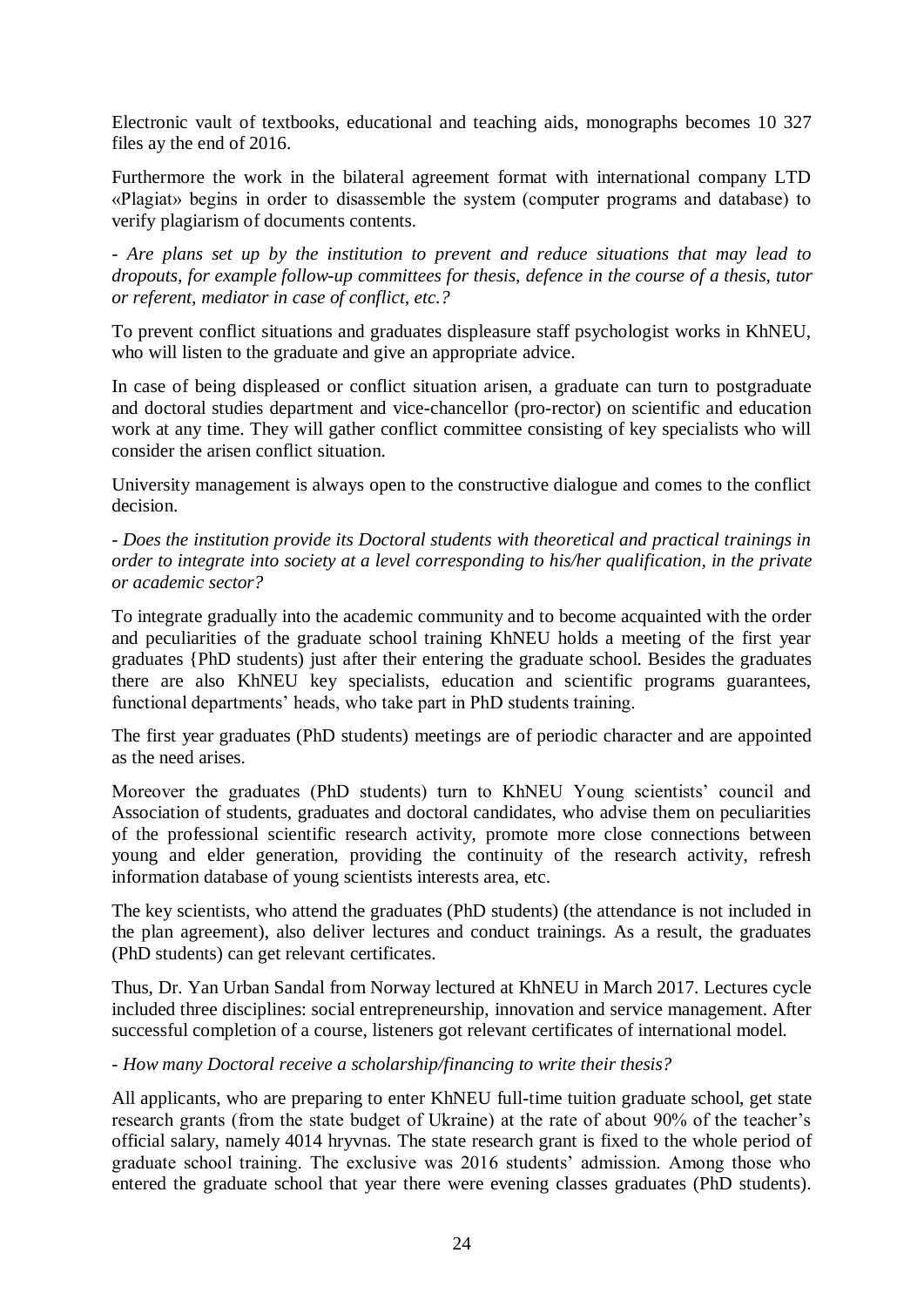The state research grant is not fixed to this form of education. Thereby a number of grants the latest year admission amounted 96%.

#### *- Where do scholarships/financing come from?*

Primarily funded from the State budget.

*- Are there theses financed by private or public firms, or by State bodies, on subjects specified by the financing bodies?*

Financed by private or public firms & by State bodies.

*- What is the percentage of students finding a job immediately after their thesis? Six months after? A year after? Later?* 

According to the conditions of individual agreement between graduates and KhNEU all fulltime tuition graduates (PhD students) must obtain positions in higher educational establishments. These agreement conditions provide full job placement of KhNEU Postgraduate and Doctoral students, who completed the whole training period and submitted their works for consideration.

Almost all full-time tuition graduates remain working at KhNEU (the average 95, 4% for the last 5 years) taking positions of department teachers (78, 3%), junior and senior research workers (10, 4 %) and functional departments' workers (6, 7%). The majority of KhNEU Postgraduate and Doctoral Studies (teachers, research workers and part of functional departments' workers occupy positions in their theses subject area.

KhNUE does not have official statistics on the percentage of students finding a job six months (or a year) after their thesis.

#### *- Are there Alumni associations? Are they highly active?*

KhNEU Young scientists' council and Association of students, graduates and doctoral candidates take an active part in supporting initiatives directed to young researchers strengthening and setting up linkage between young and old generation of researchers providing continuity of research activity.

#### **CHAPTER 3: Internal quality assurance mechanisms**

### *KYIV NATIONAL UNIVERSITY OF TRADE AND ECONOMICS (KNUTE)*

#### **3.1 Are there any IQA mechanisms at institutional level? At Doctorate level?**

To provide the QA of Cycle 3 programs KNUTE arranges the processes of:

- development and publication at the KNUTE web-site [\(https://www.knteu.kiev.ua/blog/read?n=Viddil%20aspiranturi%20i%20doktorant](https://www.knteu.kiev.ua/blog/read?n=Viddil%20aspiranturi%20i%20doktoranturi&uk) [uri&uk\)](https://www.knteu.kiev.ua/blog/read?n=Viddil%20aspiranturi%20i%20doktoranturi&uk) all the regulations of Cycle 3 programs;
- detailed scheduling of the students' research and education activity;
- creation of the follow-up committees for every PhD student that consist of the professionals in the field of his research activity;
- periodical (twice a year) reports of the students about the progress in the research;
- delivering profession-oriented scientific seminars;
- delivering lectures by the eminent scientists, etc.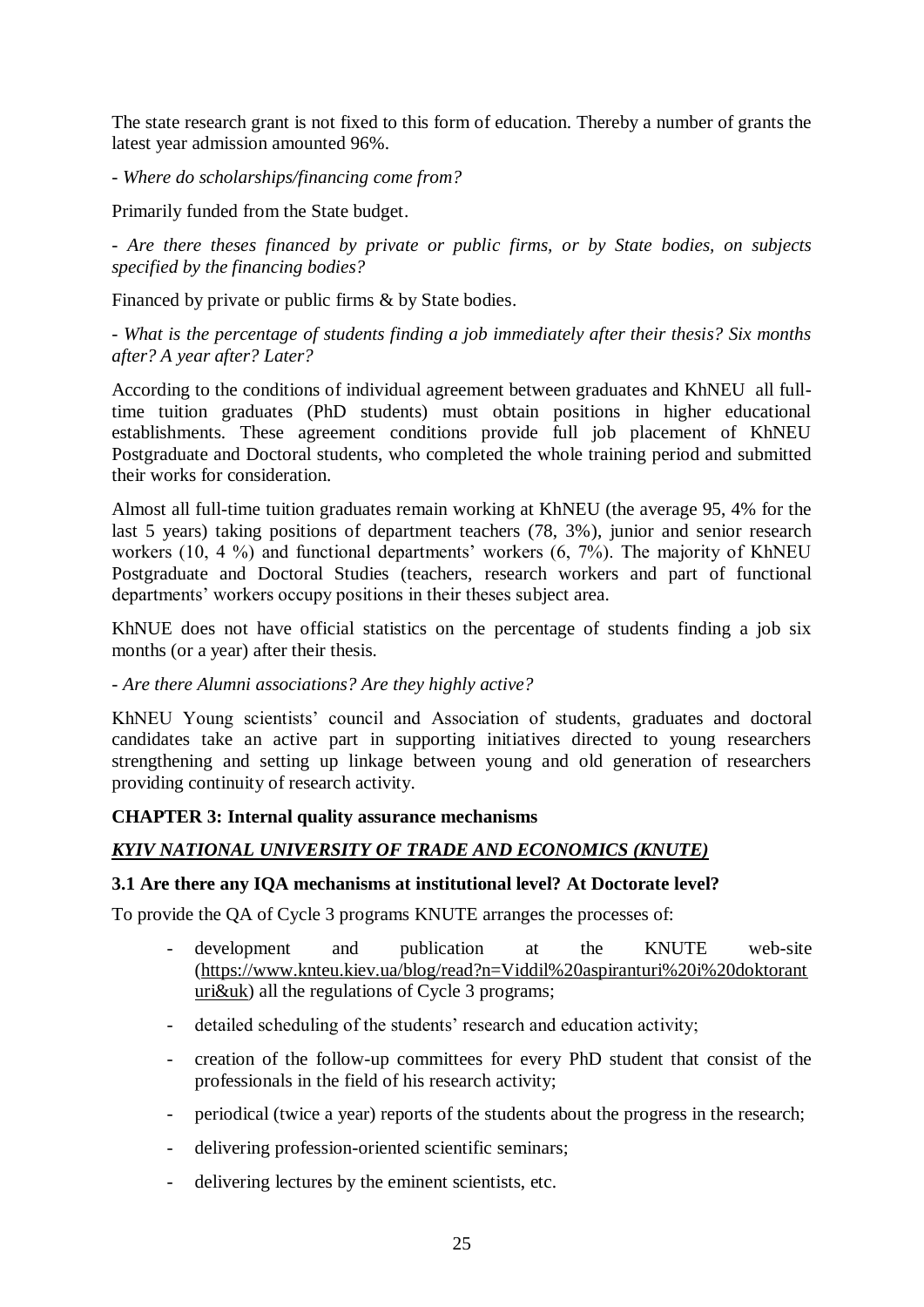#### **3.2 Using ESG Part1, provide your self-evaluation of your doctorate programs and give explanation and references to ESG standards.** *(This will be used as examples, case studies, best practices in the report)*

ESG and Bologna Principles are taken as basis of the educational programs' management in Ukraine. They are used for development of regulations of external and internal quality assurance. The strategy of HE development in Ukraine provides the practice of the European principles to satisfy the growing needs of potential consumers of educational services. The ESG principles and standards underlie the reforms in Ukrainian HE, specified by Ukrainian Law "On Higher Education", being applicable to all HEIs. KNUTE's following the spirit of ESG is evident from the above mentioned. Besides, Quality Management System (QMS) at KNUTE was first among Ukrainian universities certified for compliance with ISO 9001:2009 in 2009. In 2016 there was restart of QMS at KNUTE in accordance with ISO 9001:2015, which came into a force in Ukraine in July 2016. An independent external audit, performed by the certification body, confirmed the effectiveness of SQM of KNUTE for compliance with ISO 9001: 2015. The certificate of the conformity is issued for five-year period.

KNUTE has developed the internal HE standards through all the Cycle 1, 2 and 3 programs, which consists of the following sections: educational program; curriculum; availability requirements of internal quality assurance; professional standard requirements (if any); Additional requirements (if necessary), etc. The standards were confirmed by interdepartmental working groups, which consist of lead professors, as well as by students' representatives and representatives of employers. Among the latter are public authorities, institutions, civic and business entities.

# *SIMON KUZNETS KHARKIV NATIONAL UNIVERSITY OF ECONOMICS (KhNEU)*

### **3.1 Are there any IQA mechanisms at institutional level? At Doctorate level?**

### *- Describe the mechanisms, by providing your definition of IQA mechanisms*

The internal QA of educational activity at KhNUE is based on the system of strategic planning, monitoring and self-evaluation at all levels of the university management structure. It is governed by the Regulations on internal quality assurance in Simon Kuznets Kharkiv National University of Economics<sup>16</sup>.

The basic procedures of internal QA in KhNUE are as follows:

<u>.</u>

- development of a system of indicators of the quality of education according to priority directions;
- development and implementation of monitoring procedures for determining the dynamics of the quality of educational processes and results;
- self-evaluation of the quality of educational activity by stakeholders of the educational process for self-organization;

<sup>&</sup>lt;sup>16</sup> Regulations on internal quality assurance in Simon Kuznets Kharkiv National University of Economics. Available in Ukrainian at:

[http://www.hneu.edu.ua/web/public/moved/hneu/About\\_university/Dokumenty/2016/Polozh](http://www.hneu.edu.ua/web/public/moved/hneu/About_university/Dokumenty/2016/Polozhennya-pro-VZYaO-15.07.2016.pdf) [ennya-pro-VZYaO-15.07.2016.pdf](http://www.hneu.edu.ua/web/public/moved/hneu/About_university/Dokumenty/2016/Polozhennya-pro-VZYaO-15.07.2016.pdf)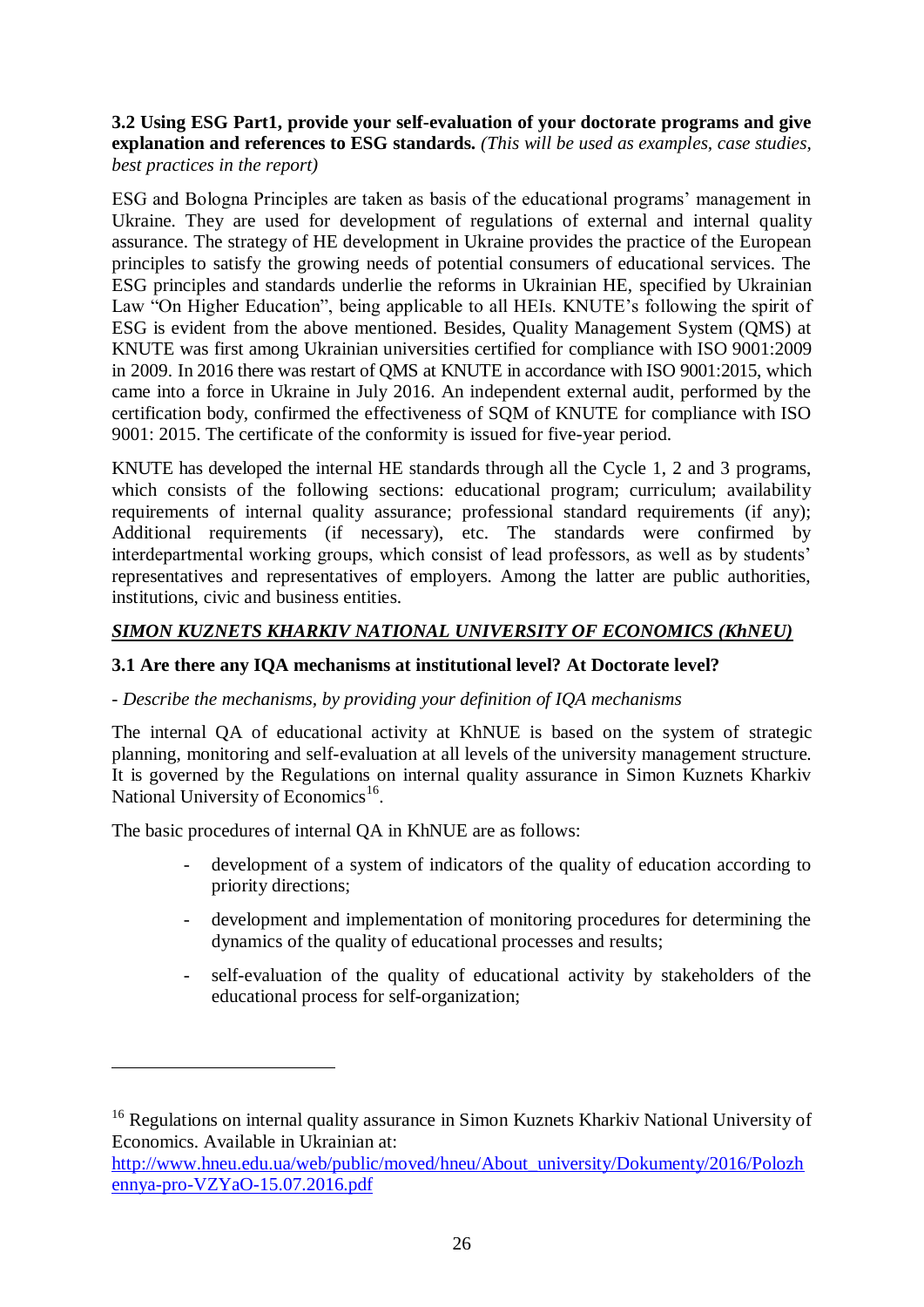- preparation and conduction of marketing and monitoring research to determine the labor market needs as well as the requirements of stakeholders;
- preparation and conduction of socio-psychological studies to analyze the quality of educational services and level of satisfaction from them;
- assessment of the activities results to stimulate and motivate the participants of educational process.

#### *- Explain what standards are used (ESG or the ones defined by the institution?)*

Internal quality assurance procedures implemented by KhNUE are in line:

- with Standards and Guidelines for Quality Assurance in the European Higher Education Area which have an impact on QA policy, the architecture of PhD programs, student-oriented learning, student assessment, admission requirements, students' progress, certification, the selection criteria applicable to PhD teaching staff, educational resources and students' consulting, knowledge management, public outreach, constant monitoring and expertise of Ph.D. programs, external QA procedures;
- with Salzburg Principles that are realized as follows: an intended learning outcome-based individual research plan for a doctoral candidate has been developed; the accountability of processes of the doctoral education (research topic approval process, monitoring the progress of doctoral candidates through progress reports etc.) has been increased; doctoral candidates are encouraged to have publications in peer reviewed scientific journals; selection criteria for supervisor's qualification requirements (professional, research) have been set; doctoral thesis and main results are accessible and available for the public; etc.

#### **3.2 Using ESG Part1, provide your self-evaluation of your doctorate programs and give explanation and references to ESG standards.** *(This will be used as examples, case studies, best practices in the report)*

The ensuring the internal QA in KhNUE follows the ESG standards.

### *For ESG 1.1. Policy for quality assurance.*

<u>.</u>

KhNUE has own policy to guarantee internal quality of the Degrees delivered. It has public character and is a part of KhNUE strategic management. The main priorities, guidelines and indicators of the internal quality assurance of scientific and educational activities are identified by Conceptual Framework of Development of Simon Kuznets Kharkiv National University of Economics till  $2020^{17}$ , as well as Strategic Plan of Development of Kharkiv National Economic University for 2013 - 2020<sup>18</sup>.

[http://www.hneu.edu.ua/web/public/moved/hneu/About\\_university/zasadu.pdf](http://www.hneu.edu.ua/web/public/moved/hneu/About_university/zasadu.pdf)

<sup>&</sup>lt;sup>17</sup> Conceptual Framework of Development of Simon Kuznets Kharkiv National University of Economics till 2020. Available in Ukrainian at:

<sup>&</sup>lt;sup>18</sup> Strategic Plan of Development of Kharkiv National Economic University for 2013-2020. Available in Ukrainian at:

[http://www.hneu.edu.ua/web/public/moved/hneu/About\\_university/Strategic-Plan-HNEU-](http://www.hneu.edu.ua/web/public/moved/hneu/About_university/Strategic-Plan-HNEU-2013-2020-years.pdf)[2013-2020-years.pdf](http://www.hneu.edu.ua/web/public/moved/hneu/About_university/Strategic-Plan-HNEU-2013-2020-years.pdf)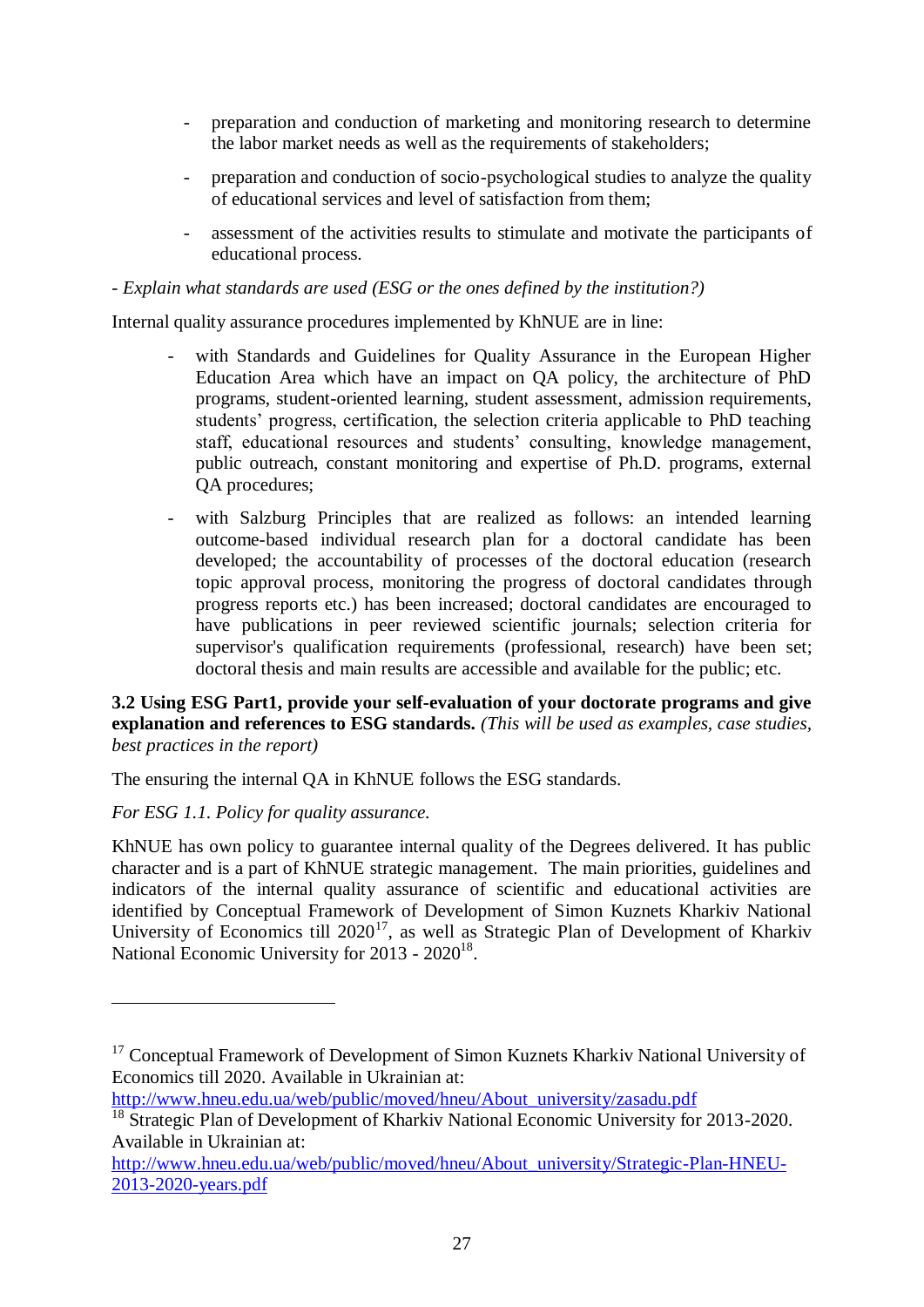The ensuring the quality of educational activities in KhNUE takes place at the level of departments, dean's offices and corresponding departments as department of quality assurance of education and innovative development, methodological and educational departments, department of post-graduate and doctoral studies, research and development).

# *For ESG 1.2. Design and approval of programmes.*

Basic rules for developing educational programs at each level of HE are explained and approved at the national level (according to the Bylaw of Cabinet of Ministers of Ukraine (CMU), March 23, 2016, № 261 "On Approval of Guidance for Training Graduates of Higher Education Institutions seeking a Doctor of Philosophy' degree and a Doctor of Sciences' Degree in Higher Education Institutions (Special Research Institutions), to the Bylaw of CMU, December 30, 2015, № 1187 "On Licensing Conditions of Implementation of Educational Activity of Education Institutions", explanatory letters from the Ministry of Education and Science of Ukraine, etc.), and contently are determined at the university level considering:

- goals and results of training, level of competencies that Ph.D. student has to obtain for each specialty;
- constant increase of professional skills of Ph.D. students and their development during mastering educational and scientific programs;
- ECTS terms in determining the training load of applicants;
- experience of leading universities.

<u>.</u>

### *For ESG 1.3. Student-centred learning, teaching and assessment.*

The student-centered learning at KhNUE is aimed to attracting students to the educational process for motivation, self-examination, personal and professional self-development.

Individualization and personalization of students' learning is provided by the system of organization of the educational process with the free choice of the variable component<sup>19</sup>. Ph.D. cycle curriculum includes 4 electives (20 ECTS credits).

Academic mobility of aspirants is regulated by the Bylaw of CMU, August 12, 2015, №579 and clarified by the document "On Certain Issues of the Approval of the Procedure for Academic Mobility" by the Minister of Education and Science of Ukraine. This is facilitated by the participation of the university in the international programs of academic mobility Erasmus +.

In KhNUE the different forms and types of educational activity (e.g. training classes (lectures, seminars, workshops and seminars with invited guests, trainings, master classes, individual tasks, individual work, professional internship for Ph.D. students, etc.) and the research activity of applicants (participation in joint/group research, conferences, symposia, exhibitions, competitions, scientific seminars, publications) are used.

 $19$  Methodical approaches to the formation of the variable component of educational programs in Simon Kuznets Kharkiv National University fo Economics Semen Kuznets University. Available in Ukrainian at:

[http://www.hneu.edu.ua/web/public/moved/hneu/About\\_university/Dokumenty/2016/Metody](http://www.hneu.edu.ua/web/public/moved/hneu/About_university/Dokumenty/2016/Metodychni-pidhody-do-formuvannya-variatyvnoyi-skladovoyi-osvitnih-prohram-1.pdf) [chni-pidhody-do-formuvannya-variatyvnoyi-skladovoyi-osvitnih-prohram-1.pdf](http://www.hneu.edu.ua/web/public/moved/hneu/About_university/Dokumenty/2016/Metodychni-pidhody-do-formuvannya-variatyvnoyi-skladovoyi-osvitnih-prohram-1.pdf)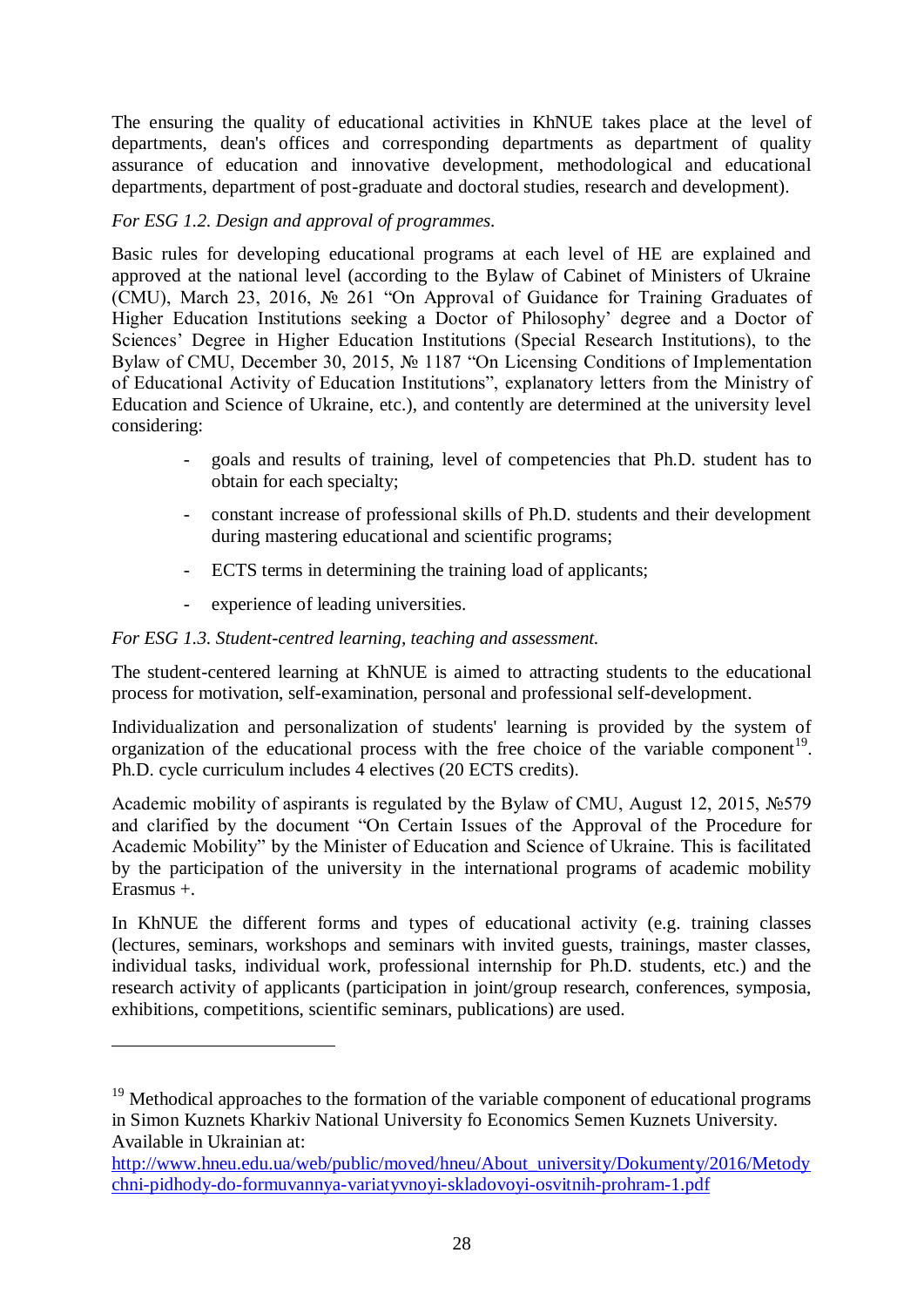Twice a year the department of postgraduate and doctoral programs conducts an anonymous survey of the level of satisfaction/dissatisfaction of applicants with the quality of educational process and scientific activity. In particular, pedagogical methods and methods of delivery are assessed by on-line questionnaires.

University assesses the success rates at the doctorate with criteria that public on the Aspirantura website by an internal examiners.

# *For ESG 1.4. Student admission, progression, recognition and certification.*

The rules of admission to study at HEI of Ukraine (at 1,2, and 3 levels) approved by the order of the Minister of Education and Science of Ukraine on October 13, 2016 /No. 1236, and Rules of admission to the postgraduate studies and doctoral studies of the KhNUE in  $2017^{20}$ , are determined and published annually on the official website.

In addition, the site hosts the Programs for each entrance test, which includes a list of questions and criteria for evaluation.

According to the Rules of admission to the postgraduate studies and doctoral studies of the KhNUE applicants admitted to the postgraduate study pass an additional test in the form of an interview with the Head and members of the subject committee, which is based on the presentation of abstracts of scientific doctoral project.

The assessment of applicants progress in the KhNUE is transparent and impartial. Procedure for assessing the success of the candidates of the KhNUE clearly defined the Provisional Regulations "On the Procedure for Assessing the Learning Outcomes Based on the Accumulated Rating System<sup>"21</sup> (approved by the order of the rector on August 30, 2013 /No. 1) published in print and on the official website of the University. All exams are held in the written form<sup>22</sup> and verified anonymously by the members of subject committee. The criteria for evaluation are brought to the attention of the applicants in advance, and the consultation before the exam is conducted. The appeal procedure is clearly defined in the Regulation on the organization of the educational process in the credit-module system of specialists training in KhNUE<sup>23</sup> (approved by KhNEU Academic Council, 21.12.2015), published in print and on

<u>.</u>

 $20$  Rules of admission to the postgraduate studies and doctoral studies of Simon Kuznets Kharkiv National University of Economics in 2017. Available in Ukrainian at:

[http://www.hneu.edu.ua/web/public/moved/hneu/Abiturient/Pravila\\_priema\\_HNEU/2017/Pra](http://www.hneu.edu.ua/web/public/moved/hneu/Abiturient/Pravila_priema_HNEU/2017/Pravyla_vstupu_do_aspirantury_2017_zi_zminamy.pdf) [vyla\\_vstupu\\_do\\_aspirantury\\_2017\\_zi\\_zminamy.pdf](http://www.hneu.edu.ua/web/public/moved/hneu/Abiturient/Pravila_priema_HNEU/2017/Pravyla_vstupu_do_aspirantury_2017_zi_zminamy.pdf)

 $\frac{21}{21}$  Temporary provision for assesing the learning outcomes based on the accumulated rating system. Available in Ukrainian at:

[http://www.hneu.edu.ua/web/public/moved/hneu/About\\_university/Dokumenty/2016/Tymch](http://www.hneu.edu.ua/web/public/moved/hneu/About_university/Dokumenty/2016/Tymchasove-polozhennya-Pro-poryadok-otsinyuvannya-rezultativ-navchannya-studentiv.pdf) [asove-polozhennya-Pro-poryadok-otsinyuvannya-rezultativ-navchannya-studentiv.pdf](http://www.hneu.edu.ua/web/public/moved/hneu/About_university/Dokumenty/2016/Tymchasove-polozhennya-Pro-poryadok-otsinyuvannya-rezultativ-navchannya-studentiv.pdf)

 $\frac{22}{22}$  Regulations on conducting written examinations at the Simon Kuznets Kharkiv National University of Economics Available in Ukrainian at:

[http://www.hneu.edu.ua/web/public/moved/hneu/About\\_university/Dokumenty/2016/POLO](http://www.hneu.edu.ua/web/public/moved/hneu/About_university/Dokumenty/2016/POLOZHENNYA-pro-provedennya-pys%CA%B9movyh-ekzameniv-u-HNEU.pdf) [ZHENNYA-pro-provedennya-pys%CA%B9movyh-ekzameniv-u-HNEU.pdf](http://www.hneu.edu.ua/web/public/moved/hneu/About_university/Dokumenty/2016/POLOZHENNYA-pro-provedennya-pys%CA%B9movyh-ekzameniv-u-HNEU.pdf)

 $^{23}$  Regulation on the organization of the educational process in the credit-module system of specialists training in KhNUE. Available in Ukrainian at:

[http://www.hneu.edu.ua/web/public/moved/hneu/About\\_university/Dokumenty/2016/Tymch](http://www.hneu.edu.ua/web/public/moved/hneu/About_university/Dokumenty/2016/Tymchasove-polozhennya-pro-orhanizatsiyu-osvitnoho-protsesu-v-HNEU.pdf) [asove-polozhennya-pro-orhanizatsiyu-osvitnoho-protsesu-v-HNEU.pdf](http://www.hneu.edu.ua/web/public/moved/hneu/About_university/Dokumenty/2016/Tymchasove-polozhennya-pro-orhanizatsiyu-osvitnoho-protsesu-v-HNEU.pdf)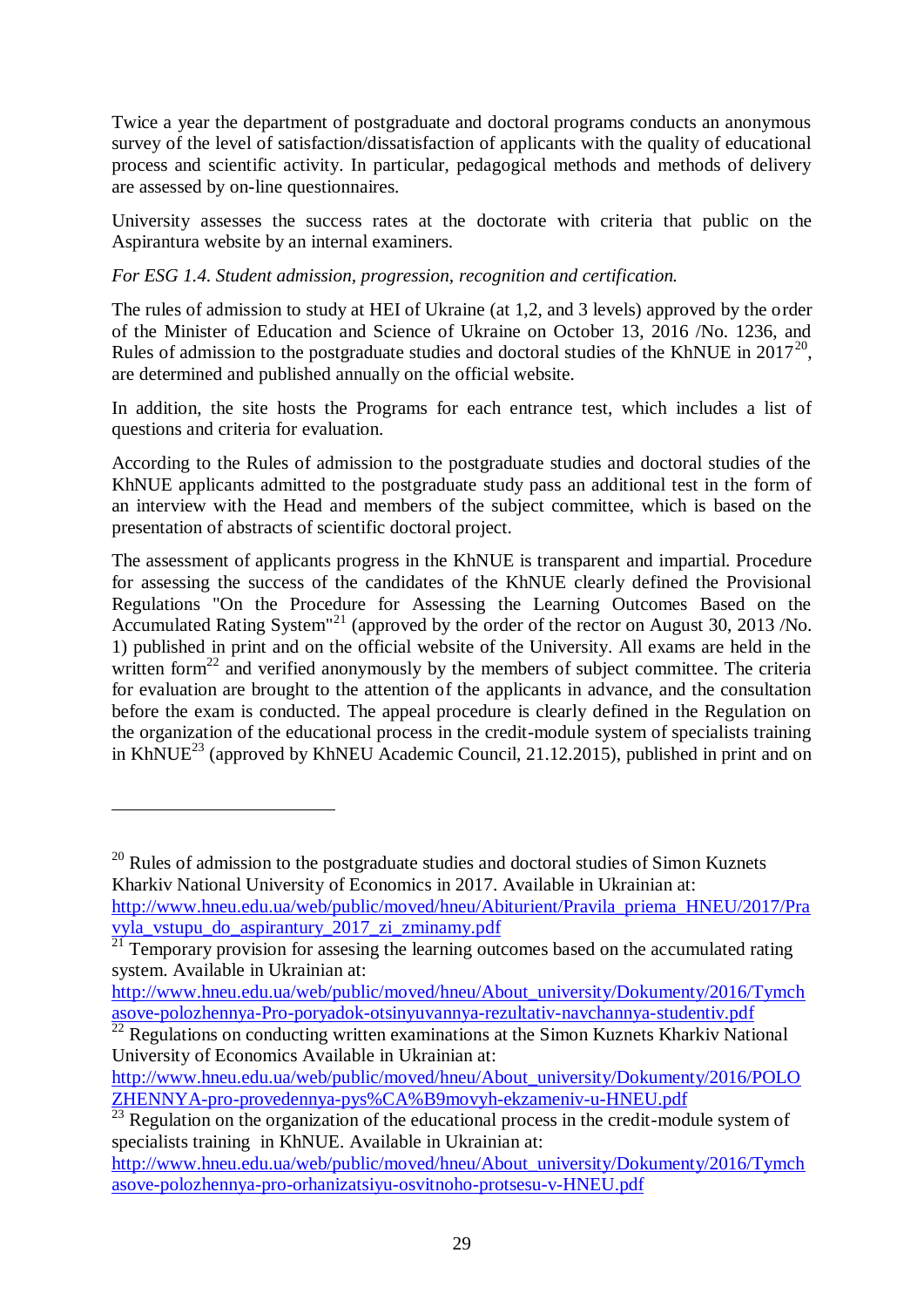the official site of the university. The Aspirantura determines the conditions on retaking exams of Ph.D. students, including the number of exam passage attempts.

The procedure of state certification of graduates of KhNUE and their qualification at all levels are set out in the Regulation on the certification of graduates of Simon Kuznets Kharkiv National University of Economics<sup>24</sup> (approved by KhNEU Academic Council, 21.12.2015) and published on KhNUE official website.

### *For ESG 1.5. Teaching staff.*

The quality of the teaching staff at KhNUE is regulated by transparent procedures for selection<sup>25</sup>, appointment to the post and firing, for qualification requirements and requirements for professional competence, and advanced training system. Procedures for the recruitment of staff are fair and transparent. Admission criteria for the recruitment of staff are equivalent to those anticipated for any other student applying for a higher education programme.

The preparation of scientific and pedagogical staff for obtaining scientific degrees is carried out within the framework of scientific schools of KhNUE with defense in specialized councils on the basis of the university, other HEIs of the country and abroad.

The improvement of qualification of scientific-pedagogical and pedagogical staff in KhNUE is carried out in the form of advanced training courses and internships for advanced training programs.

The quality of educational activities of scientific and pedagogical staff is determined by the results of the rating assessment according to "Methodology of quantitative assessment of scientific and pedagogical activity of teachers of the University"<sup>26</sup>.

An assessment procedure of supervisor by PhD student and by HEIs is foreseen. HEI assesses the supervision of the director of thesis by monitoring the Ph.D. students' performance. The PhD students assess the supervision of his/her director during his/her thesis and if the PhD student is unsatisfied with the supervision he/she can claim to change the supervisor.

*For ESG 1.6. Learning resources and student support.*

<u>.</u>

Material and technical provision meets the licensing and accreditation requirements.

Educational and methodical provision of scientific and educational activity is represented by:

- regulatory framework for training PhD students,

[http://www.hneu.edu.ua/web/public/moved/hneu/NAUKA/aspiranture/Vymohy-do-naukovykh](http://www.hneu.edu.ua/web/public/moved/hneu/NAUKA/aspiranture/Vymohy-do-naukovykh-kerivnykiv.pdf)[kerivnykiv.pdf](http://www.hneu.edu.ua/web/public/moved/hneu/NAUKA/aspiranture/Vymohy-do-naukovykh-kerivnykiv.pdf)

 $^{24}$  Regulation on the certification of graduates of the Simon Kuznets Kharkiv National University of Economics. Available in Ukrainian at:

[http://www.hneu.edu.ua/web/public/moved/hneu/About\\_university/Dokumenty/2016/Polozh](http://www.hneu.edu.ua/web/public/moved/hneu/About_university/Dokumenty/2016/Polozhennya-pro-atestatsiyu-vypusknykiv-HNEU.pdf) [ennya-pro-atestatsiyu-vypusknykiv-HNEU.pdf](http://www.hneu.edu.ua/web/public/moved/hneu/About_university/Dokumenty/2016/Polozhennya-pro-atestatsiyu-vypusknykiv-HNEU.pdf)

 $\frac{25}{25}$  Requirements for supervisors of higher education degree candidates of Ph.D. and Doctor of sciences. Available in Ukrainian at:

<sup>&</sup>lt;sup>26</sup> Methodology of quantitative assessment of scientific and pedagogical activity of teachers of the University / comp. Ponomarenko V.S., Afanasyev М.V., Yermachenko V.Y., others. – Kharkiv : Publishing House of KhNUE, 2012. – 32 p.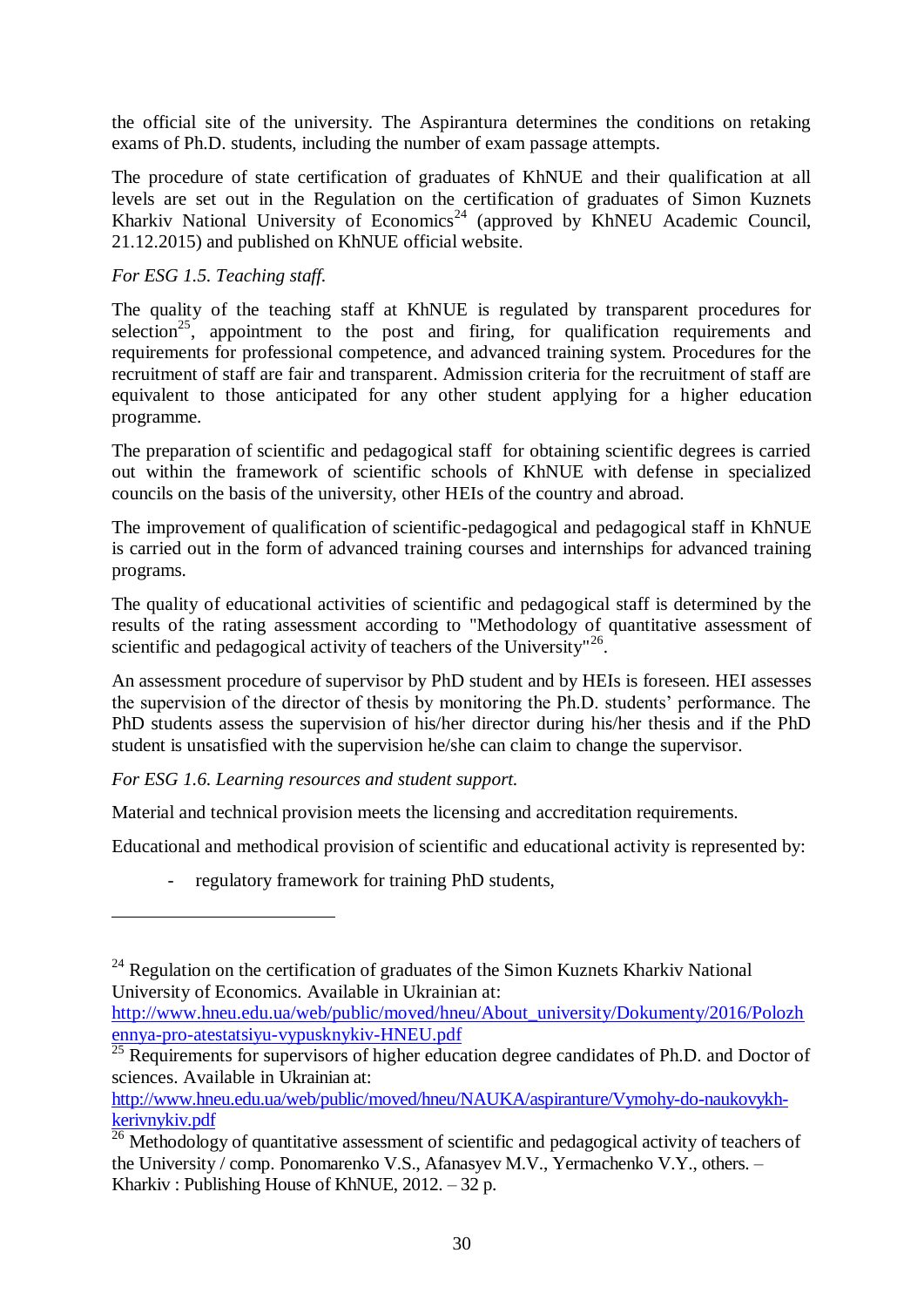- free access to electronic institutional repository of KhNUE (e.g. to articles, abstracts of dissertations, collections of conferences materials , patents, tutorials, collections of scientific works of students, reports on scientific researches, monographs) ;
- assess to resources of KhNUE scientific and technical library.

The transition of teaching and learning process to IT technology is actively implementing. It includes the production of innovative electronic multimedia interactive editions (textbooks of the new generation): 20 publications are available for online access in electronic resources of the library, online courses are developed. The database of articles, dissertations and abstracts; electronic multimedia editions was created and constantly replenished in the library. The database "Books Provision" was created, which provides an opportunity to receive information about the structure of all academic disciplines of the University; review disciplines in specialties and departments and related literature.

As a participant of the project "Structuring cooperation in postgraduate studies, teaching universal skills and academic writing at the regional level of Ukraine" (hereinafter referred to as DocHub) KhNUE participates in the development of a model and the implementation of a regional training center for PhD students - educational clusters which, through the DocHub project, will have material and methodological support for quality teaching and learning, responsible scientific guidance. It promotes the formation of innovative structures that will provide interdisciplinary training and the development of universal competencies of PhD students, their geographical and interdisciplinary mobility, as well as international cooperation within the framework of collaboration between universities and other partners.

#### *For ESG 1.7. Information management.*

KhNUE operates a corporate system that contains information on all types of activities (information about the contingent of applicants, the schedule and plans of educational processes, current and final progress, financial and economic indicators, etc.). HEI collects analyses and uses relevant information for the management of Cycle 3. The availability of such operational information and the ability to analyze it ensures the adoption of effective management decisions.

### *For ESG 1.8. Public information.*

According to Law of Ukraine "On access to public information" [\(http://zakon2.rada.gov.ua/rada/show/2939-17\)](http://zakon2.rada.gov.ua/rada/show/2939-17) and Standards and Guidelines for Quality Assurance in the European Higher Education Area, KhNEU official website [\(http://www.hneu.edu.ua\)](http://www.hneu.edu.ua/) provides easy access to information about university activities, specialties, educational programs.

It has all the necessary and actual information about his own activity, which is structured and presented taking into account the needs of different levels of applicants, graduates, employers and public organizations.

Official Page of Department of Postgraduate and Doctoral Studies [\(http://www.hneu.edu.ua/Postgraduate\\_Study\)](http://www.hneu.edu.ua/Postgraduate_Study) includes all the necessary and actual information about regulatory framework for training applicants; educational, methodical and informational support of preparation of applicants of the PhD for each specialty; mandatory and variable disciplines of preparation of applicants for PhD; project groups responsible for the preparation of PhD applicants in each specialty, educational process schedule for PhD students, etc.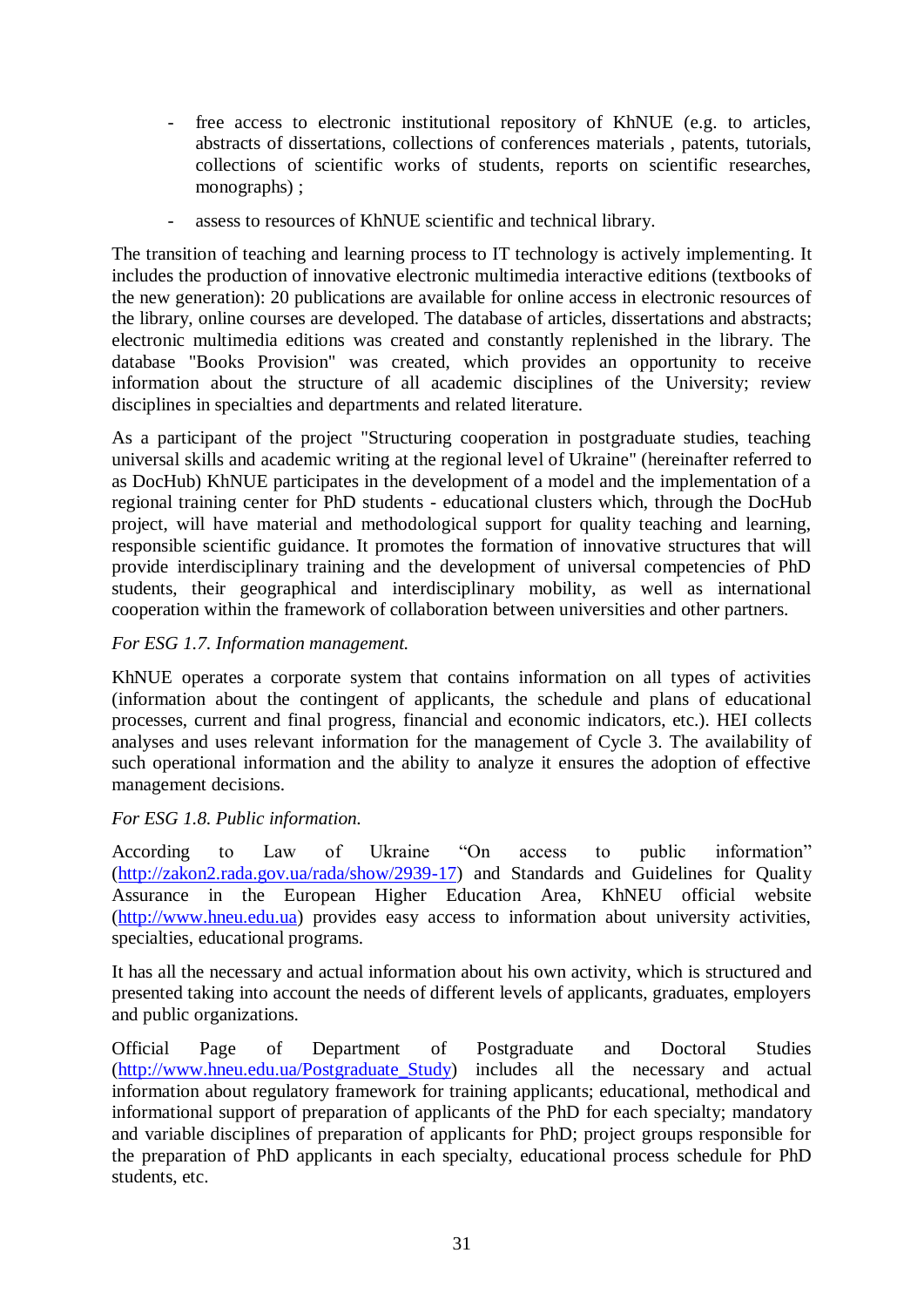### *For ESG 1.9. On-going monitoring and periodic review of programmes.*

In order to maintain the relevance of educational and scientific programs (within the framework of the current legislation) KhNUE is constantly reviewed them in response to changes in the priorities and needs of applicants and employers. All the Cycle 3 programs are well-monitored. The Cycle 3 programs are reviewed and modified by the demands of stakeholders. PhD students can make their own evaluation of skills acquired throughout their thesis by the descriptors of competences.

# *For ESG 1.10 Cyclical external quality assurance*

For educational activities at the third level of higher education in a particular specialty HEIs must obtain a corresponding license from the Ministry of Education and Science of Ukraine (according to the Licensed conditions for the implementation of educational activities approved by the Decree of the Cabinet of Ministers of Ukraine dated December 30, 2015, No. 1187). The KhNUE has been licensed<sup>27</sup> for training applicants for higher education seeking a Doctor of Philosophy' degree in 11 fields of study and programme subject areas (adopted in 2015) in compliance with the Bylaw of CMU, May 30, 2016,  $\mathcal{N}_2$  590 "On Licensing Educational Activity at the Third Education and Scientific Level".

Also, external QA is based on participation of KhNEU in international and national rankings (such as QS World University Rankings, U-Multirank, Webometrics Ranking of World Universities, HEI Ranking «TOP-200 Ukraine», etc.)

### **CHAPTER 4: External quality assurance mechanisms and national policies**

#### **4.1 National strategy in terms of Doctorate level and QA of Doctorate level : state of the art**

Doctorate level in Ukraine was introduced with the purpose to stimulate and further to reform and to develop at the national level education and research study programs of Cycle 3 in accordance with the Bologna process through development and implementation of amendments in national laws and regulations of the Ministry of Education and Science of Ukraine, and also through development and implementation of rules and procedures for Doctorate level studies in the universities. It was also another purpose to form a critical mass of researchers (including integration of capacities of research institutes of the National Academy of Sciences of Ukraine with active researchers and professors in universities) for providing education of doctors of philosophy.

In accordance with the Law of Ukraine on Higher Education, study of specialists with higher education is carried out under appropriate professional, research and scientific programs at the following cycles of higher education:

- Initial level (short cycle) of higher education;
- First (bachelor) cycle;
- Second (master) cycle;

1

- Third (educational and research) cycle;

<sup>&</sup>lt;sup>27</sup>License and certificate of accreditation of Simon Kuznets Kharkiv National University of Economics. Source: [http://www.hneu.edu.ua/License\\_and\\_Accreditation](http://www.hneu.edu.ua/License_and_Accreditation)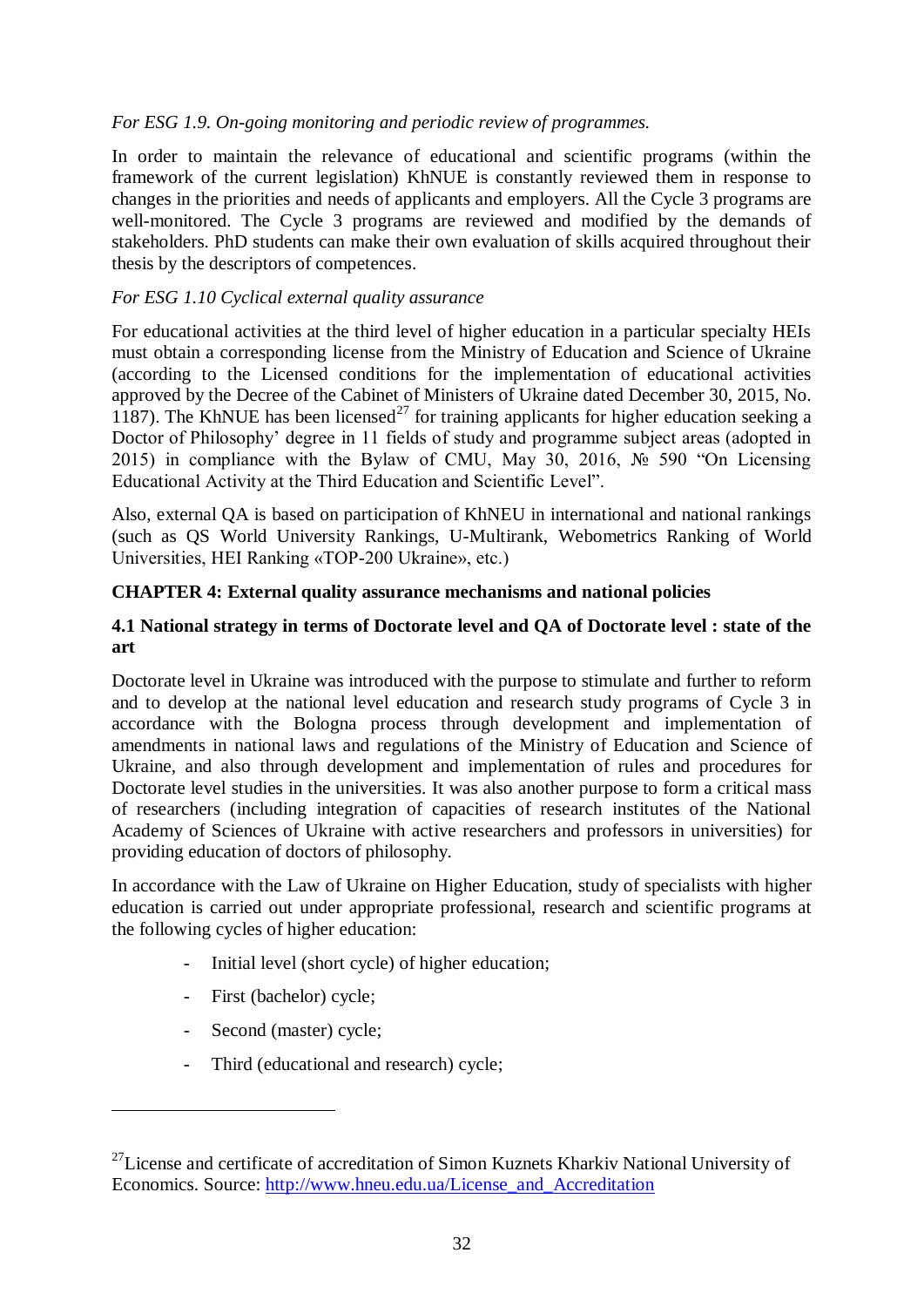Scientific cycle.

Doctor of philosophy is an academic, but at the same time, first scientific degree awarded at the third cycle of higher education based on master degree. Doctor of philosophy degree is awarded by special academic board of higher education institution or research institute in result of successful completion by doctorate student of relevant education and research program and public defense of thesis with the special academic board.

### **4.2 Future incentives for Cycle 3 at national level**

*- Did your government recently decide new policies for Cycle 3? If yes, what are the main reasons for this? And what are the main changes?*

The government resolution No. 261 dated 23 March 2016 approved a new Procedure on study at doctor of philosophy or doctor of science levels that set up the main principles of study of higher education students at the third (research) and at the scientific cycle respectively in higher education and research institutions in Ukraine.

The study of doctorate students (postgraduates) in higher education institutions (research institutes), which was commenced before the Regulation on study at doctor of philosophy or doctor of science levels entered into force, shall be continued in accordance with the procedure set up by the resolution of the Cabinet of Ministers of Ukraine No. 300 dated 01 March 1999.

In accordance with the new Regulation on doctoral studies for provision of educational services at the third (educational and scientific) cycle of higher education, higher education institutions (research institutes) are obliged to receive a special license.

In accordance with article 24 of the Law of Ukraine on Higher Education, and under the Law on Licensing of Several Types of Business Activities educational services in higher education are provided by higher education institutions and research institutes based on license issued by the Ministry of Education and Science of Ukraine. In order to receive the license, higher education institutions (research institutes) have to submit copies of constituent documents of legal entity; information about quantity and quality of their staff, material and technical resources for educational services; information about educational, methodological and informational resources; educational and scientific program and study plan, on the basis of which educational services will be provided.

In accordance with the new Regulation, starting from the academic year 2016

Study of doctors of philosophy proceeds:

- internally in full-time (day-time or evening-time study) or part-time forms;
- externally (by postgraduate students who professionally combine research and teaching activities at the primary place of work).

Study of doctors of philosophy is funded:

- at the cost of state budget (government contract);
- at the cost of individuals and legal entities (based on contracts, grants of higher education institutions (research institutes) for research received for study of doctors of philosophy).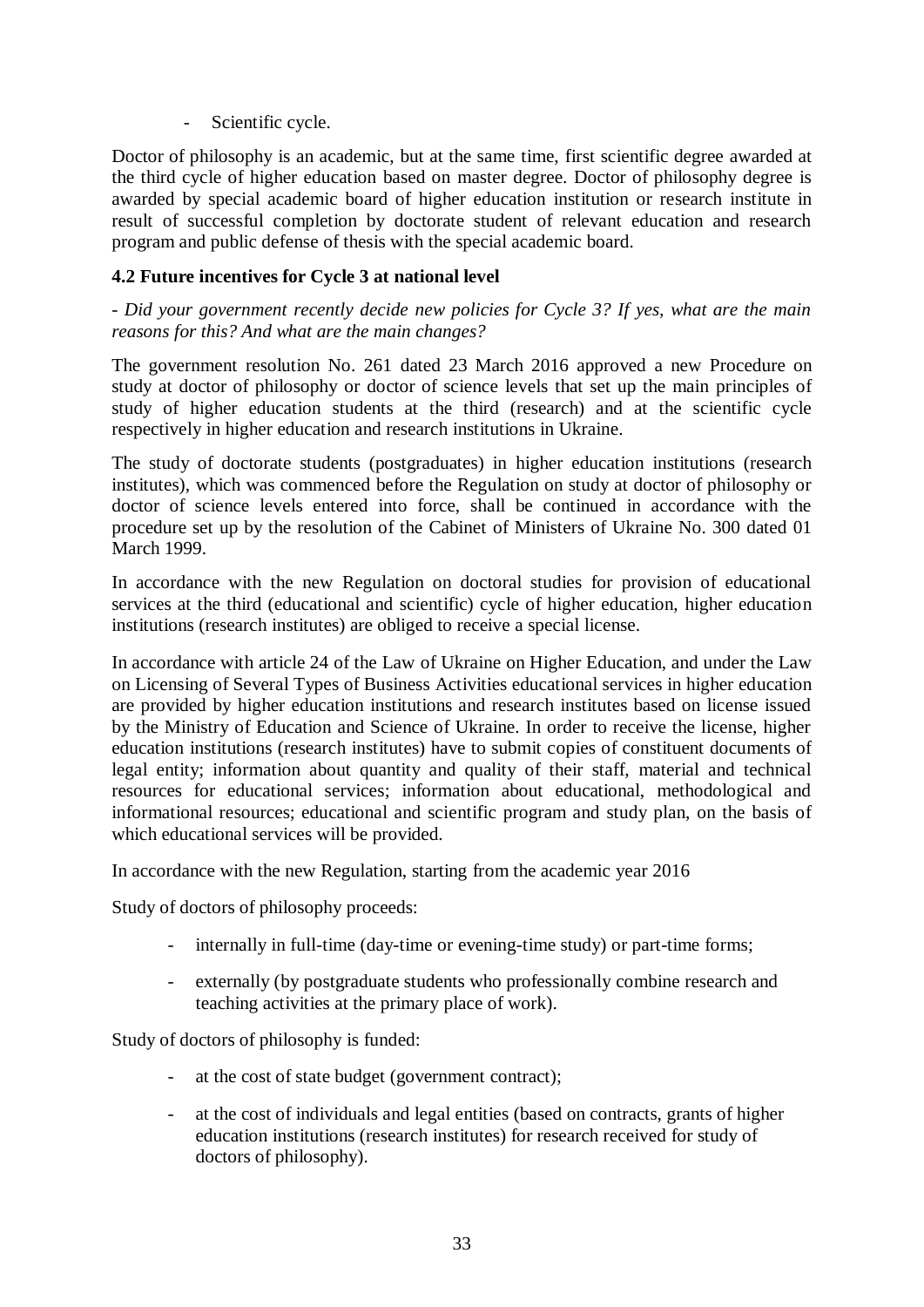Study of doctors of philosophy under government contract proceeds only internally in fulltime (day-time or evening-time study) form. Study of doctors of philosophy in part-time form proceeds only under individual contracts.

# *- Change of study time for postgraduate students*

The normative study time of doctors of philosophy is four years.

# *- Supervision of postgraduate students*

Under resolution of academic board, doctor of philosophy can have two academic supervisors with appropriate sharing of study time and obligations (50 hours for two supervisors).

### *- Enrolment examinations:*

Enrolment examinations for doctor of philosophy studies of higher education institution (research institute) include:

- enrolment examination in special subject (in accordance with master study program in special subject);
- enrolment examination in foreign language (upon choice of academic board of institution) at B2 level in accordance with Common European Framework of Reference for Languages;

Applicants who confirm language proficiency, especially in English, with an actual test certificate TOEFL, International English Language Testing System or Сambridge English Language Assessment, are excluded of the enrolment examination in foreign language.

- other forms of enrolment examinations (tests, interviews, presentations of research proposals or achievements as determined by academic board of the institution.

The enrolment rules of higher education institutions can be subject to change every year.

### *- Education and research program*

Study of doctors of philosophy proceeds in accordance with education and research program and study plan to be approved by academic boards of institutions in each special subject.

Education and research program and study plan for doctors of philosophy include:

- education program consisting of a number and volume of disciplines, their sequence, forms and volumes of study sessions, study plan, forms of current and final control (30-60 ECTS);
- research program consisting of scientific fields of research for a thesis in a special subject.

The study plan of doctor of philosophy student must include list of disciplines upon choice of postgraduate student in a volume of at least 25 percent of total volume of ECTS credits. For this purpose postgraduate students are allowed to choose disciplines, which are offered at other cycles of higher education and related to the subject matter of a thesis, in agreement with their academic supervisors.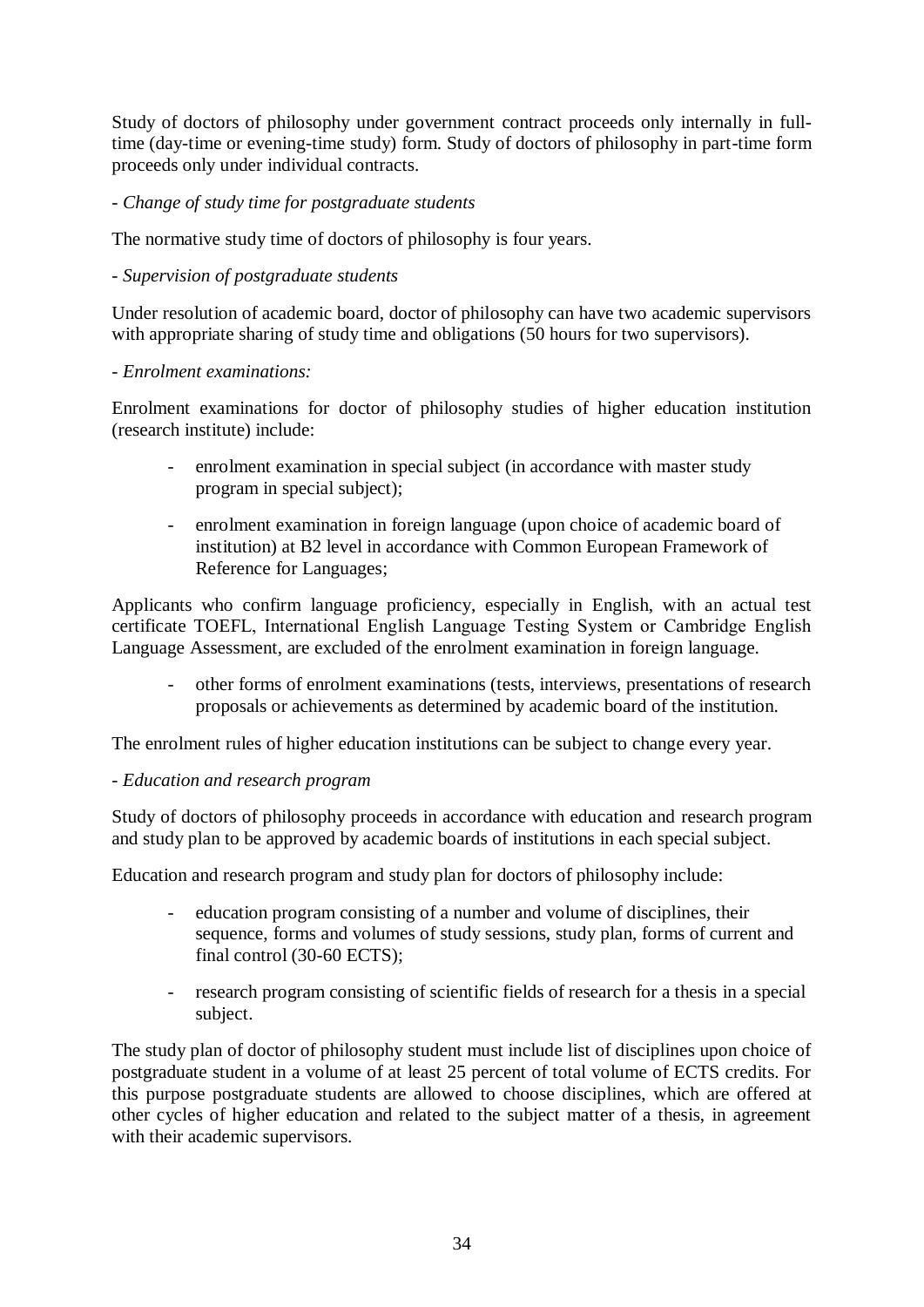Studying of disciplines by postgraduate students is possible in their home higher education institution (research institute) where they are enrolled, and also within their right for academic mobility in other higher education institutions (research institutes).

Education and research program for doctors of philosophy in higher education institutions (research institutes) must include at least four integral parts, which ensure obtaining by doctor of philosophy of the following competences in accordance with the National Qualifications Framework:

- advanced knowledge in special subject, in particular knowledge of main concepts, understanding of theoretical and practical problems, history of development and actual situation with research in special subject, proficiency in terms of research field (at least 12 ECTS credits);
- general academic (philosophy) competences which are focused on forming of systemic research approach, professional ethics and general worldview (4-6 ECTS credits);
- universal research skills, in particular verbal and visual presentation of results of individual research in Ukrainian language, use of modern information and communication technologies in research, conducting of training events, management of research projects and applications for funding of research projects, registration of intellectual property rights (6 ECTS credits);
- language proficiency sufficient for presentation and discussion of research results in a foreign language (in English or other language according to special subject) in verbal and visual form, and for complete understanding of research texts in special subjects (6-8 ECTS credits).

Academic board of higher education institution (research institute) has the right to allow ECTS credits in one or several disciplines, which were obtained in other higher education institutions (research institutes).

*- Is the development of Cycle 3 encouraged by other ways?*

| Training of scientific-pedagogical staff, conducted in higher education institutions of |       |       |       |       |       |  |  |  |  |
|-----------------------------------------------------------------------------------------|-------|-------|-------|-------|-------|--|--|--|--|
| Ukraine and the Ministry of Education and Science of Ukraine                            |       |       |       |       |       |  |  |  |  |
| <b>Years</b>                                                                            | 2012  | 2013  | 2014  | 2015  | 2016  |  |  |  |  |
|                                                                                         |       |       |       |       |       |  |  |  |  |
| Number of students (persons) who entered                                                |       |       |       |       |       |  |  |  |  |
| postgraduate study funded by state budget                                               |       |       |       |       |       |  |  |  |  |
| (total)                                                                                 | 19307 | 17945 | 15894 | 15230 | 13132 |  |  |  |  |
| Number of students (persons) who entered                                                |       |       |       |       |       |  |  |  |  |
| postgraduate study under contract (total)                                               | 3045  | 2015  | 2014  | 3534  | 3466  |  |  |  |  |
| % of students who entered postgraduate                                                  |       |       |       |       |       |  |  |  |  |
| study with a master degree at the same                                                  | 85    | 87    | 88    | 90    | 92    |  |  |  |  |
| university                                                                              |       |       |       |       |       |  |  |  |  |
| % of men who entered postgraduate study                                                 | 40    | 33    | 31    | 34    | 32    |  |  |  |  |
| % of women who entered postgraduate                                                     |       |       |       |       |       |  |  |  |  |
| study                                                                                   | 60    | 67    | 69    | 66    | 68    |  |  |  |  |

*- Is there any gender balance at doctoral level and any regulation or mechanism to favour it?*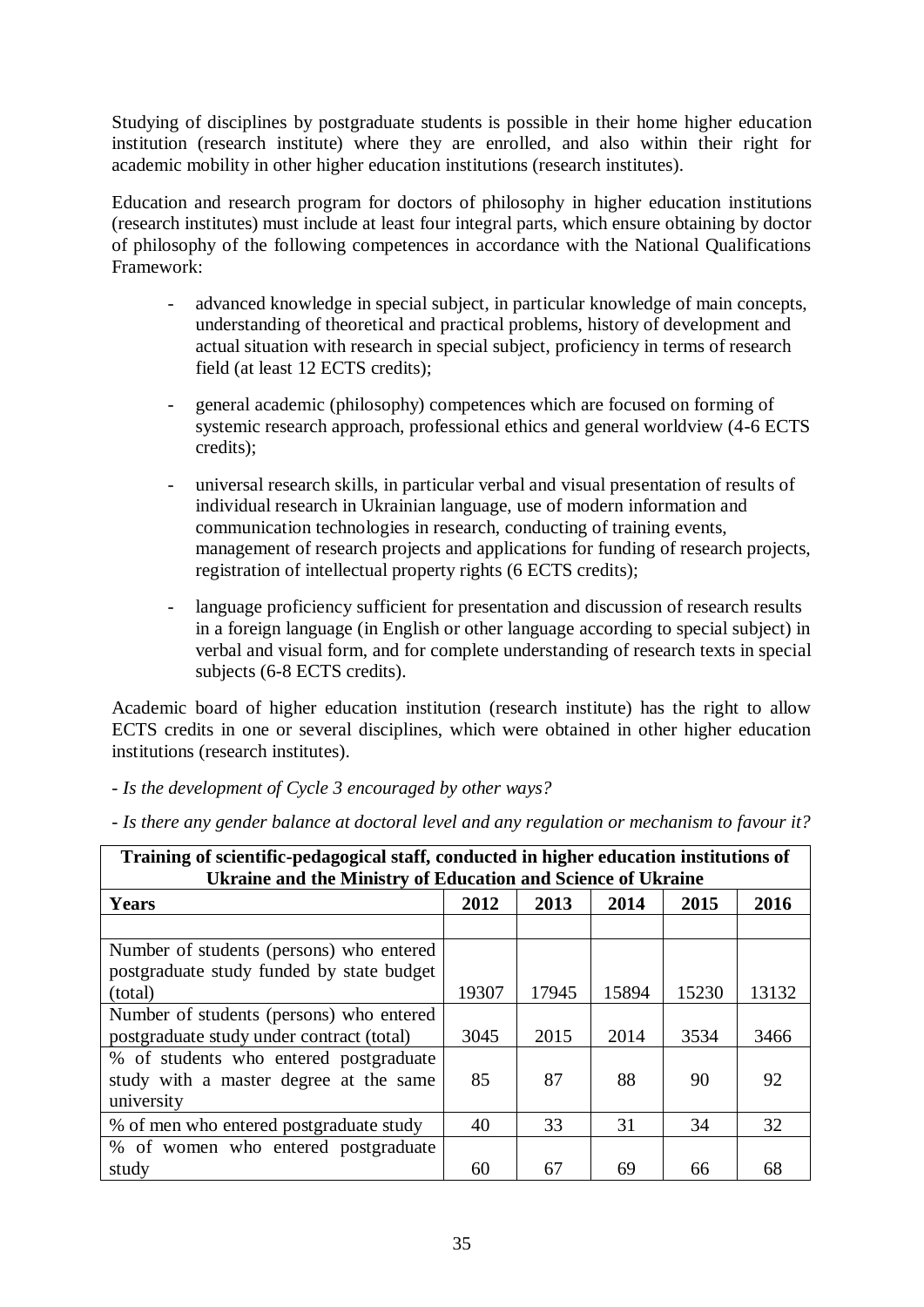| Number<br>of<br>who<br>entered<br>persons |       |          |          |          |          |
|-------------------------------------------|-------|----------|----------|----------|----------|
| postgraduate courses of higher education  |       |          |          |          |          |
| institutions (total)                      | 5700  | 4650     | 3835     | 3887     | 3000     |
| Number of graduates who studied under     |       |          |          |          |          |
| the government contract (of all students) | 4937  | 4819     | 4584     | 4908     | 4289     |
| Number of graduates who<br>received       |       |          |          |          |          |
| diplomas of Candidate of Science (PhD)    |       |          |          |          |          |
| (total number in Ukraine, persons)        | 7383  | 7654     | 7701     | 7009     | 6549     |
|                                           | 3088  | 3092     | 3115     | 2836     | 2682     |
| Male graduates (persons,%) in Ukraine     | (42%) | $(40\%)$ | $(41\%)$ | $(41\%)$ | $(41\%)$ |
|                                           | 4295  | 4562     | 4586     | 4173     | 3867     |
| Female graduates (persons,%) in Ukraine   | (58%) | $(60\%)$ | (59%     | (59%)    | (59%)    |

*- Are companies looking for Doctoral graduates? Do they consider Doctoral graduates as an added-value? Do doctoral graduates have advantages in terms of salary, responsibility…?*

#### **4.3 External quality assurance policy**

In accordance with the Law of Ukraine on Higher Education, the system of external quality assurance of educational activity of higher education institutions and external quality assurance of higher education includes the following procedures and measures:

- support of efficient processes and procedures of internal quality assurance of educational activity of higher education institutions and internal quality assurance of higher education;
- maintenance of implementation system of procedures for external quality assurance;
- preparing and publishing of criteria for decision making in accordance with the standards and recommendations of quality assurance in the European Higher Education Area;
- establishing of available and transparent reporting system;
- conducting of regular revisions of system activities of quality assurance and implementation mechanisms of received recommendations;
- other procedures and actions.

The National Agency for Quality Assurance in Higher Education (NAQAHE) is a permanent collective body, which is authorized by law to implement quality assurance policy in higher education.

Next fundamental pillar of external quality assurance policy in Ukraine is based on principles of academic integrity. Academic integrity means package of ethical principles and legal rules to be followed by all actors in education, teaching and research (arts) with the purpose to secure trust regarding learning outcomes and/or research (artistic) results. Compliance with academic integrity rules of teachers, researchers and pedagogical staff includes use of references to information sources in case of use of ideas, research results, statements and other information; compliance with the legal norms of copyrights and related rights; disclosure of reliable information about research methods and results, source of applicable